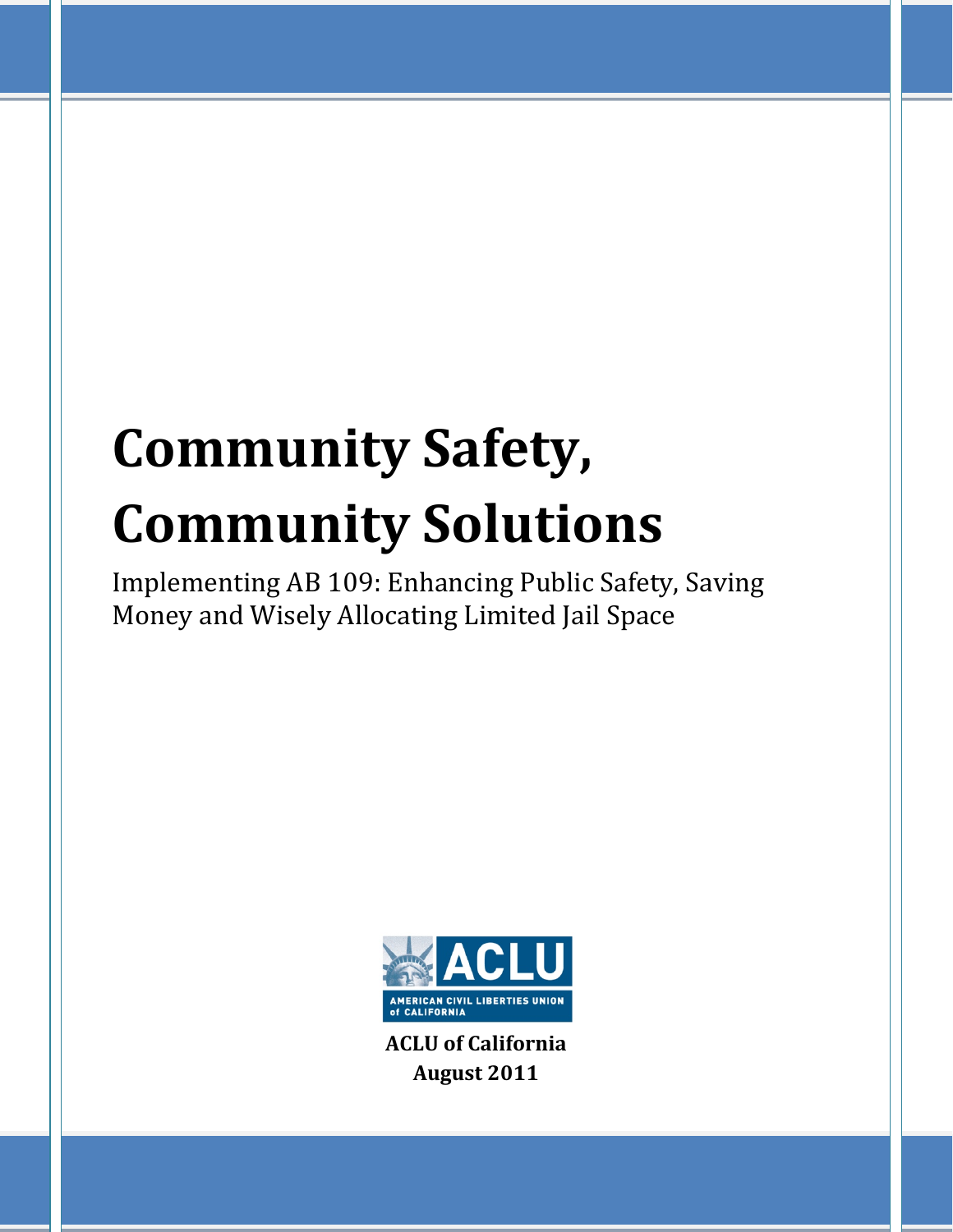### **ACLU of California August 2011**

# **CONTENTS**

| Guidelines and Recommendations for Creating Effective AB 109              |  |
|---------------------------------------------------------------------------|--|
|                                                                           |  |
| Examples of Cost-Effective Proven Alternatives to Incarceration 17        |  |
|                                                                           |  |
|                                                                           |  |
| Appendix A: Sample Evidence-Based Alternatives to Incarceration Sanctions |  |

**ACLU of Northern California** 39 Drumm Street San Francisco, CA 94111 (415) 621‐2493 www.aclunc.org 

**ACLU of Southern California** 1313 West 8<sup>th</sup> Street Los Angeles, CA 90017 (213) 977‐9500 www.aclu‐sc.org 

**ACLU of San Diego & Imperial Counties** P.O. Box 87131 San Diego, CA 92138 (619) 232‐2121 www.aclusandiego.org 

*Community Safety, Community Solutions* is a report by the ACLU of California, written by Allen Hopper, Kelli Evans, and Abdi Soltani of the ACLU of Northern California.

The report is available online at: www.aclunc.org/realignmentreport and at www.aclu-sc.org/realignmentreport

The authors wish to acknowledge the many individuals who have been instrumental in the process of researching, writing and conceiving of this report, including Julia Mass, Natasha Minsker, Jolene Forman, Greg Bok, Alix McKenna, Caitlin O'Neill, Clarissa Woo and the staffs at the ACLU of Northern California, ACLU of Southern California, and ACLU of San Diego & Imperial Counties, Mark Cooke and the ACLU of Washington, Craig Haney and Craig Reinarman. The authors also wish to thank the numerous academics, law enforcement and other local government officials who provided input and consultation for this report, and without whom it would not have been possible.

Published August 2011.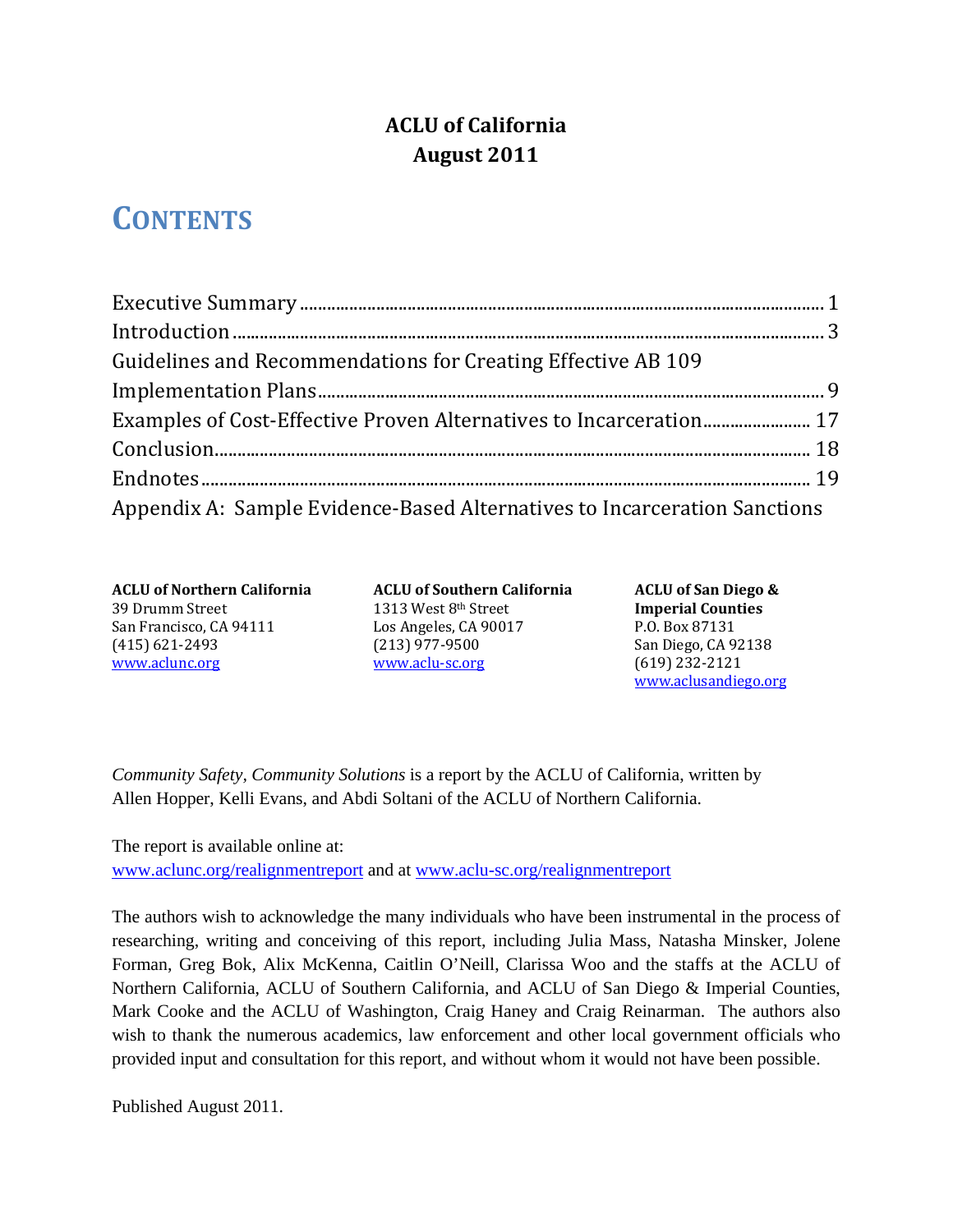# **EXECUTIVE SUMMARY**

### **The Problem: Over‐incarceration and High Recidivism**

oday, the United States has 5% of the world's population and 25% of the world's incarcerated population. The state of California houses one of the largest prison and jail populations within the U.S. Despite extremely high state and local incarceration rates, California's recidivism rate of 67.5% is among the highest in the nation. California prisons face conditions so extreme that the U.S. Supreme Court has stepped in, ordering the state to take immediate steps to significantly reduce our prison population to comply with Constitutional standards. T

### **The Solution: County‐level, Evidence‐based Alternatives to Incarceration**

Your county can be part of the solution. With the passage of AB 109 and subsequent amending legislation ("The 2011 Realignment Legislation Addressing Public Safety"), your county government assumes significant new corrections, reentry and community supervision responsibilities for people convicted of certain non-serious, non-violent felonies. Broadly speaking, realignment refers to changes in the assignment of program and fiscal responsibilities between the state and local governments. In the context of AB 109, realignment refers to the shifting of criminal justice responsibilities from the state prisons and parole board to local county officials and superior courts.

AB 109 realignment goes into effect on October 1, 2011. The state is providing funding to counties to offset some of the local costs realignment will bring. Each county is required to develop a realignment implementation plan, to be voted on by a seven-member committee of county officials and submitted to its Board of Supervisors. This Report will provide local government officials, service providers and the public with the information and tools needed to collaboratively develop successful realignment implementation plans.

### **Twelve Key Elements of Successful Realignment Planning & Implementation Process**

Implemented properly, realignment need not lead to an increase in your county's jail population; in fact, the new state funds coming into your county can and should be utilized to decrease incarceration by improving and increasing community programs demonstrated to reduce recidivism. Incarceration is expensive and, especially for low-risk populations, counterproductive. That is, there is evidence that it can produce more crime over the long run than it reduces. With a clear focus on reentry and on evidence-based alternatives<sup>1</sup> to incarceration, each county's realignment plan can reduce recidivism, improve public safety, and decrease incarceration levels while providing accountability to taxpayers, protecting against costly liability and reducing structural inequalities.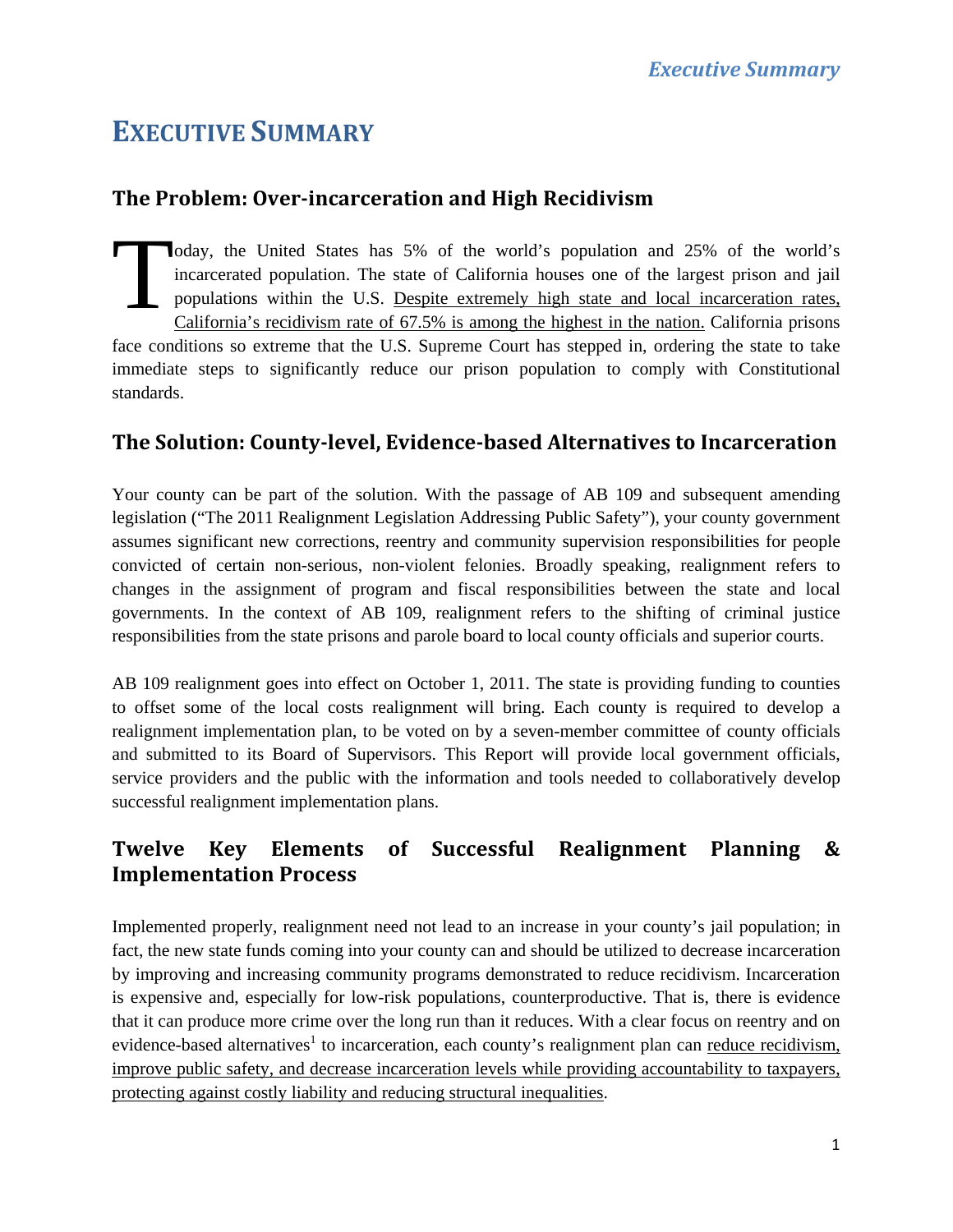In adopting and implementing an AB 109 realignment plan, in order to maximize the opportunity for success, each county should incorporate the following key elements:

- **1) Set up a process from the outset that is public, inclusive and transparent and that complies with the Brown Act.**
- **2) Assess the characteristics of the currently supervised population and the anticipated new realignment population.**
- **3) Determine whether programs have a valid scientific basis demonstrating success, set program targets, and engage in periodic program evaluation and adjustments.**
- **4) Develop a comprehensive approach that includes each aspect of your local criminal justice system, from pre-entry to re-entry, addressing the underlying causes of criminal behavior and recidivism.**
- **5) Establish a system of pre-booking or pre-charging diversion for your lowest-risk population.**
- **6) Reduce immigration-based detention and booking costs.**
- **7) Expand current, and adopt new, alternatives to incarceration utilizing home detention and work furlough to replace pre-trial jail detention.**
- **8) Instead of relying predominately upon jail to punish non-serious, non-violent offenders, utilize appropriate community corrections alternatives.**
- **9) Ensure that jail conditions and alternative sanctions meet constitutional standards and are subjected to legal review before implementation.**
- **10) Establish effective evidence-based post-release community supervision programs.**
- **11) Develop a financing model that prioritizes funding programs and services necessary for successful rehabilitation, treatment and reentry, instead of adding costly jail beds.**
- **12) Do not get into the prisoner exchange business.**

This report provides recommendations and information, including examples, for local government officials, service providers and the public to work together to create safer communities, reduce recidivism rates, and more effectively allocate scarce criminal justice resources.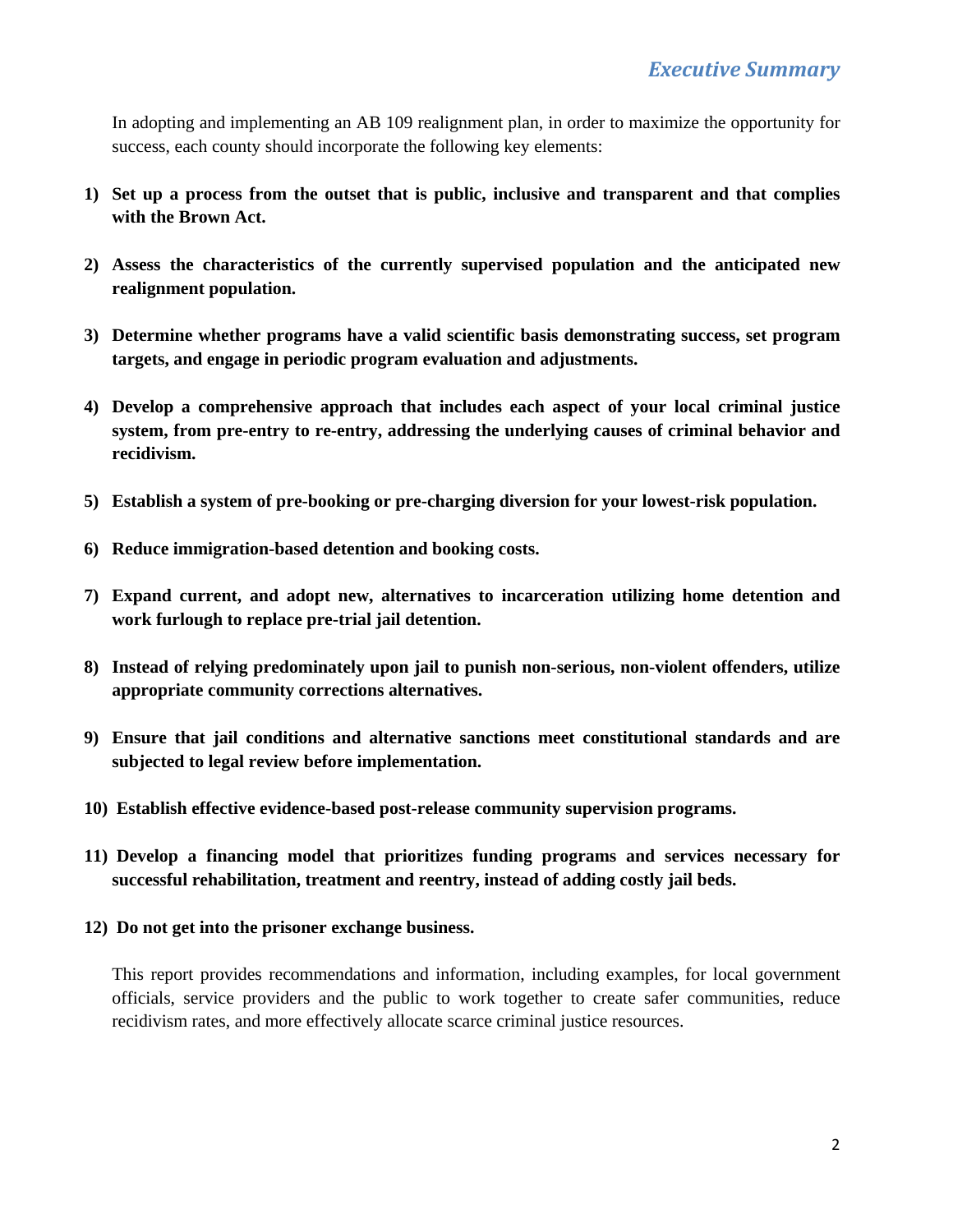### **INTRODUCTION**

ith the passage of AB 109 and subsequent amending legislation ("The 2011 Realignment Legislation Addressing Public Safety"), counties across California are charged with implementing the most significant reform of the State's criminal justice system in more than three decades. AB 109, which will take effect on October 1, 2011 makes fundamental changes to California's correctional system, including prospectively realigning from state to local jurisdictions certain responsibilities for lower-level non-violent offenders and parolees. These changes are intended to improve public safety and ease severe prison overcrowding while saving the state money. W

This public safety realignment comes at a time when California is facing unprecedented challenges. State and local governments continue to struggle to close record budget deficits, making deep cuts in core programs, including public safety, education, and social services. The U.S. Supreme Court has ordered the state to take immediate action to address its unconstitutionally overcrowded prison system,<sup>2</sup> a system that is so overburdened that it is jeopardizing the health and safety of inmates and staff alike. At the same time, a number of counties throughout the state are struggling to manage local jails that also are dangerously overcrowded, with over one-third of the counties in the state currently under court-ordered jail population  $limits$ <sup>3</sup> Despite extremely high state and local incarceration rates, California's recidivism rate of 67.5% is among the highest in the nation.<sup>4</sup>

It is in this climate that counties now must implement AB 109. This report is designed to assist counties in developing and implementing successful AB 109 public safety realignment plans. Successful plans will be those that prioritize safety, accountability, fairness, and efficacy. For realignment to work, counties must adopt evidence-based, cost-effective policies that promote effective public safety outcomes, including the twin goals of reducing recidivism and reducing jail populations.

There are four reasons why every county in California should focus on alternatives to incarceration where appropriate and solutions for reentry, instead of adding jail beds:

### **Improving Public Safety by Reducing Recidivism**

High rates of recidivism mean more new crimes and more new victims. Evidence-based alternatives to incarceration have been proven to reduce recidivism. We have to hold individuals accountable for their behavior while addressing the underlying reasons—whether drug addiction, mental health problems, lack of job prospects or others—that currently lead so many low-level offenders right back to prison and jail. Keeping these offenders in custody, especially under extremely adverse conditions and in the absence of meaningful programming, can itself significantly contribute to the likelihood that they will reoffend once released, as the Supreme Court recognized in *Brown v. Plata*. 5 Taking a smarter approach with low-level non-violent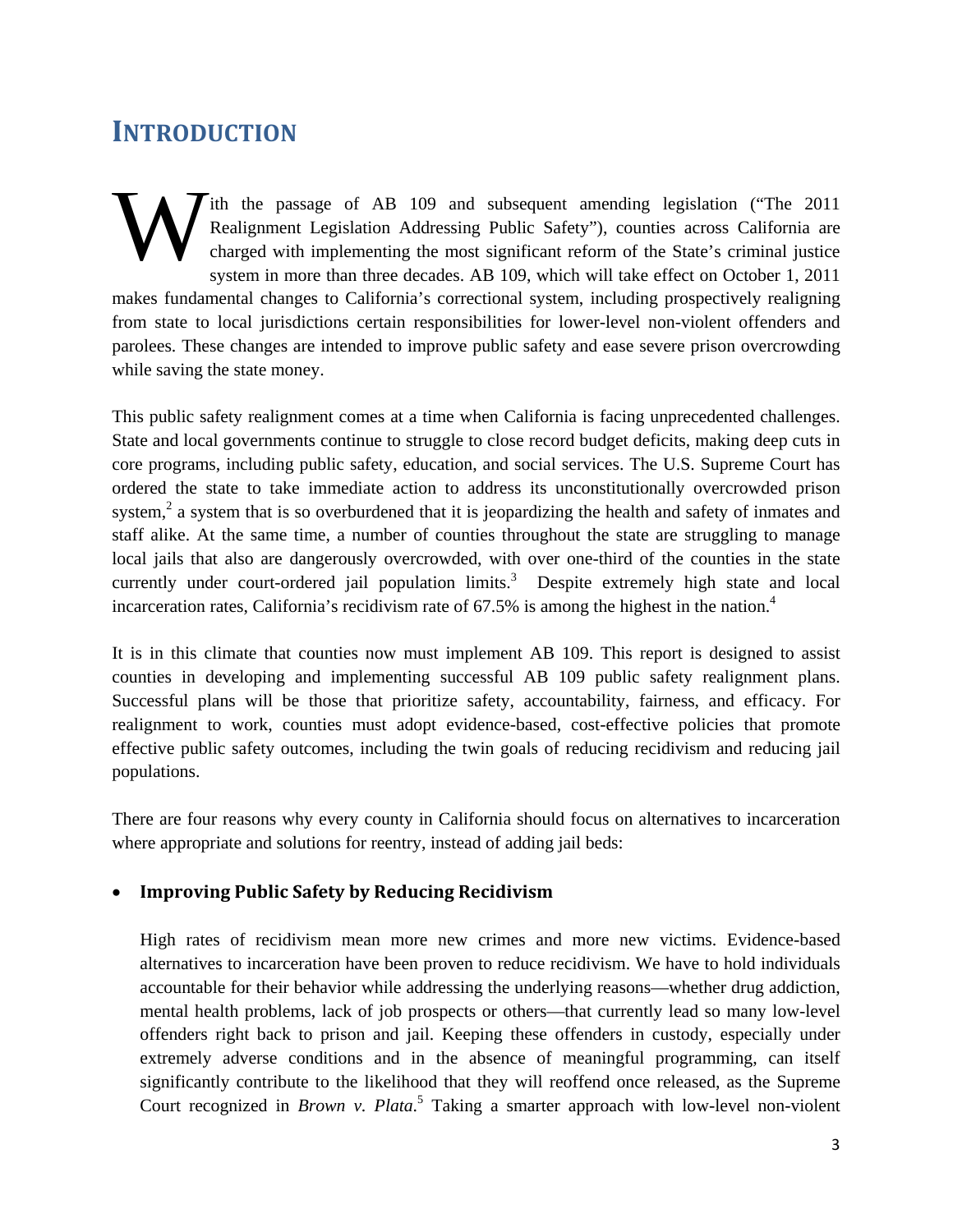offenses has another advantage: we can focus police, prosecutor, and court resources so that violent and serious crimes—like rape and murder—are thoroughly investigated, victims and witnesses are protected, and suspects are prosecuted and held accountable when found guilty.

#### **Improving Accountability to Taxpayers**

Our federal, state, and county budgets are all under extreme pressure, with cuts to vital services that people and businesses depend upon. Taxpayers are rightfully demanding that every dollar that governments spend demonstrate the very best evidence of positive outcomes. The State of California is giving your county a block grant, not a blank check. The amount is finite. If your county insists upon long jail sentences for low-level non-violent offenses, you will quickly far exceed the limited funding provided by the state; counties that stick with outmoded policies emphasizing incarceration will be forced to pay for that choice with scarce discretionary county dollars. These dollars are desperately needed by your county's schools, public safety agencies, and the most basic safety net services.

#### **Protecting Your County from Costly Legal Liability**

The same conditions of prison overcrowding and abysmal medical conditions that led the U.S. Supreme Court to order California to reduce prison overcrowding can occur in your county. In fact, because jails were never designed for long-term detention, counties that respond to realignment by packing their jails are likely at even greater risk of costly lawsuits for conditions of confinement. Nor can counties simply build their way out of the problem; the funding is just not available for the capital costs and the ongoing operating costs. The state has pursued that failed strategy for over thirty years with devastating consequences, leading directly to the current budgetary crisis and the need for AB 109 realignment with a new approach focusing upon alternatives to incarceration. Your county is much better off adopting front-end solutions that reduce jail populations, rather than paying for expensive capital and operating costs to sustain an ever-larger jail population during a time of continued budget cuts.

#### **Reducing Structural Inequalities Based on Race and Poverty**

A higher proportion of African-Americans are incarcerated in California today than were blacks in Apartheid South Africa.<sup>6</sup> Latinos are now the largest group incarcerated in California state prisons.<sup>7</sup> Unequal treatment in the criminal justice system—especially in drug law enforcement—is one of the primary drivers of inequality in our society today. We are relying on incarceration to deal with mental health, drug abuse, and economic and social problems that can never be solved simply by locking more people behind bars. One of the core reasons the state has decided to fund realignment is that counties are better positioned to integrate public health and social services as part of rehabilitation and reentry in ways that the state cannot.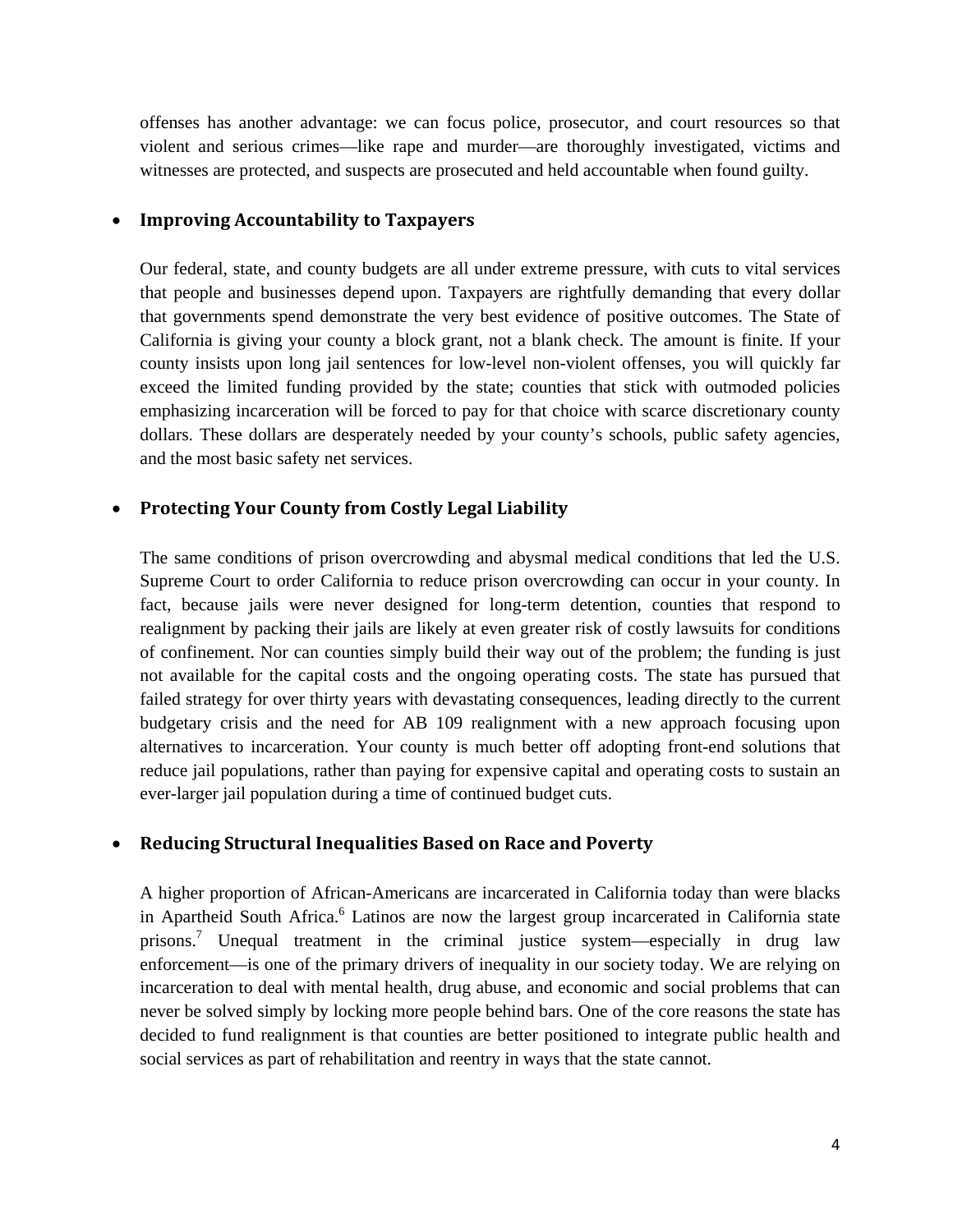This report provides local government officials, service providers and the public with the information and tools needed to collaboratively develop successful realignment implementation plans. The report is divided into three main sections:

- **1) An overview of AB 109 public safety realignment;**
- **2) Guidelines and recommendations for creating AB 109 implementation plans; and**
- **3) Examples of cost-effective, proven alternatives to incarceration.**

### **OVERVIEW OF AB 109 PUBLIC SAFETY REALIGNMENT**

B 109, the U.S. Supreme Court's *Plata* decision and state & local budgetary crises have combined to create a perfect storm at the county level, challenging local officials to take a fresh look at alternatives to incarceration for low-risk offenders. *Plata* requires the Department of Corrections and Rehabilitation (CDCR) to reduce the state prison population by about 33,000 people within the next two years.<sup>8</sup> According to the State, AB 109 is the centerpiece of its plan to comply with the *Plata* mandate. AB 109 prospectively shifts the responsibility for lower-level non-violent offenders and parolees from the state to local jurisdictions. In making this shift, the intent of AB 109—expressed by both the statutory language<sup>9</sup> and the preliminary funding calculations provided by the California Department of Finance<sup>10</sup> (DoF)—is for counties to focus on non-incarceration alternatives that have a proven track-record of reducing recidivism.  $\sum_{\text{free}}^{\text{B 1}}$ 

For realignment to work, counties must employ smart on crime approaches to keep communities safe by reducing recidivism while reserving incarceration for only the most high-risk populations. There isn't sufficient capacity at the local level to simply relocate all AB 109-eligible offenders from state prisons to county jails, and counties will not have the resources to pay for the number of new jail beds that would be required for any such reallocation.<sup>11</sup> While AB 109 does authorize counties to contract back with the Department of Corrections and Rehabilitation (CDCR) for beds in state prisons,<sup>12</sup> given the greater cost of state prison incarceration,<sup>13</sup> the lack of funding to be provided to the counties, and the *Plata*-imposed cap on state prison population,<sup>14</sup> this will not be a realistic option. This means that counties *must* employ safe, effective, and economical alternatives to incarceration at *all stages* of the local criminal justice process when appropriate.

Probation departments in some parts of the state have already begun to use new, evidence-based programs for those they supervise on probation and for the post-incarceration reentry population. Under AB 109, these same types of programs can and should be utilized, when appropriate, as alternatives to incarceration in the first instance. Rather than removing low-risk offenders from the community and sending them to jail, counties can impose intermediate sanctions including, for example, day reporting; home detention; victim mediation and restitution; drug, alcohol, and/or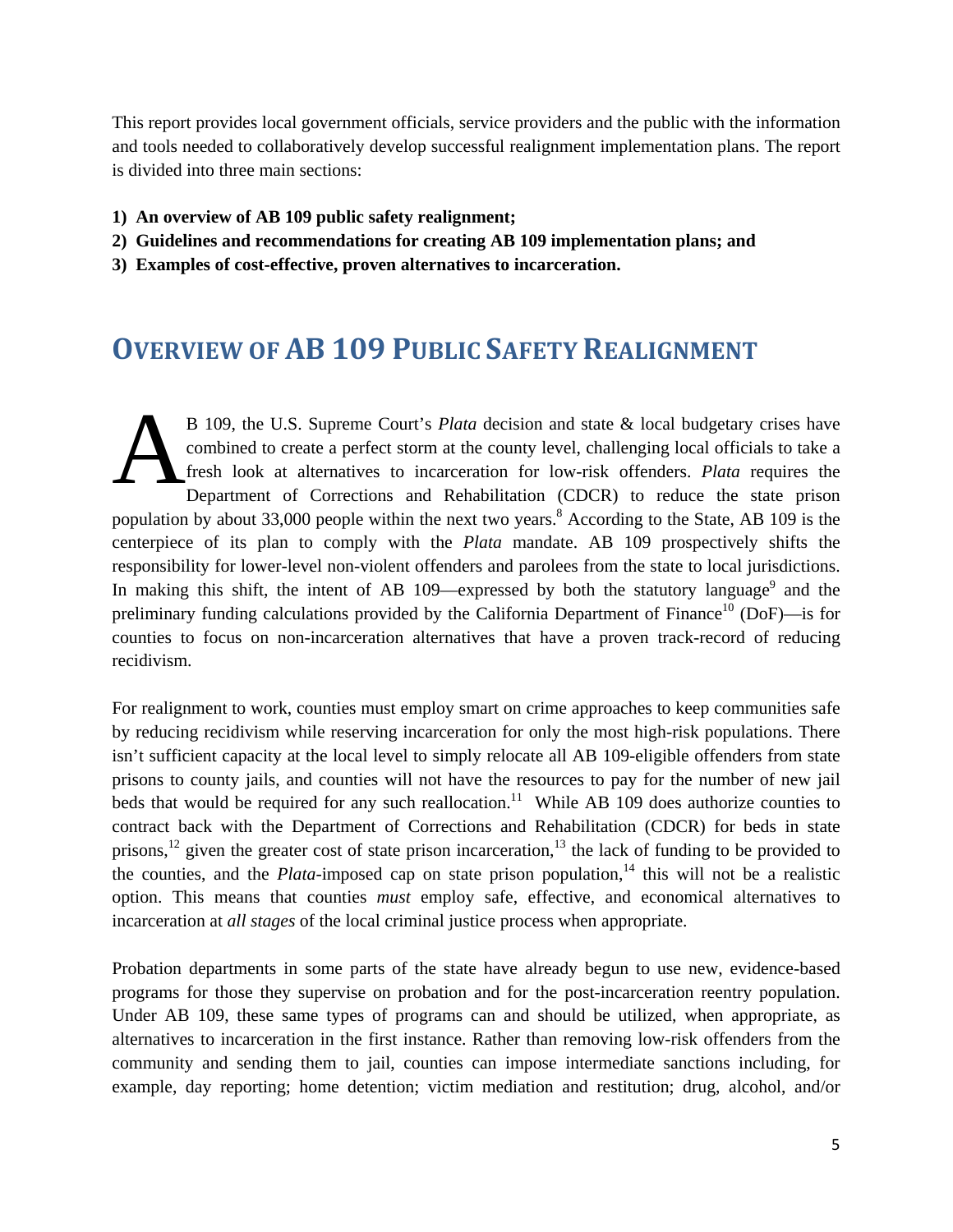mental health treatment; work furlough; and community service and other cost-effective rehabilitative programs that have been demonstrated to reduce recidivism. Even greater cost savings can be realized through pre-booking and pre-charging diversion programs in which members of the lowest-risk population most amenable to rehabilitative intervention can be placed directly into county-run or county-monitored programs instead of being placed into the expensive, over-burdened court system, cycled through, only then to be sentenced to the very same programs.

### *Brown v. Plata* **decision**

In the *Plata* decision, the U.S. Supreme Court ruled on May 23, 2011, that extreme overcrowding in California's prisons results in cruel and unusual punishment in violation of the Eighth Amendment to the U.S. Constitution.<sup>15</sup> The decision was the result of lengthy litigation in which the lower court found that "[t]he convergence of tough-on-crime policies and an unwillingness to expend the necessary funds to support the population growth has brought California's prisons to the breaking point."16 This breaking point has resulted in prisons that are dangerously overcrowded, jeopardizing the health and safety of inmates and staff alike and making it virtually impossible for any sort of rehabilitation to occur.

Eleven former prison system directors and six former federal judges supported the prisoners before the Supreme Court, explaining that "chronic overcrowding makes prison systems unmanageable, unsafe and inhumane" and expressed confidence that "crowding can be reduced without jeopardizing public safety."17 The Supreme Court has ordered California to reduce its prison population by about 33,000 inmates over two years. $18$ 

AB 109 realignment is the centerpiece of the state's plan for reducing overcrowding in the state's prisons.

### **Summary of AB 109**

AB 109 shifts many criminal justice responsibilities and powers from the state to the county level. The law represents a sea-change in criminal justice and corrections policy, in ways much more significant than simply moving prisoners from state facilities to local jails. The legislative findings declare that "[d]espite the dramatic increase in corrections spending over the past two decades, reincarceration rates . . . remain unchanged or have worsened...".<sup>19</sup> Indeed, as noted above, California's overall recidivism rate (67.5% as of October 2010) is among the highest in the nation.<sup>20</sup>

Instead of simply adding jail capacity, AB 109 instructs counties to employ evidence-based correctional sanctions and programming "encompassing a range of custodial and noncustodial responses to criminal or noncompliant offender activity."<sup>21</sup> In other words, instead of simply locking up low-risk offenders in jail cells, counties must employ sanctions and services that have been demonstrated to reduce recidivism and increase public safety—and which cost less than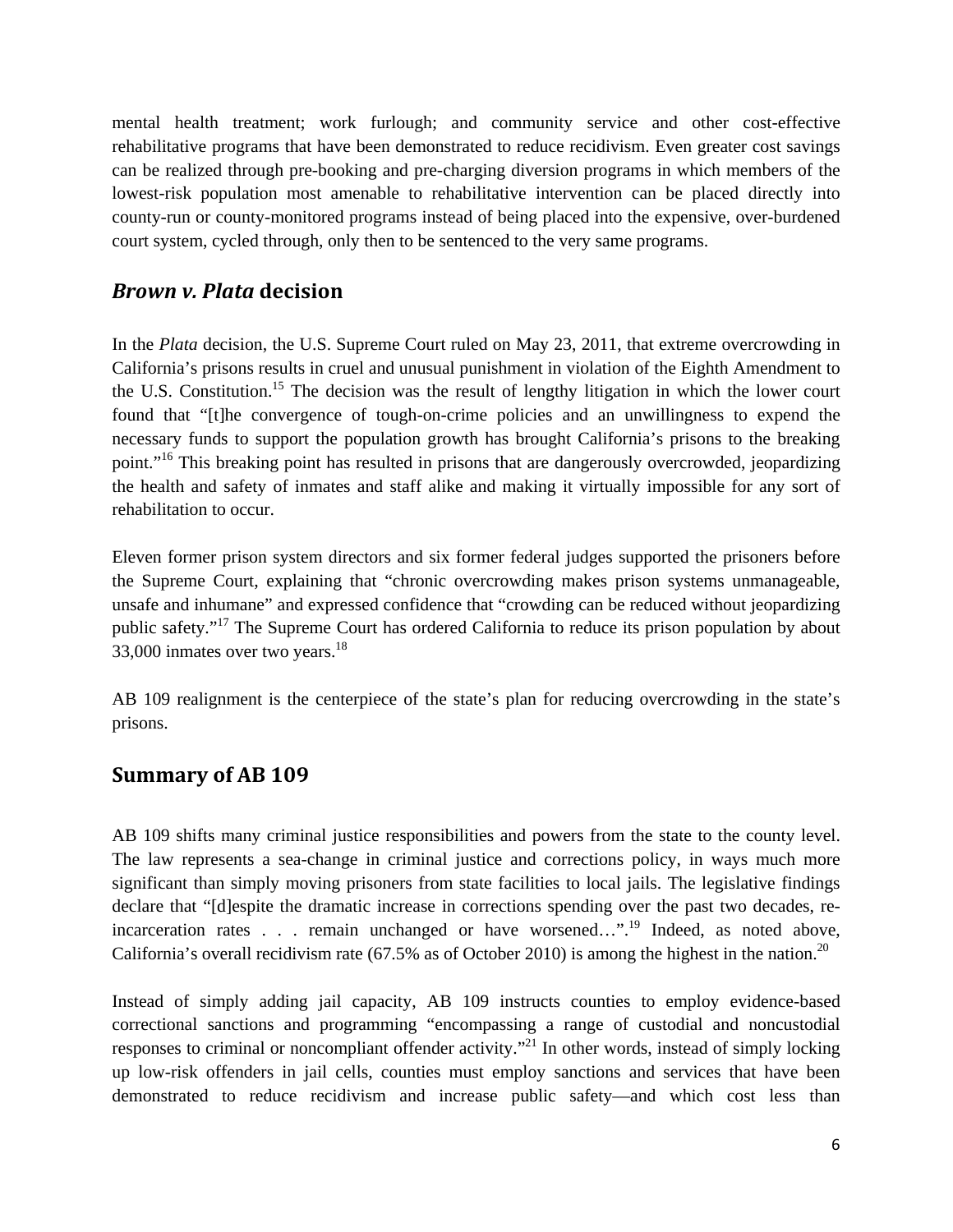incarceration. Accordingly, county probation and sheriff's departments must take seriously AB 109's insistence upon an evidence-based approach to community corrections, and implement programs that truly seek to rehabilitate rather than simply punish people—and then recycle them through the system.

The main components of AB 109 are as follows:

- **Lower-level offenders.** Most non-serious, non-violent, non-sex-registerable felony offenders sentenced after October 1, 2011 will now be subject to local jail custody and/or community alternatives to incarceration rather than being sent to state prison.<sup>22</sup> The law grants county sheriffs additional discretion for managing people using intermediate alternative sanctions other than jail incarceration or traditional routine probation supervision.<sup>23</sup> The law revises the definition of a felony to include certain crimes that are now punishable in jail (rather than prison) for 16 months, 2 years, or 3 years,  $^{24}$  Some offenses, including serious, violent and sex-offenses, are excluded and sentences for such offenses will continue to be served in state prison.<sup>25</sup> The law also increases the amount of credits individuals earn while completing felony sentences whether in jail or in a county-level alternative to incarceration.<sup>26</sup>
- **Alternative Pre-Trial Custody.** Penal Code Section 1203.018 authorizes electronic monitoring for inmates being held in the county jail in lieu of bail.<sup>27</sup> Eligible inmates must first be held in custody for 60 days post-arraignment, or 30 days for those charged with misdemeanor offenses.<sup>28</sup> The new authorization will not apply to anyone with an outstanding warrant or hold  $^{29}$
- **Parole Supervision.** The new law makes significant changes to state parole and creates a new local version of parole called local "post-release community supervision."<sup>30</sup> Starting October 1, 2011 those released from prison or jail whose convictions were for non-serious, non‐violent felonies and who are not deemed high risk sex offenders will be placed on local supervision.<sup>31</sup>

This population will be supervised by a county agency to be designated no later than August 1, 2011 by that county's Board of Supervisors.<sup>32</sup> The period of post-release supervision is limited to three years.<sup>33</sup> Anyone on parole before October 1, 2011 remains under state jurisdiction until they are discharged.<sup>34</sup> In addition, anyone serving a term for a current serious or violent offense, third strikers, high risk sex offenders, and mentally disordered offenders (MDO) will remain under the state's parole jurisdiction.<sup>35</sup>

All parole revocations for state parolees (except those with a life term) will be served in county jail, but the maximum sanction for revocation will be 180 days and parolees will receive day-for-day credits while in the custody of the sheriff.<sup>36</sup> After parolees have completed their revocation time, they will return to state jurisdiction to complete any remaining parole time.<sup>37</sup> Post-release community supervision violations will also be served in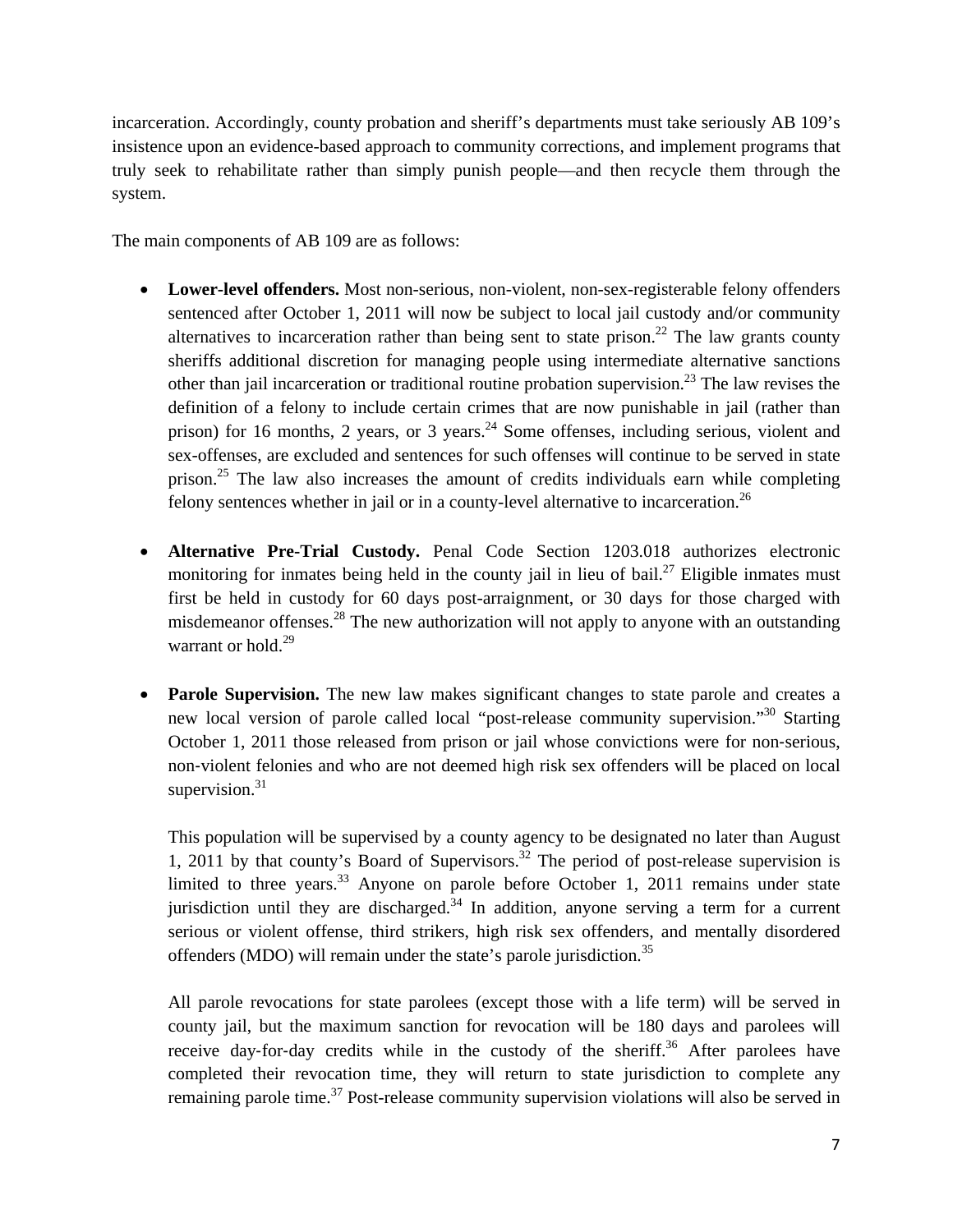the sheriff's custody, be subject to the same 180 day limit and will receive day‐for‐day credits.<sup>38</sup> Parole revocation hearings (for state parolees only) will continue to be handled by the Board of Parole Hearings until July 1, 2013 when that responsibility will be moved to the local courts.<sup>39</sup>

On and after July 1, 2013, the entire revocation process—including for state parolees—will become a local responsibility.<sup>40</sup> Parole violators will continue to be supervised locally unless they commit a new crime. $41$  The courts will hear revocations of post-release community supervision while the Board of Parole Hearings will conduct parole violation hearings in jail.<sup>42</sup> Courts may appoint hearing officers for this workload.<sup>43</sup> The designated supervising entity must establish a review process for assessing and refining conditions consistent with the statutory authority to impose sanctions up to and including flash incarceration (up to 10  $d$ ays). $44$ 

### **Counties Must Adopt Realignment Plans**

AB 109 goes into effect on October 1, 2011.<sup>45</sup> It establishes within each county's Local Community Corrections Partnership (LCCP) a new Executive Committee comprised of the Probation Chief (who chairs the Committee), the sheriff, the District Attorney, the Public Defender, the presiding judge, a police chief and a public health or social services department head appointed by the Board of Supervisors.<sup>46</sup> The LCCP is charged with developing a local plan to be voted on by its Executive Committee, which then will recommend the plan to the Board of Supervisors.<sup>47</sup> The plan will be deemed accepted by the Board of Supervisors unless rejected by a vote of 4/5ths, in which case the plan goes back to the LCCP for further consideration.<sup>48</sup> Each county must provide the state Corrections Standards Authority with a copy of its approved AB 109 implementation plan within 60 days of its approval by the Board of Supervisors.<sup>49</sup>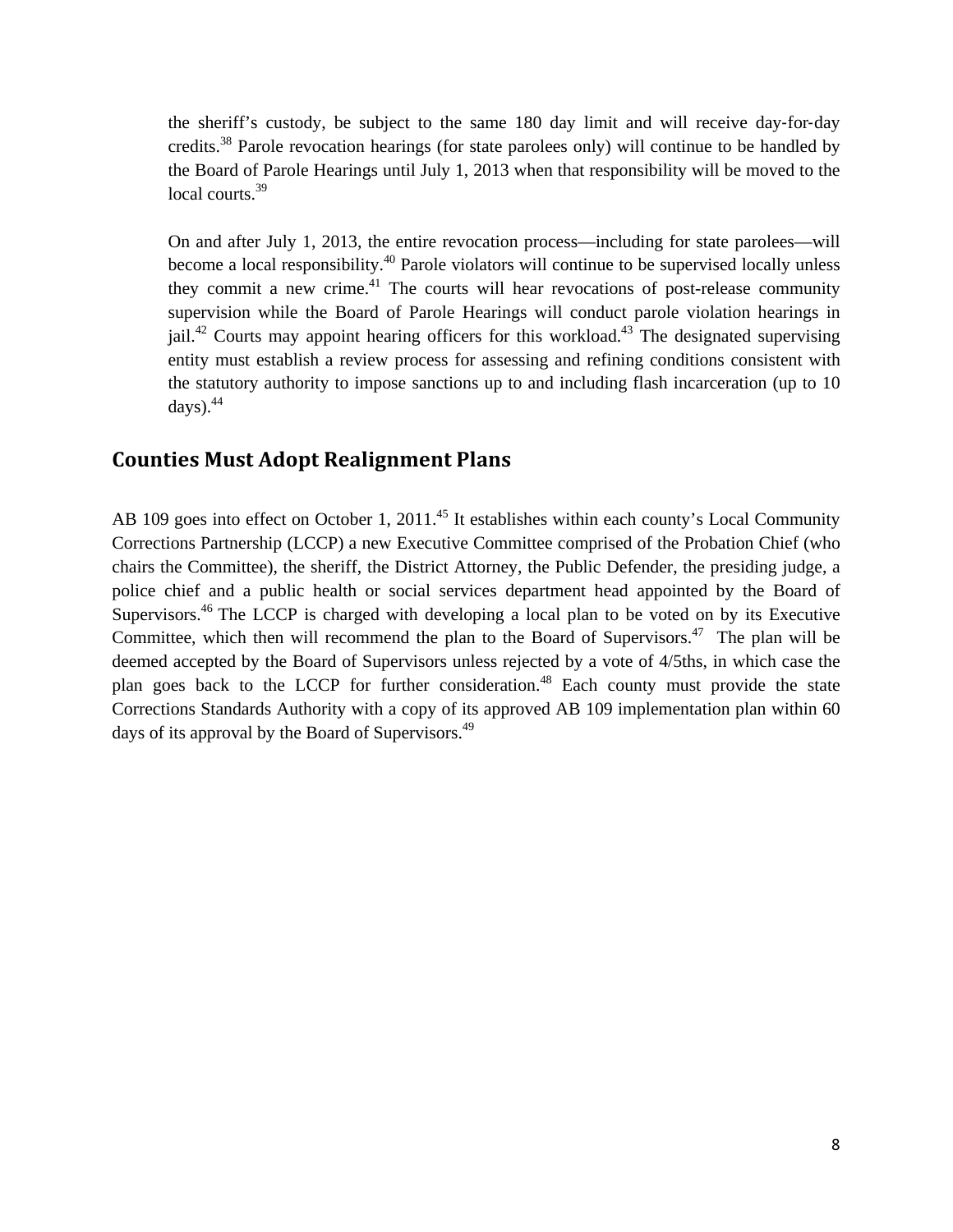# **GUIDELINES AND RECOMMENDATIONS FOR CREATING EFFECTIVE AB 109 IMPLEMENTATION PLANS**

e urge every county to incorporate the following 12 key elements as part of a successful realignment planning and implementation process to control costs and maximize the potential benefits of AB 109: W

### **1) Establish a planning and implementation process that is public, inclusive and transparent.**

The LCCP should engage with a wide spectrum of the community to educate the public about criminal justice realignment and seek community input into developing the plan. While the Executive Committee of the LCCP is ultimately responsible for developing the plan, AB 109 explicitly provides that the full LCCP should play a critical role in developing programs and ensuring appropriate outcomes for low-level offenders.50

Given the nature of expertise and experience required to develop the plan, the LCCP should seek and provide opportunity for input from a broad array of members of the public. Counties must also comply with the requirements of the Brown Act, California's open meeting law.<sup>51</sup> Meaningful, significant public input into the planning process will result in a better realignment plan.

Local reentry councils should play a significant role, as should mental health advocates and service providers, drug treatment providers, other social service providers, victims' groups, faith-based groups, and representatives of the local business, labor and workforce development community.

Town hall meetings open to the general public are a good first step, and can be followed with smaller meetings of working groups and task forces focused on more specific aspects of plan development. It is essential to identify key stakeholders and constituencies whose support of the plan is necessary for successful operation and funding.

### **2) Assess the characteristics of the currently supervised population and the anticipated new realignment population.**

The Executive Committee should undertake a comprehensive assessment of current and anticipated needs and opportunities, existing programs, and gaps to be filled. Realignment plans should provide for the assessment of drug and alcohol addiction, mental and physical health, housing, education, and employment status, and ensure the availability of appropriate programs for individuals in all stages of the criminal justice system. Plans should also make sure to provide needed programs and services to victims of crimes ranging from child abuse to gang violence.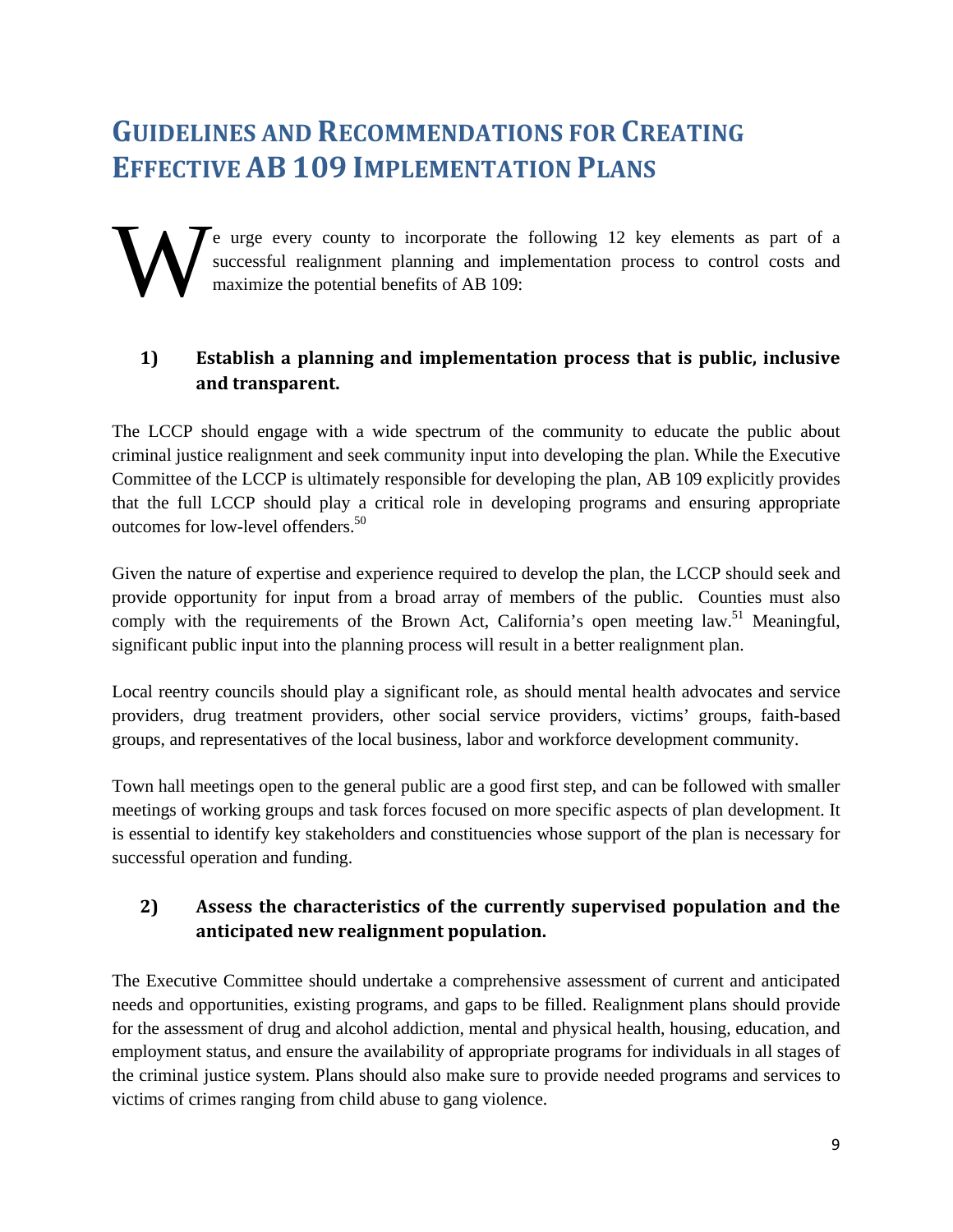Before a plan can be developed, counties must collect and analyze data necessary to answer key questions, including the following:

- 1) Who is already in the county corrections system?
- 2) Who are the new people that will be coming in?
- 3) What are the various risk levels and how should incarceration and alternatives to incarceration be best utilized (e.g. expanding non-incarceration alternatives for nonviolent drug possession and sales; reserving incarceration for those who truly pose public safety concerns while employing less costly intermediate sanctions for lower-risk populations)?
- 4) What special needs exist and are likely to exist and how can these best be addressed (e.g. women versus men; developmentally disabled or other mental health issues; substance abuse issues; medical care issues—especially among the elderly)?
- 5) What existing intermediate sanctions and rehabilitative programs are already utilized by the local courts, probation departments and sheriffs?
- 6) How well are these programs working? Are they more effective for certain populations? (see below)
- 7) How might existing programs be expanded to include additional populations (e.g. how might a successful re-entry program be expanded to serve as an alternative to—not just provide transitional assistance after—incarceration for some low-risk offenders)?
- 8) What new programs are available through collaborating with local non-profit service providers, faith-based groups, members of the business community and others in the community to fill the gaps?

The information gathered from this process should be used to provide a comprehensive picture of available services and gaps in existing programs.

### **3) Determine whether programs have a valid scientific basis demonstrating success**, **set program targets, and engage in periodic program evaluation and adjustments.**

Each county must have a process for determining whether its programs meet minimal standards for evidence-based programs, defined in AB 109 as, "supervision policies, procedures, programs, and practices demonstrated by scientific research to reduce recidivism among individuals under probation, parole, or post release supervision."52

At the outset each county should determine basic eligibility requirements for each program, what incentives and sanctions should accompany each program, and how each program will be assessed.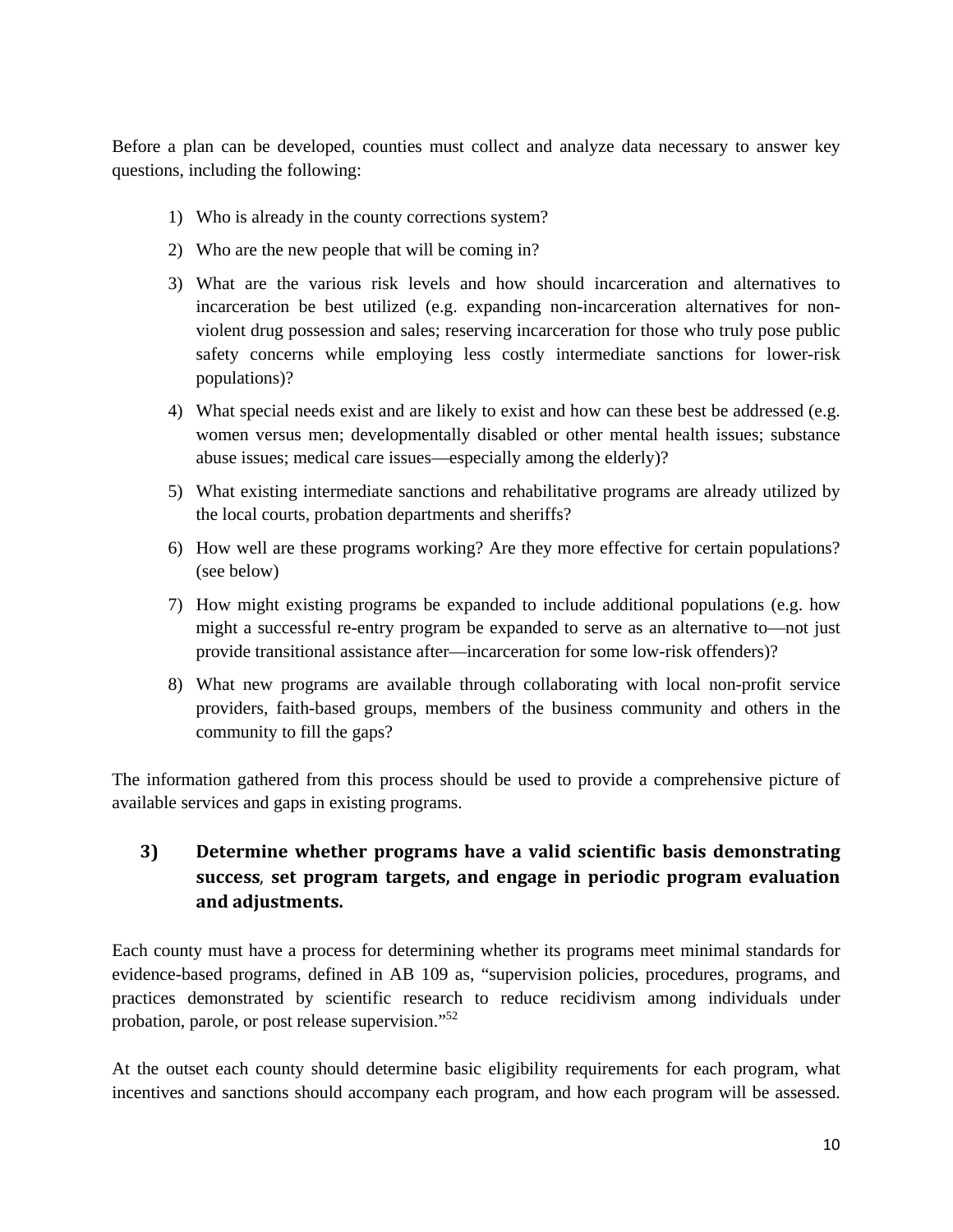Program outcomes should be broadly defined and include not only whether recidivism rates are lowered but should also include measurements tied to indicators that are critical for societal success, including employment and housing stability.

Each county's realignment plan should include numerical targets for how many individuals will be placed in community corrections alternatives to incarceration, how many will show improved and successful reentry results, and by how much jail populations will be reduced over time.

Programs should be required to establish pre-determined, realistic and effective policy responses for addressing setbacks (e.g. failing a drug test shouldn't automatically lead to revocation of parole or probation), and should also include a process for periodic evaluations of programs to fine-tune them over time based upon outcomes. 53

### **4) Develop a comprehensive approach that includes each aspect of your local criminal justice system, from pre‐entry to re‐entry, addressing the underlying causes of criminal behavior and recidivism.**

Plans should provide a comprehensive strategy addressing each stage of the criminal justice system. Evidence-based alternatives to incarceration should be implemented at each stage of the system for both the incoming realignment population and current jail population. Jail beds should be reserved for those individuals who truly pose a high risk and cannot be managed through alternative sanctions.

- **Pre-Booking/Pre-Charging:** Place appropriate low-level offenders who agree to participate directly into supervised services similar to reentry programs instead of putting them through the courts and only then into jail or alternative community sanctions and programs.
- **Pre-Trial:** Expand non-incarceration alternatives for your pre-trial detention population who cannot afford bail but do not present a significant flight or public safety risk. AB 109 expands local authority to utilize alternatives like home detention with electronic monitoring for pre-trial detention. Counties should not discriminate on the basis of poverty, and should make these alternatives available equally to all eligible individuals without regard to their ability to pay for the required equipment.
- **Sentencing:** Adopt community corrections alternatives to incarceration for low-level offenders who are convicted and sentenced, or granted some form of probation or diversion, by a Superior Court for a misdemeanor or an AB 109-eligible felony offense.
- **Probation, Parole and Community Supervision:** Adopt evidence-based reentry programs that address the housing, education, employment and health status of individuals and that reduce recidivism.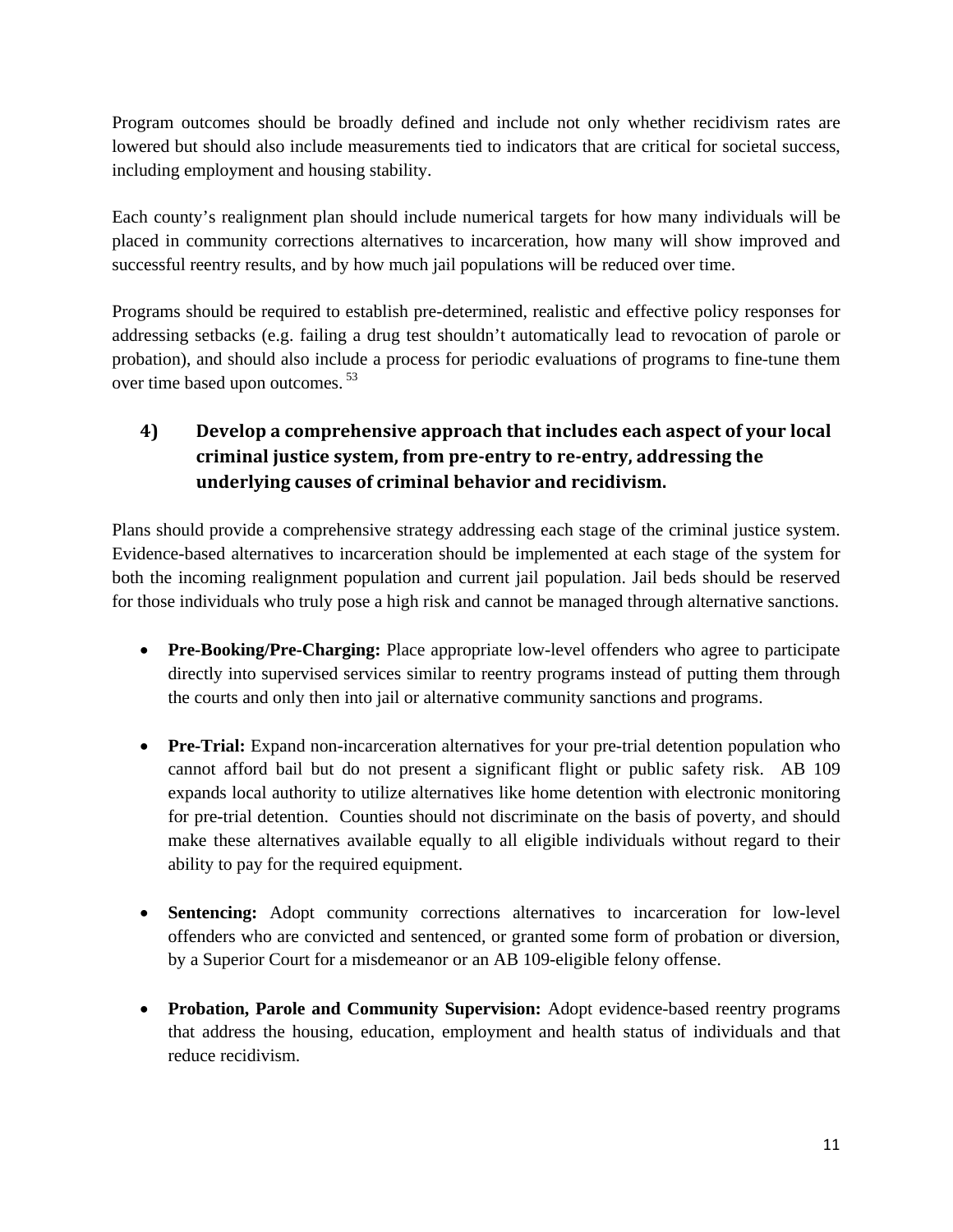It is critically important to design and assign programs to fit the circumstances and special needs of those assigned to them. There should be individualized supervision (i.e., case management plans for each person) and treatment plans that include long-term monitoring and, when appropriate, aftercare.54 Counties should employ a validated risk and needs assessment and individualized treatment and rehabilitation plan. Factors such as steady employment and stable housing are obviously important to successful reentry, and pre-placement assessments must take factors like this into account. Different levels and types of supervision and services should be available as people move through the system—positive behavior should be rewarded with increasing levels of responsibility and decreasing levels of sanctions. Community sanctions to be imposed in lieu of jail incarceration should also correspond to the underlying factors which contributed to the criminal behavior (e.g. drug and/or mental health treatment, family counseling, job training and placement), and should be proportional to the severity of the criminal behavior. For example, if a drunk driving offense—which poses a serious risk to public safety including death—results in a 2-day jail sentence, then a 30-day, 100-day, or 1000-day jail sentence for possession of a small amount of drugs seems disproportionate.

There are a number of computerized assessment tools available that help assign individuals to programs based on individualized need and risk of recidivism. It is important to consider all available assessment tools when determining what will work best for each county. One such tool, the Correctional Assessment and Intervention System (CAIS), which is currently being used in several counties, has yielded very positive results in evaluations.<sup>55</sup>

Correctional Offender Management Profiling for Alternative Sanctions (COMPAS) is another wellknown assessment tool. A 2007 analysis of COMPAS, however, cast doubt on the program's ability to predict recidivism and ultimately recommended against using it for offender placement.<sup>56</sup> The report cited several specific concerns regarding the tool's problematic structure;<sup>57</sup> limited predictive utility;  $^{58}$  subjective assessment of professional judgment;  $^{59}$  and offender self-reporting.<sup>60</sup>

### **5) Establish a system of pre‐booking or pre‐charging diversion for your lowest‐risk population.**

Many of those arrested for simple drug possession and low-level drug sales, prostitution or minor property crimes can safely, effectively and immediately be diverted out of the criminal justice and court systems into treatment and services programs. Innovative programs are being developed that place appropriate individuals directly into supervised treatment and other programs similar to some current probation and reentry programs. Pre-booking or pre-charging diversion can get people into evidence-based programs and services that have been demonstrated to reduce recidivism while eliminating costly court proceedings and reducing the caseload of already over-burdened judges, prosecutors, public defenders and staff.

Even prior to the enactment of AB 109, counties had the discretion to institute pre-booking and precharging diversion programs for the lowest-risk offenders. Now that realignment will significantly increase the workloads of local jails and court systems, pre-booking and pre-charging diversion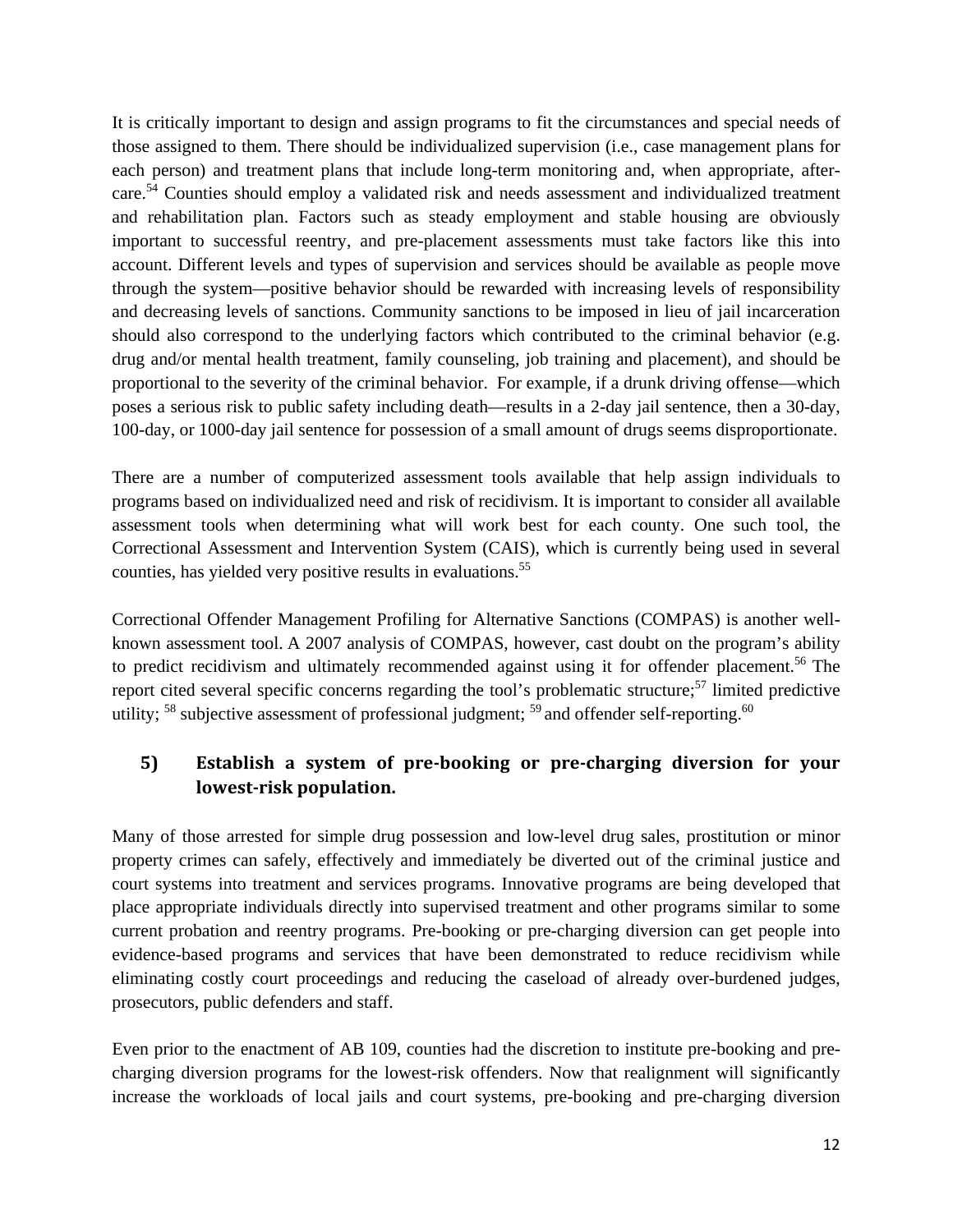programs make more sense than ever before. Counties can implement an intake process outside of the usual booking and arraignment process for determining whether those arrested for specified lowlevel offenses meet eligibility criteria; if so, consenting individuals can be directly diverted toward treatment and resources—rather than processing them through the expensive and over-burdened court system only to later deposit them in the very same treatment programs as part of probation or reentry requirements. Just such a program is being implemented in Seattle, Washington this year.

The Law Enforcement Assisted Diversion ("LEAD") Project in the greater Seattle area is a community-based, pre-booking diversion program<sup>61</sup> targeting people arrested for petty drug and prostitution crimes in two pilot neighborhoods with documented drug problems.<sup>62</sup> A soft launch of the program is scheduled for late August or early September, 2011 followed by a full launch in October. $63$ 

Law enforcement officers<sup>64</sup> will be able to divert low-level offenders to intensive case management programs, rather than booking them into jail.<sup>65</sup> The model was motivated by consensus among elected officials, criminal justice stakeholders and key community public safety leaders in Seattle and King County that responses to street-level drug activity should be more effective and less harmful than existing law enforcement strategies.<sup>66</sup> This collective frustration along with the hypothesis that improvements in the health and life conditions of participants result in fewer incidents of criminal behavior, criminal justice system related cost savings, reductions in recidivism, and improved public safety were the driving forces behind the LEAD strategy.<sup>67</sup>

### **6) Reduce immigration‐based detention and booking costs.**

Counties need not bear the costs of enforcing federal immigration laws and have discretion over whether they choose to honor ICE detainer requests.<sup>68</sup> In addition to adopting alternatives to incarceration like those set out in this report, counties can free up jail beds by taking simple steps to reduce the number of inmates in county jails who are held at the request of the federal government.

While the federal government provides some reimbursement to counties who honor ICE detainer requests, the amounts reimbursed fall far short of the actual costs borne by local jurisdictions for transport, bed space, and other custody overhead expenses.<sup>69</sup>

Counties can reduce the number of holds they are issued by minimizing the number of hold-eligible inmates they book into jail. Counties can also reduce the number of holds they are issued by decreasing ICE's access to the county. Because ICE detainers are not mandatory, jails have discretion to tailor their detainer enforcement policies in order to minimize costs.

San Francisco recently adopted a policy that significantly curtails enforcement of ICE detainers<sup>70</sup> and increases the likelihood of reimbursement through the federal State Criminal Alien Assistance Program (SCAAP).<sup>71</sup> When holds are issued to a county, the county can reduce costs by carefully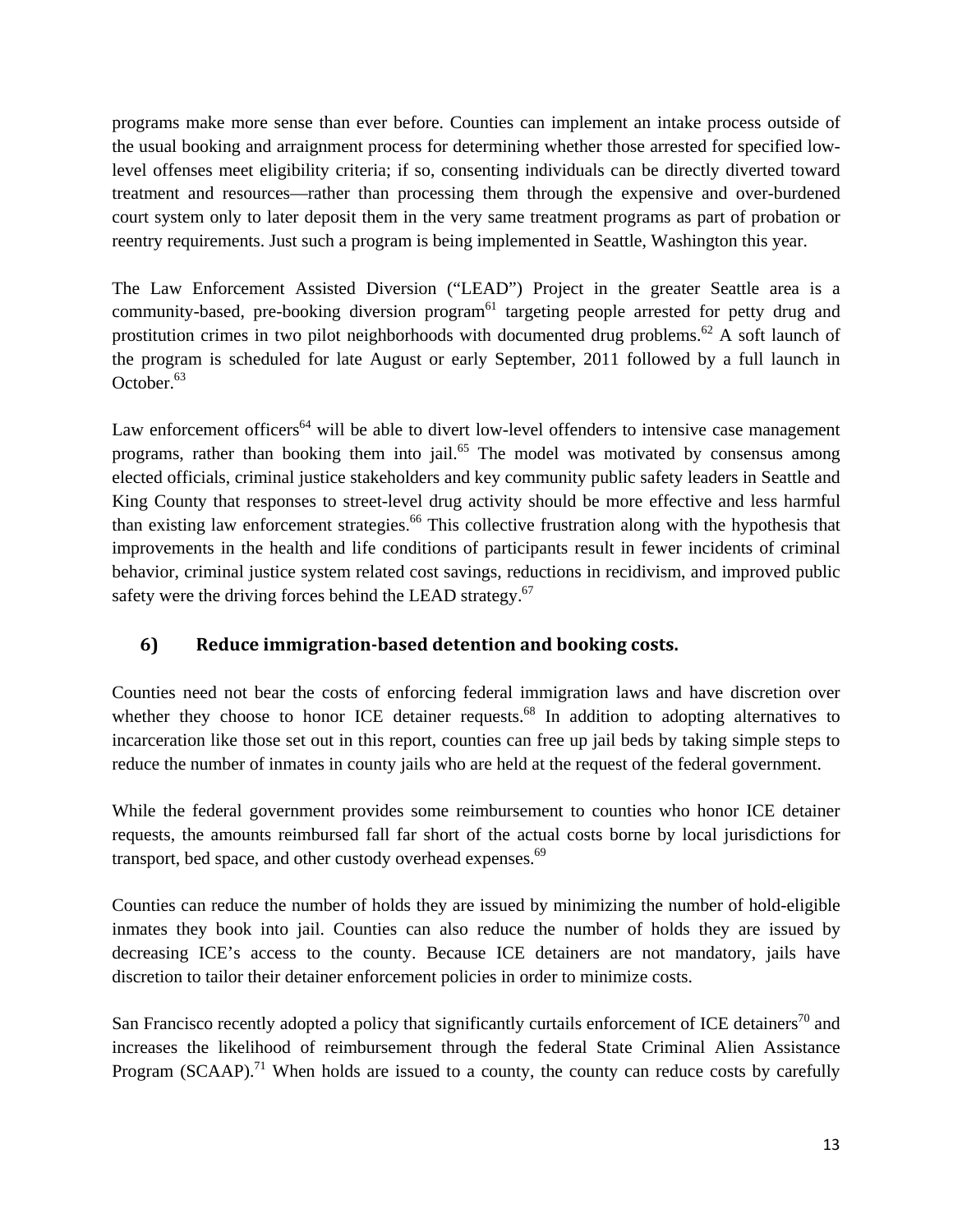considering which detainer requests it will honor. Counties can pursue these goals by following these five recommendations:

- Review policies and practices regarding stops and arrests to minimize arrests related to lack of state-issued identification. 72
- Adopt policies that minimize ICE access to inmates and jail booking sheets and limit communication with ICE regarding particular inmates' citizenship and/or immigration status.73
- Adopt policies limiting enforcement of immigration detainers.
- Review data on duration of pretrial detention for similar offenses depending on whether an immigration detainer exists.
- Review policies that impact bond, bail, eligibility for Prop 36 and other diversion programs based on whether an immigration detainer has been issued.

### **7) Expand current, and adopt new, alternatives to incarceration utilizing home detention and work furlough to replace pre‐trial jail detention.**

Many defendants who cannot afford bail can and should be released on home detention and allowed to keep their jobs and pay their rent with no significant public safety or flight risk. AB 109 increases local authority to craft safe and effective pre-trial detention alternatives. To the extent counties utilize electronic monitoring (by phone, GPS, or other means), such programs should be made available equally to all eligible individuals without regard to their ability to pay for the required equipment. It violates fundamental notions of fairness, and may violate constitutional equal protection rights as well, to incarcerate someone simply because they cannot afford to pay for alternative programs available to other, wealthier defendants.

### **8) Utilize appropriate community corrections alternatives to incarceration for individuals who have been sentenced.**

AB 109 gives counties new, broad discretion to deal with the realignment population convicted of low-level non-violent felonies, as well as individuals convicted of misdemeanors (the county's current pre-AB 109 jail population). The local bench should work closely with probation departments and others to ensure that counties make good use of this expanded discretion to utilize home detention, day reporting, work furlough and other intermediate sanctions in lieu of jail time for individuals who have been sentenced. While county probation departments and sheriffs are accustomed to handling people on the back end, in the reentry process, the new realignment legislation grants counties broad discretion in developing innovative evidenced-based correctional sanctions and programming at the *front end* of the process, not just post-release.<sup>74</sup>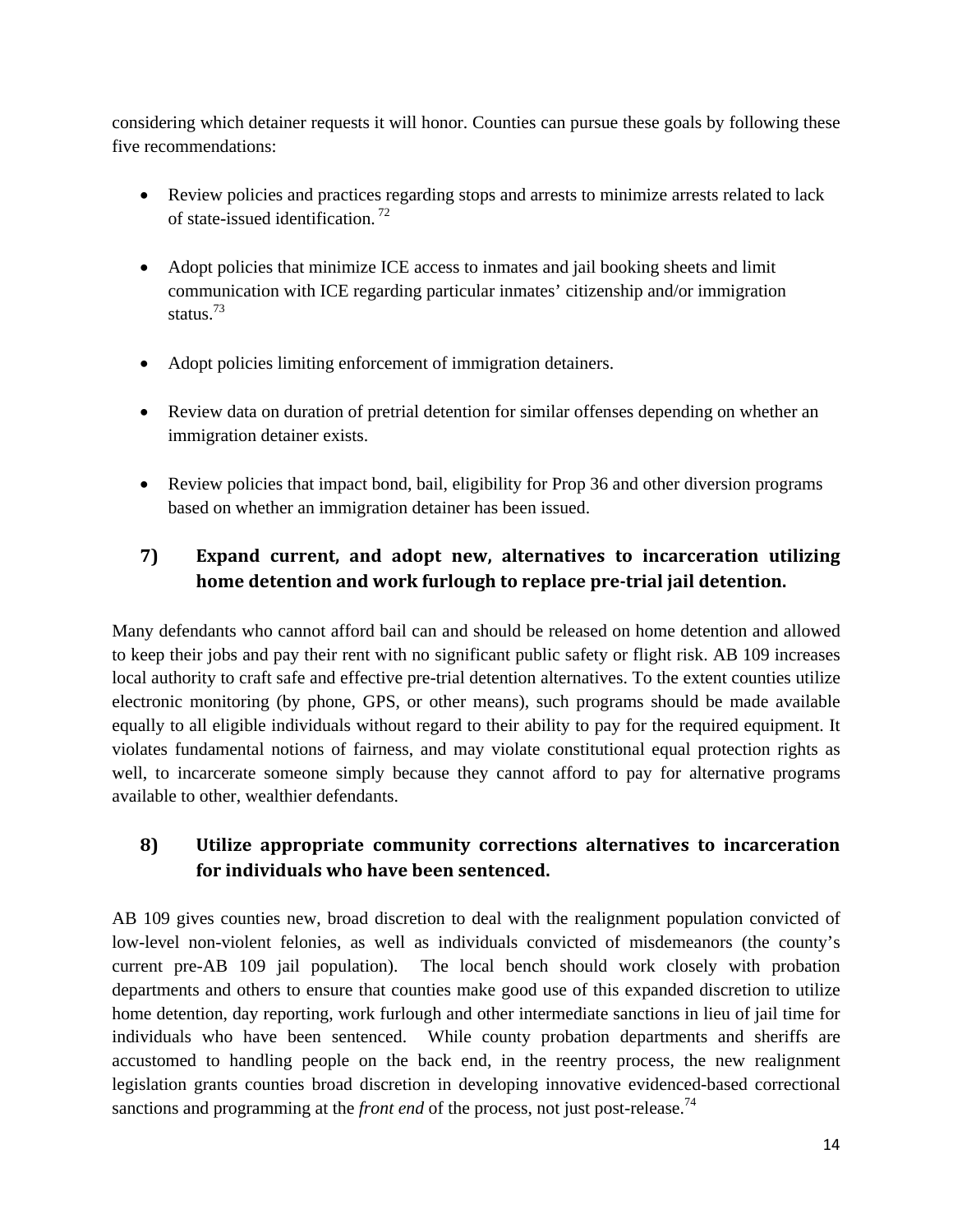For instance, an appropriate non-violent, low-risk offender convicted of an AB 109-eligible felony who would traditionally have been sent to state prison for three years need not—and indeed, should not—merely be sent to jail for three years. That person should instead be subjected to intermediate sanctions such as home detention with or without GPS monitoring (e.g. telephone check-ins in lieu of GPS), accompanied by intensive community supervision, mandatory community service, mandatory victim restitution and victim-offender reconciliation. This will enable the individual to keep his or her employment, avoid eviction for failure to pay rent and provide for his or her family while serving out the terms of community punishment. The very same types of evidence-based programs that have been demonstrated to reduce recidivism when applied in a reentry context can be applied *instead of*, rather than following, incarceration.<sup>75</sup> Utilizing alternatives to incarceration will help prevent overcrowding in county jails and will make it easier to provide constitutionally-required mental and physical health care to those who are incarcerated. Manageable jail populations will enable counties to reduce recidivism and improve public safety by providing those in their jails with drug treatment, education, job training and similar programming opportunities to best prepare people for successful reentry and enable them to earn good-time credits as they do currently in state prison.

### **9) Establish effective evidence‐based post‐release community supervision programs.**

AB 109 creates a new county-level program called "Post-Release Community Supervision."<sup>76</sup> Each county is required to designate an agency to oversee this program; in most counties this will likely be the adult probation department.<sup>77</sup> Those to be supervised will include AB 109-eligible inmates released from state prison who would have otherwise been placed on state parole as well as those who have served their felony sentences locally in jail. Whether or not offenders re-integrate successfully into the community or reoffend depends heavily on the programs, services, and resources available to them when they are released. Thus, it is essential that county implementation plans utilize evidence-based practices demonstrated to reduce recidivism and that address the employment, education, housing, and health status of those supervised to maximize their chance of successful reentry. Plans should include a full range of options for community supervision, and an individualized pre-release assessment process for each person to be supervised in order to determine the appropriate level of monitoring and the specific programs most likely to lead to successful reintegration into the community. Monitoring and program options should include things like routine home visits, home detention with electronic monitoring, day reporting, residential substance abuse treatment, outpatient behavioral health treatment (e.g., substance abuse, mental health, sex offender, batterer's intervention), cognitive behavioral interventions, restorative justice programs, community service, family strengthening strategies and referral to education, vocational training, employment services and housing resources.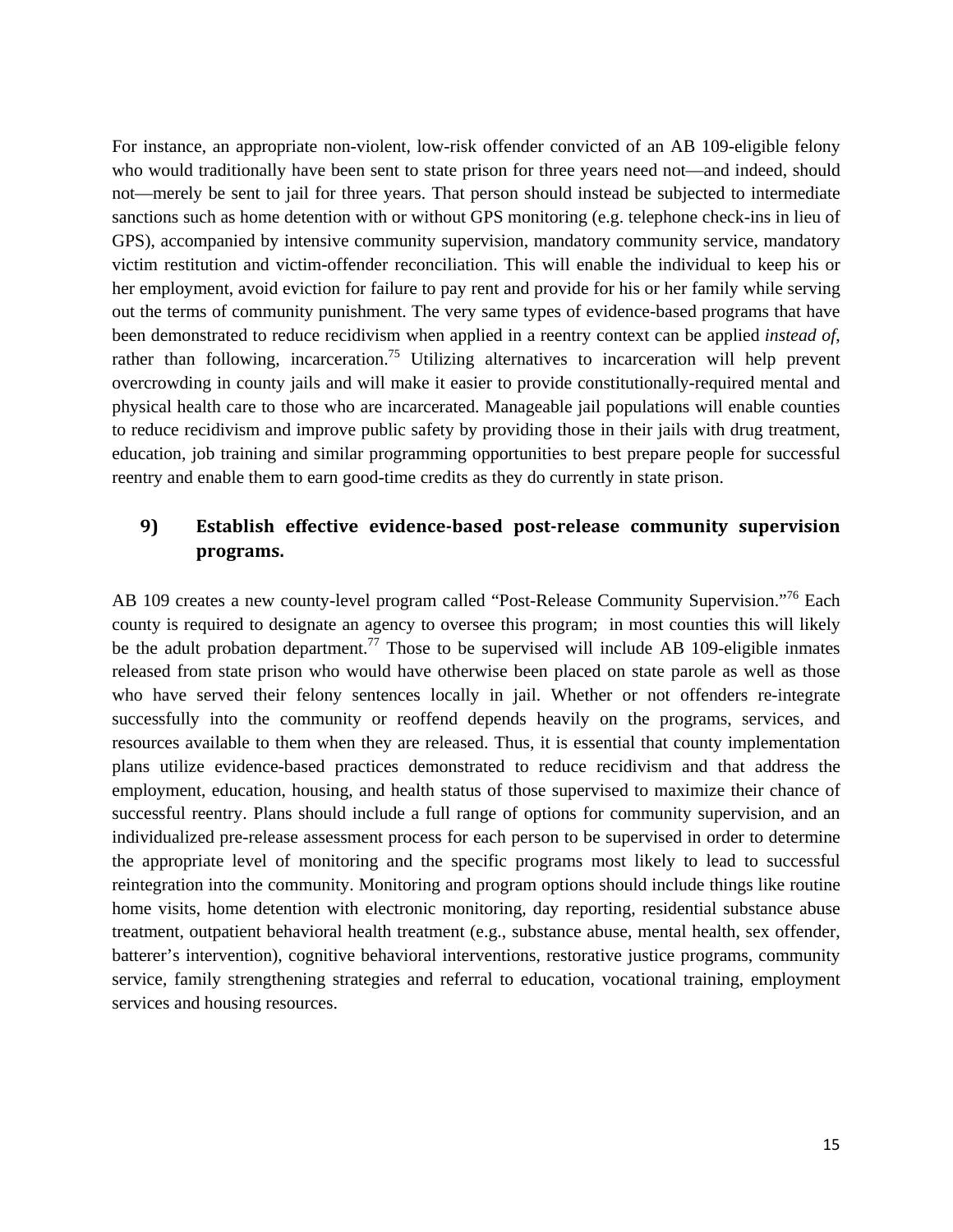### **10) Ensure that jail conditions and alternative sanctions meet constitutional standards and are subjected to legal review before implementation.**

All community sanctions to be imposed in lieu of incarceration should be carefully reviewed by the public defender, district attorney, county counsel or other legal counsel to be sure the terms and conditions comport with constitutional and other legal requirements. For instance, AB 109 provides that "flash incarceration" of up to 10 days can be among the intermediate sanctions employed by realignment implementation plans.<sup>78</sup> Even shorter-term deprivations of liberty such as this, however, must be accompanied by sufficient due process protections to ensure the fairness and accuracy of underlying fact-finding determinations.

### **11) Develop a financing model that prioritizes funding programs and services necessary for successful reentry.**

Develop a financing model that prioritizes funding the mental health, drug treatment, employment, housing and education programs necessary for successful reentry based on the profile and status of each individual. Incarceration does not reduce the likelihood of recidivism; in fact, those who are incarcerated, especially for lengthy periods of time without meaningful rehabilitative programming, are more likely to commit new crimes once released.<sup>79</sup> Instead of adding more jail space, counties must focus upon evidence-based alternatives that have been proven to reduce recidivism. Lower rates of recidivism mean fewer new crimes and fewer new victims.

### **12) Do not get into the prisoner exchange business.**

If county realignment implementation plans adopt the recommendations set out in this report, county jails will not be overwhelmed. At the same time, public safety will be increased. As the state legislature acknowledged in enacting the realignment legislation, "Realigning low-level felony offenders … to locally run community-based corrections programs, which are strengthened through community-based punishment, evidence-based practices, improved supervision strategies, and enhanced secured capacity, will improve public safety outcomes among adult felons and facilitate their reintegration back into society."80 Utilizing alternatives to incarceration wherever appropriate will enhance public safety by reducing recidivism and conserve county jail space for only the highest-risk members of the realigned population. Counties that find themselves below capacity should maintain that cushion rather than "renting out" jail space to other counties. Counties should not send inmates to other jurisdictions in lieu of developing and implementing evidence-based alternatives to incarceration. Attempting to shift over-incarceration to sister counties, CDCR, private or out-of-state prisons is not a sustainable or fiscally prudent strategy over the long term. Most successful reentry will happen in individuals' own communities, close to families for visitation, integrated with services each county is uniquely positioned to provide to its own residents.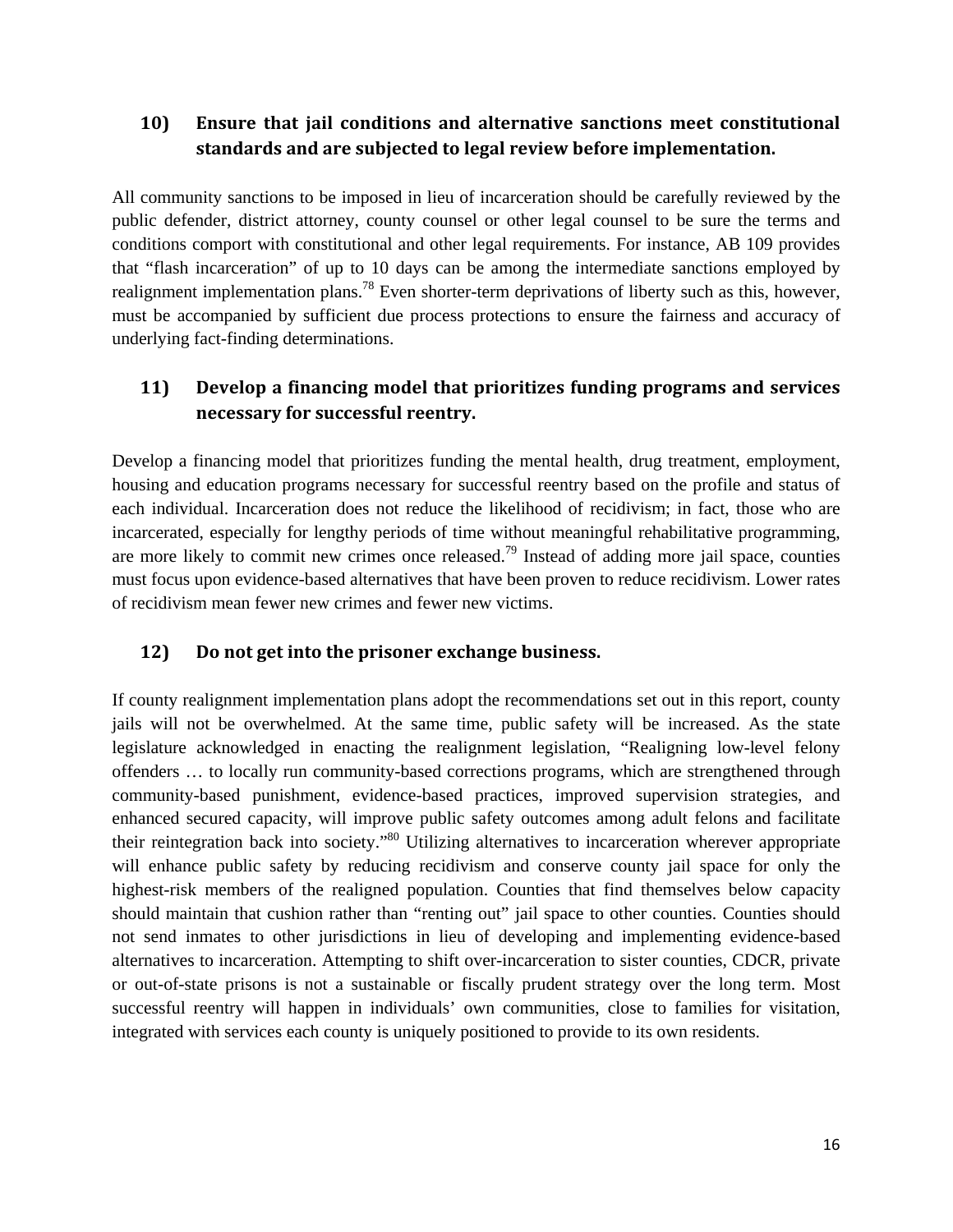# **EXAMPLES OF COST‐EFFECTIVE PROVEN ALTERNATIVES TO INCARCERATION**

B 109 provides several specific guidelines for county implementation plans, set out in the newly-added Penal Code section  $17.5$ <sup>81</sup> Counties are to employ "correctional sanctions" and programming encompassing a range of custodial and noncustodial responses to criminal or noncompliant offender activity."82  $\sum_{\substack{\text{new} \ \text{crand} \\ \text{crin}}}$ 

As the Supreme Court recognized in the *Plata* case, incarceration does not reduce the likelihood of recidivism; in fact, those who are incarcerated, especially for lengthy periods of time without meaningful rehabilitative programming, are *more likely* to commit new crimes once released.<sup>83</sup> Evidence-based alternatives to incarceration will not only save scarce jail beds, but will enhance public safety by reducing recidivism and helping to ensure successful reentry once individuals are released from criminal justice supervision.

AB 109 provides numerous specific examples of intermediate sanctions that may be provided by local public safety entities directly or through community-based public or private correctional service providers, including:

- intensive community supervision
- home detention with or without GPS monitoring
- community service
- restorative justice programs such as mandatory victim restitution and victim-offender reconciliation
- work, training, or education in a furlough program, or work in lieu of confinement
- day reporting
- residential or nonresidential substance abuse treatment programs
- random drug testing
- mother-infant care programs
- community-based residential programs offering structure, supervision, drug treatment, alcohol treatment, literacy programming, employment counseling, psychological counseling, mental health treatment, or any combination of these and other interventions.<sup>84</sup>

Counties looking to establish new alternatives to incarceration or to build upon existing programs have numerous examples of innovative models to draw upon. See Appendix A: *Sample of Evidence Based Alternatives to Incarceration Sanctions*, for examples of programs that have been implemented in California and across the country. These programs not only serve as alternatives to incarceration but can offer improved recidivism rates and significant cost savings over traditional incarceration.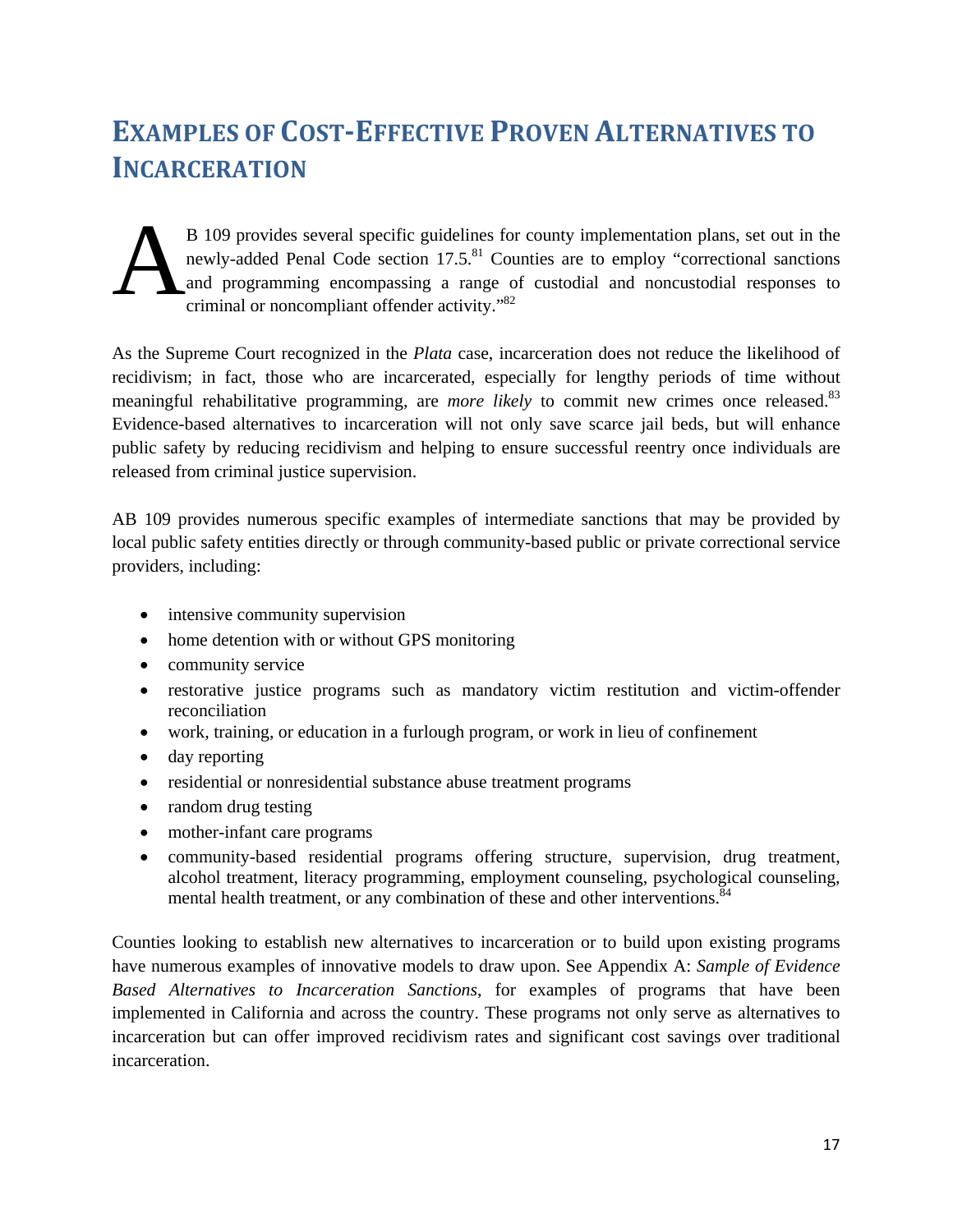# **CONCLUSION**

alifornia counties are at a fork in the criminal justice road. It makes no sense to stay on the current path, cycling and recycling people through overcrowded and broken jail and prison systems that fail to address the underlying problems. This approach hasn't made our communities safer and it simply is not financially sustainable. It's time to take a new approach. AB 109 is an opportunity for innovative policy-making at the local level, to usher in a new era of smart-on-crime cooperation and coordination among government, private and non-profit health and social services organizations, businesses, and others that can make our communities safer, reduce recidivism rates and more effectively allocate scarce criminal justice resources. C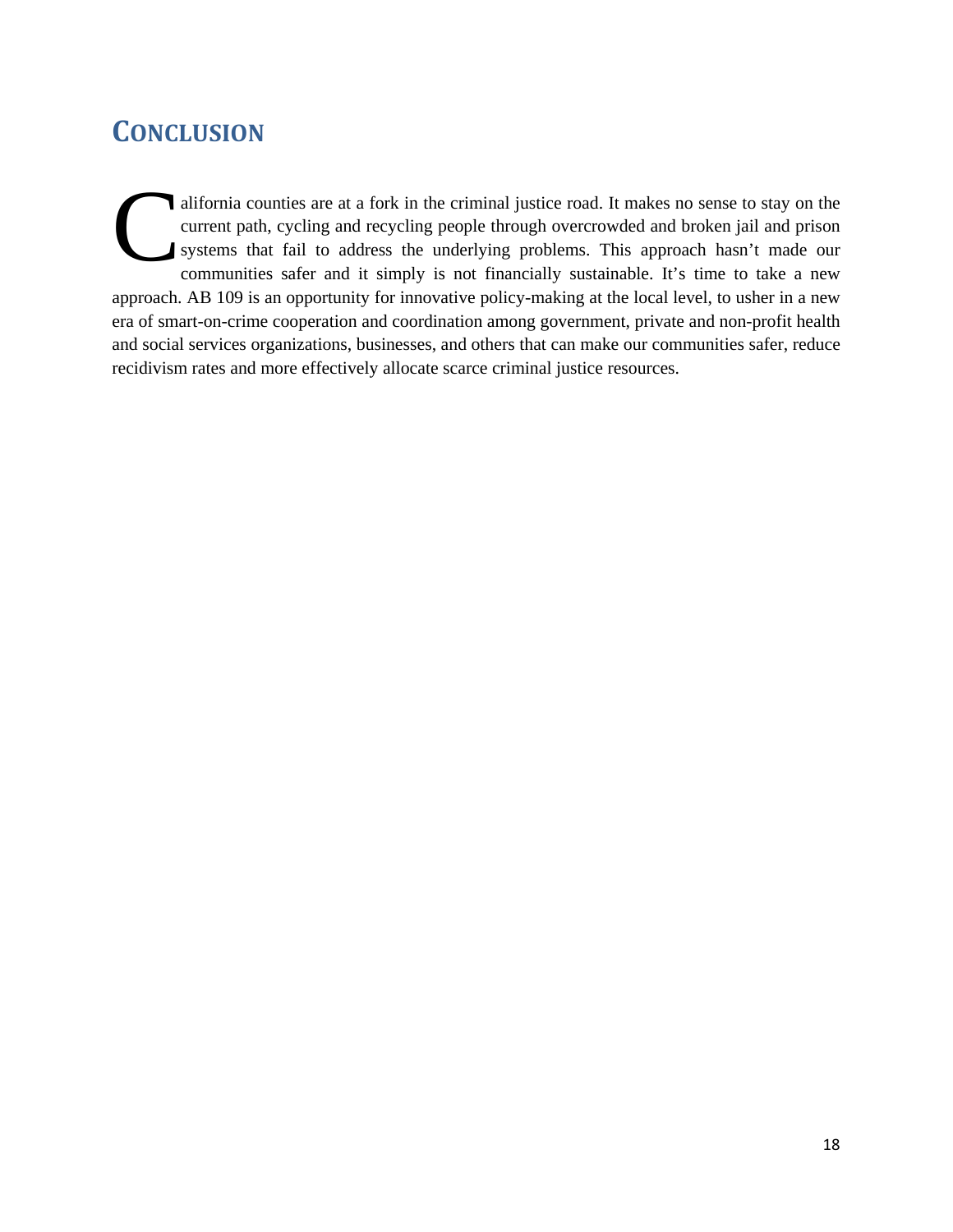# **ENDNOTES**

- 1 The realignment legislation defines evidence-based practices as "supervision policies, procedures, programs, and practices demonstrated by scientific research to reduce recidivism among individuals under probation, parole, or post release supervision." AB 117 § 5, 2011 Cal. Stat. Ch. 39, at 12 (to be codified at CAL. PENAL CODE § 17.5) *at* § 17.5(a)(9).
- 2 *Brown v. Plata*, 131 S.Ct. 1910 (2011).
- 3 California State Legislative Analyst's Office, *Governor's Realignment Plan—Criminal Justice* (Jan. 25, 2011), p.8, *available at* http://www.lao.ca.gov/handouts/crimjust/2011/CJ\_Realignment\_Plan\_01\_25\_11.pdf (last visited July 22, 2011).
- 4 *See* California Department of Corrections And Rehabilitation, *2010 Adult Institutions Outcome Evaluation Report*, p. 11, *available at* http://www.cdcr.ca.gov/Adult\_Research\_Branch/Research\_Documents/ARB\_FY0506\_Outcome\_Evaluation \_Report.pdf (last visited August 1, 2011). *See also* table comparing state recidivism rates in: The Pew Center on the States, *State of Recidivism April 2011: The Revolving Door of America's Prisons*, pp. 10-11 , *available at* http://www.pewcenteronthestates.org/uploadedFiles/Pew\_State\_of\_Recidivism.pdf (last visited August 1, 2011).
- 5 *Plata*, 131 S.Ct. at 1942-1944. *See also, e.g.*, Lin Song & Roxanne Lieb, Washington State Institute for Public Policy, *Recidivism: The Effect of Incarceration and Length of Time Served*, (September 1993) (reviewing literature on effect of incarceration on recidivism rates), *available at* http://www.wsipp.wa.gov/rptfiles/IncarcRecid.pdf (last visited August 1, 2011).
- 6 African-Americans are incarcerated at a rate of approximately 2,121 per 100,000 in California prisons; these figures do not include those incarcerated in county jails or federal prisons located in California. California Department Of Corrections and Rehabilitation, Offender Information Services Branch Estimates and Statistical Analysis Section, Data Analysis Unit, California Prisoners and Parolees, p. 19 (2009) [hereinafter CDCR Estimates and Statistical Analysis], available at http://www.cdcr.ca.gov/Reports\_Research/Offender\_Information\_Services\_Branch/Annual/CalPris/CALPRI Sd2009.pdf (last visited August 8, 2011) (48,990 blacks were incarcerated in CDCR intuitions at year-end 2009); U.S. Census Bureau, CenStats Databases, USA Counties, General Profile California (2010) , available at http://censtats.census.gov/usa/usa.shtml (last visited August 8, 2011) (there were approximately 2,309,745 African-Americans in California in 2010). Under apartheid South Africa blacks were incarcerated at a rate of approximately 851 per 100,000. Prison Policy Initiative, Section IV: Global Comparisons, Crime and incarceration around the world: U.S. vs. South Africa, available at http://www.prisonpolicy.org/prisonindex/us\_southafrica.html (last visited August 8, 2011); see also Michelle Alexander, The New Jim Crow: Mass Incarceration in the Age of Colorblindness pp. 6-7 (2010).
- 7 See *supra* note 6 (Hispanics make up 39.3% of the CDCR institution population, while whites, blacks and others represent 25.6%, 29.0%, and 6.1% respectively).
- 8 California state prisons were designed to hold 79,858 prisoners. However, they housed approximately 143,000 prisoners at the time of the *Plata* decision, which ordered California to reduce its prison population by approximately 33,000 prisoners to 137.5% of design capacity, or approximately 109,800 prisoners. CDCR Today, *State Responds to Three-Judge Court's Order Requiring a Reduction in Psion Crowding* (June 7, 2011), *available at* http://cdcrtoday.blogspot.com/2011/06/state-responds-to-three-judge-courts.html (last visited August 1, 2011); *Plata*, 131 S.Ct. at 1943-47.
- 9 *See, e.g.*, AB 117 § 5 (to be codified at CAL. PENAL CODE § 17.5) *at* § 17.5(a) ("(3) Criminal justice policies that rely on building and operating more prisons to address community safety concerns are not sustainable, and will not result in improved public safety. (4) California must reinvest its criminal justice resources to support community-based corrections programs and evidence-based practices that will achieve improved public safety returns on this state's substantial investment in its criminal justice system. (5) Realigning lowlevel felony offenders who do not have prior convictions for serious, violent, or sex offenses to locally run community-based corrections programs, which are strengthened through community-based punishment,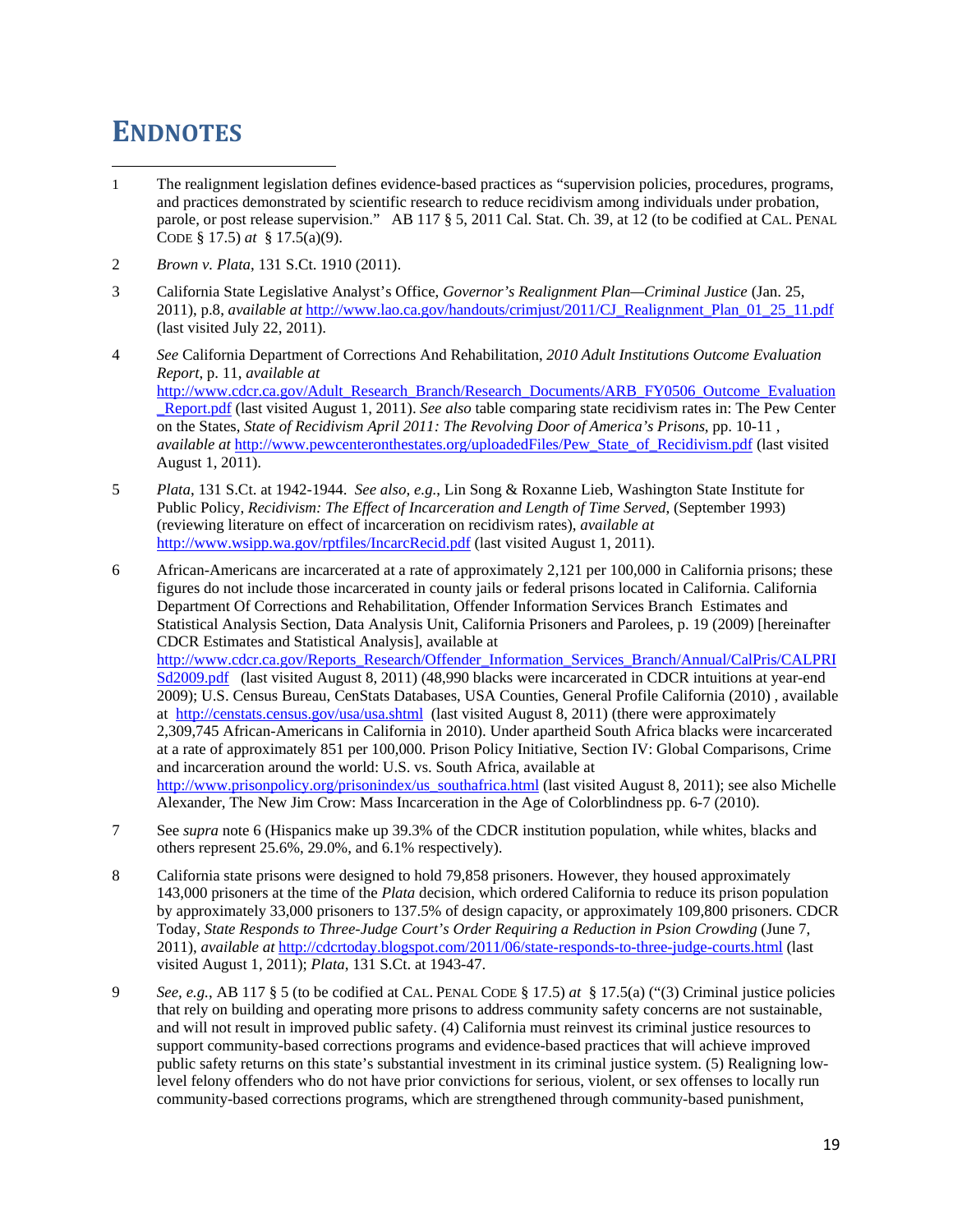<u> 1989 - Johann Stoff, amerikansk politiker (d. 1989)</u> evidence-based practices, improved supervision strategies, and enhanced secured capacity, will improve public safety outcomes among adult felons and facilitate their reintegration back into society. (6) Community-based corrections programs require a partnership between local public safety entities and the county to provide and expand the use of community-based punishment for low-level offender populations. Each county's Local Community Corrections Partnership, as established in paragraph (2) of subdivision (b) of Section 1230, should play a critical role in developing programs and ensuring appropriate outcomes for low-level offenders. (7) Fiscal policy and correctional practices should align to promote a justice reinvestment strategy that fits each county. "Justice reinvestment" is a data-driven approach to reduce corrections and related criminal justice spending and reinvest savings in strategies designed to increase public safety. The purpose of justice reinvestment is to manage and allocate criminal justice populations more cost-effectively, generating savings that can be reinvested in evidence based strategies that increase public safety while holding offenders accountable. (8) "Community-based punishment" means correctional sanctions and programming encompassing a range of custodial and noncustodial responses to criminal or noncompliant offender activity…"

- 10 *See* California Department of Finance, Office of the Director, *Realignment Proposal Changes Since January 10 Budget* (2011), *available at* http://www.dof.ca.gov/budget/historical/2011- 12/documents/Restructure\_and\_Realignment\_new.pdf (last visited July 22, 2011) (providing funding for community programs and alternative sanctions).
- 11 DoF has indicated that counties can expect to be funded for only \$25,000 per "realigned" person incarcerated for felony sentences; this reimbursement is calculated to cover only a six-month period of incarceration, regardless of the length of sentences actually meted out, which may be three years or more. The number of six-month jail sentences to be reimbursed in each county will be based on a calculus incorporating, among other factors, past average daily populations. *See ibid*.
- 12 AB 109 § 461 (to be codified at CAL. PENAL CODE § 2057).
- 13 The cost to incarcerate an inmate in state prison for one year was \$47,102 in 2008-2009. Legislative Analyst's Office, "California's Annual Cost to Incarcerate an Inmate in Prison," http://www.lao.ca.gov/laoapp/laomenus/sections/crim\_justice/6\_cj\_inmatecost.aspx?catid=3 (last visited August 1, 2011). The cost to incarcerate an inmate in county jails averaged \$28,000 in 2005-2006. Legislative Analyst's Office, "Estimated Costs of Local Corrections," http://www.lao.ca.gov/laoapp/LAOMenus/Sections/crim\_justice/2\_cj\_county\_spending.aspx?catid=3 (last visited August 1, 2011).
- 14 *See Plata*, 131 S.Ct. at 1944-46.
- 15 131 S.Ct. 1910.
- 16 *Coleman v. Schwarzenegger*, Nos. CIV S-90-0520 LKK JFM P & C01-1351 TEH, 2009 WL 2430820, at \*115 (E.D. Cal. & N.D. Cal. Aug. 24, 2009) (unpublished opinion), *superseded by* 2010 WL 99000 (E.D. Cal. & N.D. Cal. Jan. 12, 2010), *aff'd*, Plata, 131 S.Ct. 1910.
- 17 Brief for Corrections and Law Enforcement Personnel as Amici Curiae Supporting Appellees at 5, Brown v. Plata, 131 S.Ct. 1910 (No. 09-1233).
- 18 *Plata*, 131 S.Ct at 1943-47.
- 19 AB 117 § 5 (to be codified at CAL. PENAL CODE § 17.5) *at* § 17.5(a)(2)).
- 20 See *supra* note 4.
- 21 *See*, e.g., AB 117 § 5 (to be codified at CAL. PENAL CODE § 17.5)
- 22 AB 117 § 28 at 42-46 (to be codified as amended at CAL. PENAL CODE § 1170).
- 23 *See, e.g.*, AB 109 § 455 at 284-88 (to be codified at CAL. PENAL CODE § 1203.018) (authorizing counties to offer electronic monitoring for inmates being held in lieu of bail in county jail); § 479 at 308-15 (to be codified at CAL. PENAL CODE § 3450) (authorizing a range of incarceration alternatives).
- 24 *Ibid.* § 450 at 268 (to be codified at Cal. Penal Code § 1170).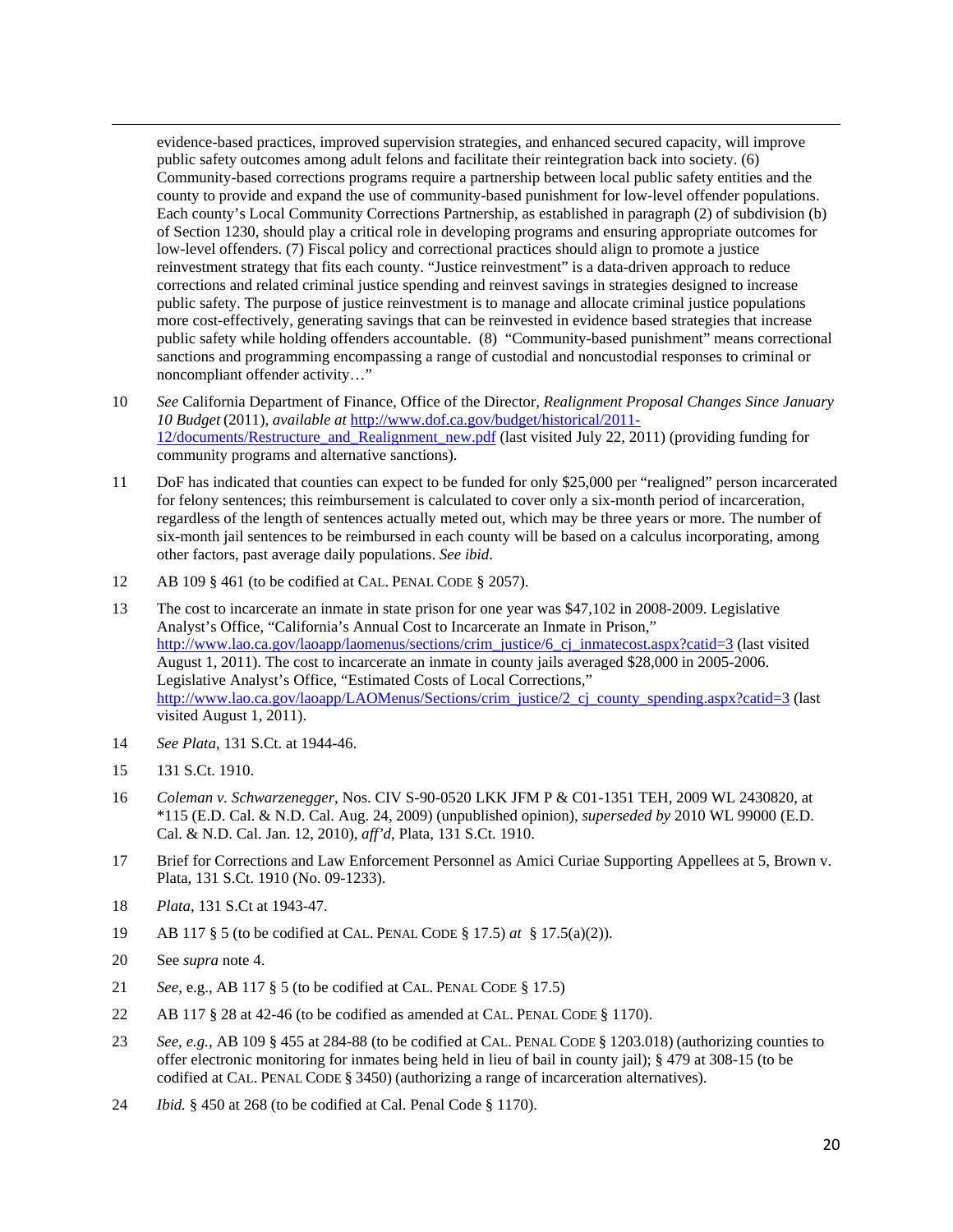26 *See* AB 117 § 53 at 80 (to be codified at CAL. PENAL CODE § 4019(f) ("It is the intent of the Legislature that if all days are earned under this section, a term of four days will be deemed to have been served for every two days spent in actual custody.").

<u> 1989 - Johann Stoff, amerikansk politiker (d. 1989)</u>

- 27 *Ibid.* § 455 at 284 (to be codified as amended at CAL. PENAL CODE § 1203.018).
- 28 *Ibid*.
- 29 *Ibid*.
- 30 *See ibid.* § 479 at 309-15 (to be codified at CAL. PENAL CODE §§ 3450-58).
- 31 AB 117 § 47 (to be codified as amended at CAL. PENAL CODE § 3451).
- 32 *Ibid*.; § 42 at 69; § 69 at 96.
- 33 *Ibid*. § 47 at 102 (to be codified at CAL. PENAL CODE § 3451(a)).
- 34 *See ibid.* § 39 at 64-65 (to be codified as amended at CAL. PENAL CODE § 3000.09).
- 35 *See ibid.* §§ 37-38 at 62-64 (to be codified as amended at CAL. PENAL CODE § 3000.08); CAL. PENAL CODE § 2962 (mental health treatment as a condition of parole); CAL. PENAL CODE § 667 (sentencing enhancements for habitual criminals); CAL. PENAL CODE § 1170.12 (sentencing enhancements for prior felony convictions).
- 36 *See ibid*. § 44 at 72 (to be codified as amended at CAL. PENAL CODE § 3056); AB 109 §§ 475-476, 2011 Cal. Stat. Ch. 15 at 307-09 (to be codified as amended at CAL. PENAL CODE § 3057); CAL. PENAL CODE § 2933.
- 37 *See* AB 117 § 38, 2011 Cal. Stat. Ch. 39 at 63-64 (to be codified as amended at CAL. PENAL CODE § 3000.8).
- 38 *See* AB 109 § 479, 2011 Cal. Stat. Ch. 15 at 309-14 (to be codified as amended at CAL. PENAL CODE § 3450- 55); AB 117 § 50, 2011 Cal. Stat. Ch. 39 at 76-77 (to be codified as amended at CAL. PENAL CODE § 3455); AB 117 § 53, 2011 Cal. Stat. Ch. 39 at 79-81 (to be codified as amended at CAL. PENAL CODE § 4019).
- 39 *See* AB 117 §§ 37-38, 2011 Cal. Stat. Ch. 39 at 62-64 (to be codified at CAL. PENAL CODE § 3000.08).
- 40 *See ibid*. § 38 at 63 (to be codified at CAL. PENAL CODE § 3000.08).
- 41 *See ibid*. at 64 (codified as amended at CAL. PENAL CODE § 3000.08 (h)).
- 42 *See* AB 109 § 479, 2011 Cal. Stat. Ch. 15 (AB 109), at 309-15 (to be codified at CAL. PENAL CODE §§ 3450- 58); AB 117 §§ 37-38, 2011 Cal. Stat. Ch. 39 (AB 117), at 62-64 (codified as amended at CAL. PENAL CODE § 3000.08) (providing for postrelease supervision of parolees by the Department of Correction until July 1, 2013 and postrelease supervision of certain parolees by counties thereafter).
- 43 *See ibid*. § 1, 2011 Cal. Stat. Ch. 39 at 5-6 (to be codified at CAL. GOV'T CODE § 71622.5).
- 44 *See ibid*. § 49 at 75-76 (to be codified at CAL. PENAL CODE § 3454).
- 45 *See, e.g*., AB 117 § 27, 2011 Cal. Stat. Ch. 39 at 38-42 (to be codified as amended at CAL. PENAL CODE § 1170).
- 46 *See* AB 117 § 5 (to be codified at CAL. PENAL CODE § 17.5) *at* § 17.5(a)(6). The Local Community Corrections Partnerships (LCCPs) were previously established in Penal Code Section 1230(b)(2). AB 109 and 117 added Penal Code section 1230.1 to create an Executive Committee for each LCCP, responsible for developing the implementation plan and presenting it to the county Board of Supervisors for vote and adoption. AB 117 § 33 at 55 (to be codified as amended at CAL. PENAL CODE § 1230.1). The remaining members of the LCCP are the county's chief administrative officer; the head of the county department of mental health; the head of the county department of employment; the head of the county alcohol and substance abuse programs; the head of the county office of education; a representative from a communitybased organization with experience in successfully providing rehabilitative services to persons who have been convicted of a criminal offense; and an individual who represents the interests of victims. Penal Code Section 1230(b)(2).

<sup>25</sup> *Ibid*.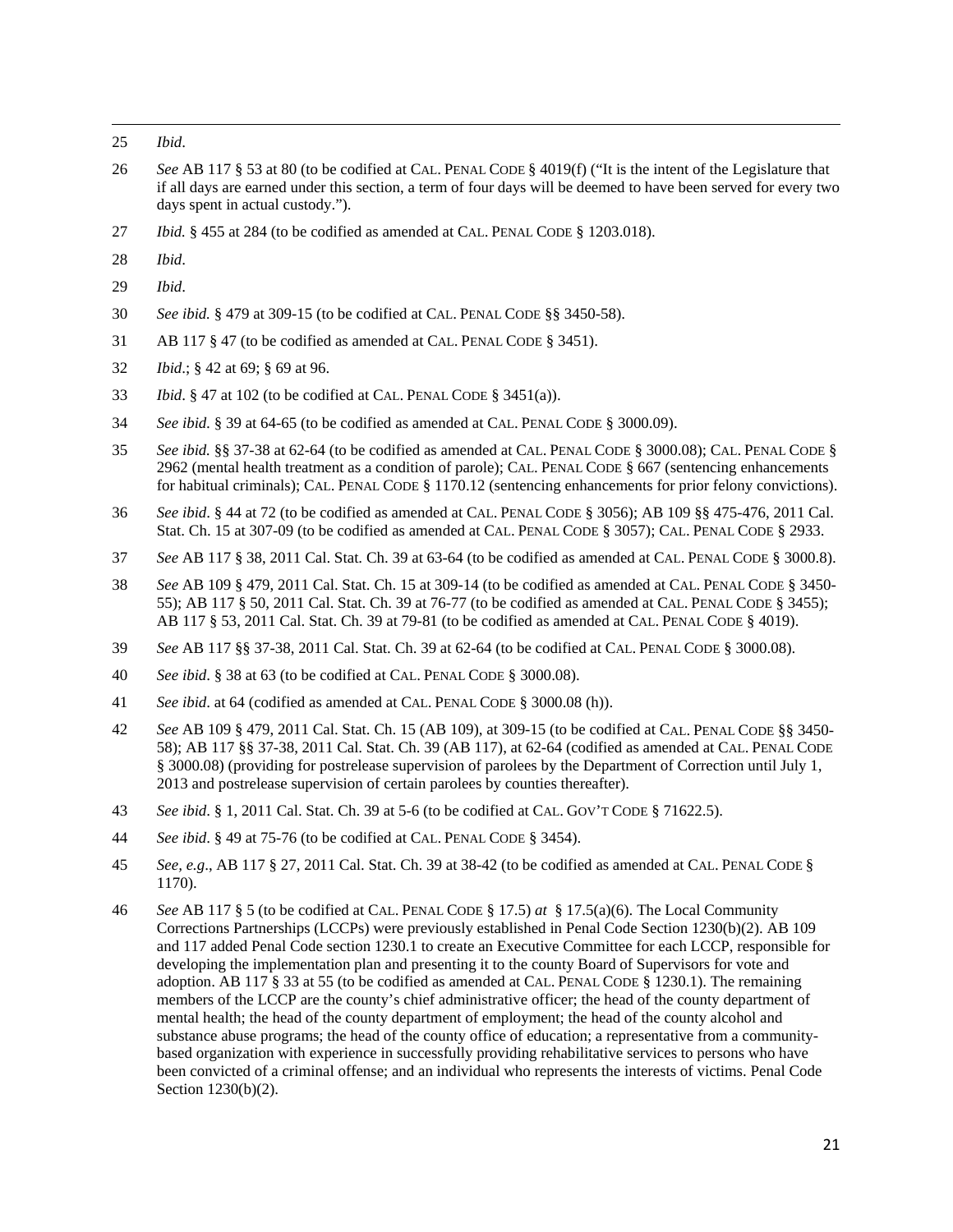<u> 1989 - Johann Stoff, amerikansk politiker (d. 1989)</u> 47 *Ibid*. § 33 at 55 (to be codified as amended at CAL. PENAL CODE § 1230.1) (providing that the plan shall initially be voted on by an "executive committee of each county's Community Corrections Partnership…." After this stage, the plan "shall be deemed accepted by the county board of supervisors unless the board rejects it by a 4/5ths vote, at which point the plan returns to the Community Corrections Partnership for further consideration.").

48 *Ibid*.

- 49 California State Association of Counties et al., *2011 Public Safety Realignment Key Provisions in AB 109/AB 117: Adult Offender Population Transfers to Counties*, p. 5 n.3 (2011), *available at*  http://www.cpoc.org/php/realign/CSAC-CSSA-CPOC%20(22%20July%202011)%20update%20on%20AB%20109-AB%20117.pdf (last visited August 1, 2011).
- 50 AB 117 § 5 (to be codified at CAL. PENAL CODE § 17.5) *at* § 17.5(a)(6)).
- 51 Cal. Gov't Code § 54950.
- 52 AB 117 § 5 (to be codified at CAL. PENAL CODE § 17.5) *at* § 17.5(a)(9))
- 53 *See, e.g.,* The National Center for Justice Planning, *BJA Center for Program Evaluation and Performance Measurement*, http://ncjp.org/BJA%20Center%20for%20Program%20Evaluation%20and%20Performance%20Measuremen t (last visited July 22, 2011) (providing an online evaluation and performance measurement tool that aids local criminal justice practitioners in evaluating their projects); Amy L. Solomon et al., The Urban Institute Justice Policy Center, *Putting Public Safety First: 13 Parole Supervision Strategies to Enhance Reentry Outcomes* (2008), *available at* http://www.urban.org/UploadedPDF/411791\_public\_safety\_first.pdf (last visited August 1, 2011) (outlining strategies for promoting effective community supervision programs).
- 54 As San Francisco's draft implementation plan notes, "At the heart of evidence-based practices are concepts of risk, need and responsivity (the practice of assessing and identifying criminogenic risk factors contributing to ongoing criminal behavior, which can be changed through application of culturally, developmentally and gender appropriate interventions, teaching new skills and building on offender strengths to mitigate criminality). These principles are applied in the recently implemented Evidence-Based Presentence Investigation Assessment report. Risk and need factors are assessed prior to sentencing using the COMPAS assessment tool; this information guides sentencing recommendations and identification of the most appropriate supervision conditions to reduce the likelihood of re-offense." City & County of San Francisco, *Public Safety Realignment & Post Release Community Supervision 2011 Implementation Plan*, p. 15, *available at* http://sfreentry.com/wp-content/uploads/2011/07/Public-Safety-Realignment-Plan-7.19.2011.pdf (last visited July 22, 2011).
- 55 Unlike COMPAS (discussed below), CAIS has consistently received positive evaluations. Six studies have independently found that CAIS reduces recidivism. For a discussion of these studies, see the website of The National Council on Crime and Delinquency, http://www.nccd-crc.org/nccd/initiatives/cais-jais.html.
- 56 Jennifer L. Skeem & Jennifer Eno Loudon, The Center for Public Policy Research University of California, Davis for The California Department of Corrections and Rehabilitation (CDCR), *Assessment of Evidence on the Quality of the Correctional Offender Management Profiling for Alternative Sanctions (COMPAS)*, p. 6 (December 26, 2007).
- 57 In order for this attribute to be evaluable, the program should yield a standard score that can be assessed by different studies. COMPAS makes assessments based on five scales containing numerous items. Agencies can choose to use or omit some of these scales. Because of this flexibility COMPAS lacks a standard structure and does not yield scores that can easily be assessed for predictive utility by independent investigations. Moreover, there is no theory that supports the validity of the scale as a whole. *Ibid*. at 12, 19.
- 58 The majority of the program's risk scales have not been proven to predict recidivism. *Ibid*. Few of COMPAS's scales use actuarial tools, and those that are have not been cross validated. *Ibid*. Actuarial tools make predictions mechanically. To insure accuracy, they should be based on a large sample size, often of several thousand persons. *Ibid*. at 18, 23. This information is then analyzed using regression-based actuarial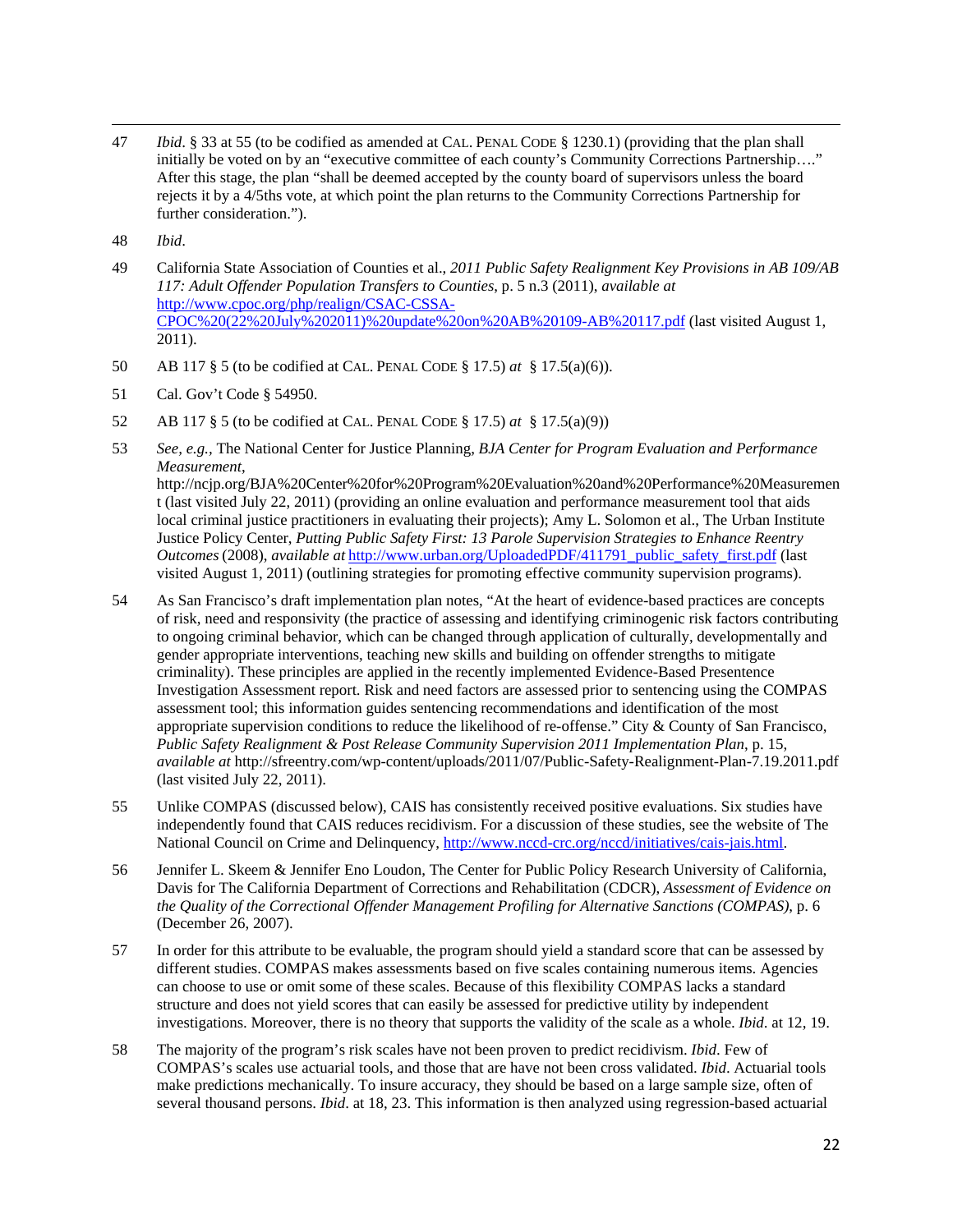risk assessment models and weighted in a formula designed to maximize prediction. *Ibid*. Actuarial tools are based on one sample and can "overfit," that data, or match the data too closely. *Ibid*. at 12. For this reason, an actuarial tool should be cross-validated against other data sets to ensure that it does not lose predictive power. *Ibid*.

<u> 1989 - Johann Stoff, amerikansk politiker (d. 1989)</u>

- 59 COMPAS also includes a professional judgment scale, which consists of a professional's subjective assessment of an offender's likelihood of committing future crimes. However, there is no evidence to indicate interrator reliability or whether criminal justice professionals are even trained on how to use the program. *Ibid*. at 8, 28. "Interrater reliability indicates that one criminal justice professional will score an offender on the COMPAS similarly to another criminal justice professional." *Ibid*. at 15. Interrator reliability is crucial to ensuring that an offender's score is an accurate measure of the likelihood of reoffending, rather than an arbitrary number chosen by a criminal justice professional. *Ibid*. at 15.
- 60 *Ibid*. at 28. A 2010 report by the University of California also looked at the predictive efficacy of COMPAS's scales. This evaluation concluded that there was a correlation between COMPAS evaluation and recidivism. However, the correlation is at a level considered only minimally statistically acceptable. David Farabee et al., Semel Institute for Neuroscience and Human Behavior, University of Los Angeles, *COMPAS Validation Study, Final Report*, p. 24 (August 15, 2010) *available at* http://www.cdcr.ca.gov/Adult\_Research\_Branch/Research\_Documents/COMPAS\_Final\_Report\_08-11-10.pdf (last visited August 1, 2011).
- 61 "A pre-booking diversion program is one that identifies low-level drug offenders for whom probable cause exists for an arrest, and redirects them from jail and prosecution by providing linkages to community-based treatment and support services. Pre-booking diversion programs consist of both a law enforcement and social services component. The integrity of both components is critical to any successful pre-booking diversion initiative. Pre-booking programs involve specialized training for police officers, and a crisis drop-off center with a no-refusal policy for persons brought in by the police." The Defender Association-Racial Disparity Project, *Law Enforcement Assisted Diversion (LEAD): A Pre-Booking Diversion Model for Low-Level Drug Offenses*, (2010), *available at* http://www.law.seattleu.edu/Documents/cle/archive/2010/032610%20Restorative%20Justice/215pm%20LE

AD%20concept%20paper.pdf (last visited August 1, 2011). 62 *See* King County Mental Illness and Drug Dependency Action Plan, "Community-Based Intervention Targeting Low-Level Drug Offenders (Belltown)" ( 2009); King County Mental Illness and Drug Dependency Action Plan, "Community-Based Intervention Targeting Low-Level Drug Offenders (Skyway)"

- (2009). 63 *See* Law Enforcement Assisted Diversion, "Request for Proposal for Primary Service Provider," p. 3 (2011) [hereinafter "Law Enforcement Assisted Diversion RFP"].
- 64 Seattle Police Officers in Belltown and King County Sheriff's Deputies in Skyway.
- 65 *See* Law Enforcement Assisted Diversion RFP, *supra* note 63, p. 2 (law enforcement officers will use prescribed determinations for referring people to the LEAD Project); County Mental Illness and Drug Dependency Action Plan, "Community-Based Intervention Targeting Low-Level Drug Offenders (Belltown)" ( 2009); King County Mental Illness and Drug Dependency Action Plan, "Community-Based Intervention Targeting Low-Level Drug Offenders (Skyway)" (2009).
- 66 Law Enforcement Assisted Diversion RFP, *supra* note 63, p. 2.
- 67 *Ibid*.
- 68 Melissa Keaney et al., Nat'l Immigration Law Ctr. et al., *Issue Brief: Immigration Detainers and Local Discretion*, p. 2 n.4 (2011) (citing letter from David Venturella, Assistant Director, U.S. Immigration and Customs Enforcement, to Miguel Márquez, County Counsel, County of Santa Clara).
- 69 The only reimbursement program for costs associated with ICE detainers is the federal State Criminal Alien Assistance Program (SCAAP). SCAAP is a DOJ-funded grant program that provides money to states for the costs of incarcerating certain undocumented immigrants. Nat'l Immigration Forum, *Immigrants Behind Bars: How, Why, and How Much?*, p. 9 (2011) (citing Bureau of Justice Assistance, "SCAAP 2010 Guidelines"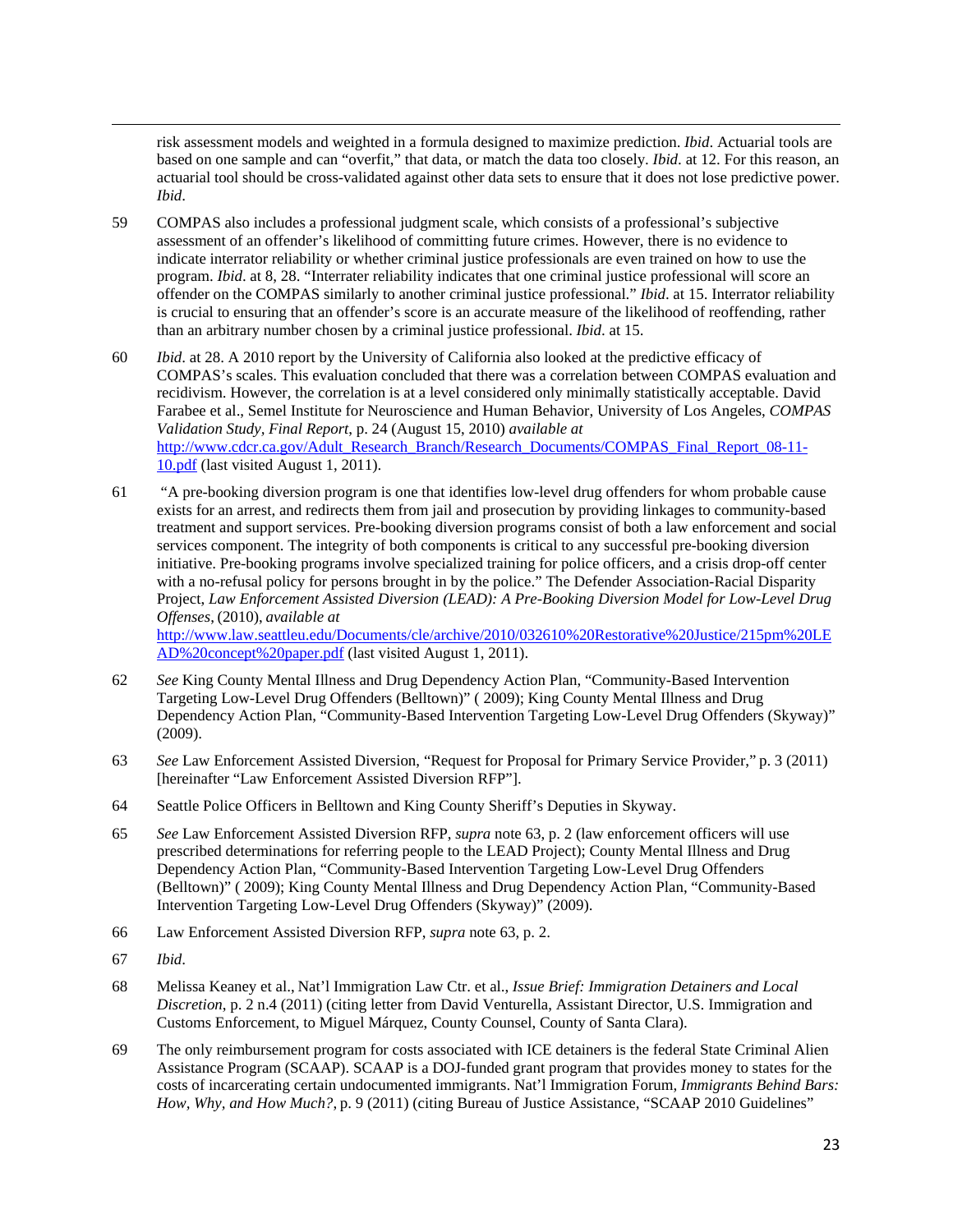[hereinafter SCAAP Guidelines], *available at*

http://www.ojp.usdoj.gov/BJA/grant/2010\_SCAAP\_Guidelines.pdf). Reimbursement is limited to costs associated with non-juvenile immigrant prisoners, convicted of felonies or a second misdemeanor, incarcerated for more than four days, with no claim of citizenship, and who are identified as undocumented or out of status. SCAAP Guidelines at 4. The average SCAAP per diem reimbursement was only \$30.30 per inmate in 2007. *Ibid*. The average nationwide cost to incarcerate a person for one day was \$79 in 2009. Jennifer Warren, The Pew Center on the States, *One in 31: The Long Reach of American Corrections*, p. 13 (2009). In Ventura County, for instance, it is estimated that only twelve percent of costs associated with incarcerating non-citizens was reimbursed by SCAAP. Keaney, *supra* note 68, p. 4 n.13 (2011) (citing Kevin Clerici, *Jail Funds Fall Short of County Expenses*, Ventura County Star, June 4, 2010). These costs totaled \$9,875,376 in 2009. *Ibid*.

<u> 1989 - Johann Stoff, amerikansk politiker (d. 1989)</u>

- 70 *See* Sheriff Michael Hennessey, "Inter-Office Correspondence: Immigration & Custom Enforcement Procedures" (May 3, 2011), *available at* http://www.wbez.org/sites/default/files/San\_Francisco\_policy\_on\_ICE\_detainers.pdf (last visited August 1, 2011).
- 71 See *supra* note 69.
- 72 See ACLU of Northern California, Costs and Consequences: The High Price of Policing Immigrant Communities, p. 11-14 (2011).
- 73 *See ibid*. at 23.
- 74 See, e.g., AB 117 § 5 (to be codified at CAL. PENAL CODE § 17.5(a)(8)).
- 75 For instance, San Francisco's draft implementation plan specifies that, "AB 109 provides legal mechanisms to use alternatives to incarceration for sentenced populations. In San Francisco, these alternatives will include electronic monitoring, home detention, residential treatment beds, restorative justice classes, substance abuse services, parenting classes, the 5 Keys Charter High School, employment counseling and services, and transitional housing. An inmate under the supervision of Community Programs may be provided multiple services as determined by their individual needs." City & County of San Francisco, *Public Safety Realignment & Post Release Community Supervision 2011 Implementation Plan*, p. 10, *available at* http://sfreentry.com/wp-content/uploads/2011/07/Public-Safety-Realignment-Plan-7.19.2011.pdf (last visited July 22, 2011). All jail programming and alternatives to incarceration managed by the Sheriff will be made available to AB109 offenders providing they meet eligibility criteria and space is available. *Ibid*.
- 76 See *supra* note 30.
- 77 See *supra* note 32.
- 78 AB 117 § 5 (to be codified at CAL. PENAL CODE § 17.5) *at* § 17.5 (a)(8)).
- 79 See *supra* note 5.
- 80 AB 117 § 5 (to be codified at CAL. PENAL CODE § 17.5) *at* § 17.5 (a)(5)).
- 81 *Ibid*. (to be codified as amended at CAL. PENAL CODE § 17.5).
- 82 AB 117 § 5 (to be codified at CAL. PENAL CODE § 17.5) *at* § 17.5 (a)(8)).
- 83 *Plata*, 131 S.Ct. 1910 at 1942-44; see also *supra* note 5.
- 84 AB 117 § 5 (to be codified at CAL. PENAL CODE § 17.5) *at* § 17.5 (a)(8)).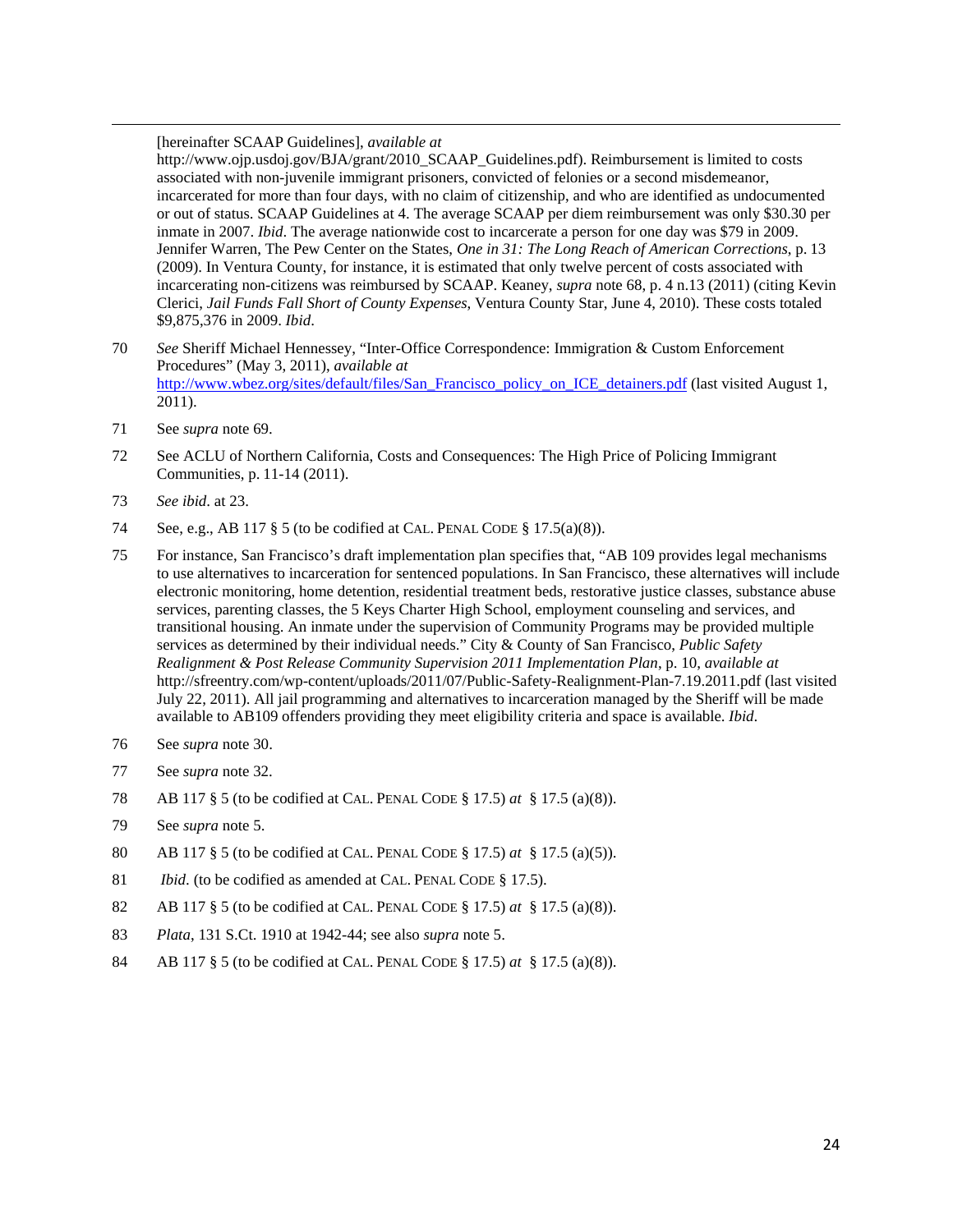# **APPENDIX A: SAMPLE EVIDENCE‐BASED ALTERNATIVES TO INCARCERATION SANCTIONS\***

### **Alcohol and Drug Treatment Programs**

### **1811 Eastlake ("Wet" Housing)**

1811 Eastlake is a wet housing program in Seattle, Washington that houses 75 homeless men and women living with chronic alcoholism. It is a harm reduction program that allows participants to consume alcohol, so long as they work toward reducing the harm they cause themselves and others. The program utilizes the Housing First model of addressing housing and subsistence needs prior to and separate from chemical dependency issues. http://www.desc.org/1811.html.

**Assessment:** This program has been recognized by the Journal of the American Medical Association as effective in saving lives and lowering costs. The journal specifically recognized 1811 Eastlake for saving taxpayers \$4 million within its first year of operation and reducing the amount of alcohol consumed by program participants by one third.

Larimer et al., *Health Care and Public Service Use and Costs Before and After Provision of Housing for Chronically Homeless Persons With Severe Alcohol Problems*, The Journal of the American Medical Association 301:1349, p. 1355 (2009).

#### **Amity In-Prison Therapeutic Community**

The Amity In-Prison Therapeutic Community (TC) provides intensive treatment to male inmates in California state prisons with substance abuse problems. Participants volunteer to participate in the program and must reside in the dedicated housing unit during the last 9 to 12 months of their prison term. The facility is located in a 200-man housing unit at the R.J. Donovan Correctional Facility, a medium-security prison in San Diego. Residents are provided with a variety of treatment and reentry services. Program graduates are offered the opportunity to participate in community-based, residential aftercare for up to 1 year. Vista, the community TC program, can accommodate up to 40 residents at a time.

http://www.amityfoundation.com/

**Assessment:** The study assessed 36-month recidivism outcomes for a prison therapeutic community (TC) program with aftercare using an intent-to-treat design with random assignment. Outcomes for 478 felons at 36 months replicated findings of an earlier report on 12- and 24 month outcomes, showing the best outcomes for those who completed both in-prison and

<sup>\*</sup> While the ACLU of California does not formally endorse any of these specific programs, they provide useful examples of the many evidence-based programs available for counties.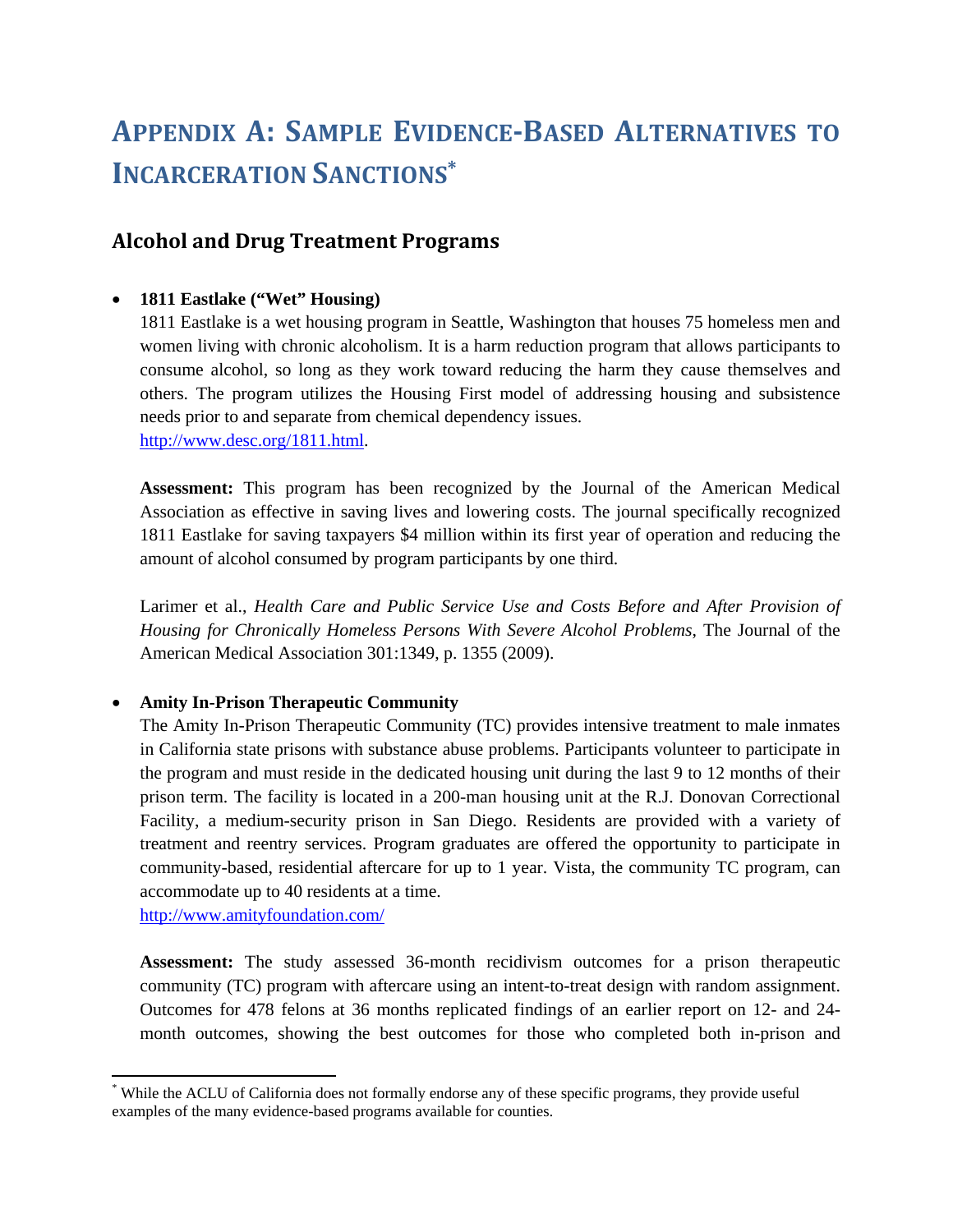aftercare TC programs. At 36 months, 27% of persons who completed both types of programs recidivated, versus 75% for other groups. In addition, a significant positive relationship was found between the amount of time spent in treatment and the time until return for the parolees who recidivated. However, the reduced recidivism rates for in-prison treatment found only at 12 and 24 months was not maintained at 36 months. Furthermore, treatment participants had 36% less incarceration time (51.48 fewer incarceration days) than the average control group member, producing cost savings of approximately \$80 per avoided incarceration day.

Wexler et al., *Three-Year Reincarceration Outcomes for Amity In-Prison Therapeutic Community and Aftercare in California*, The Prison Journal 79:321 (1999).

### **Behavioral Couples Therapy for Substance Abuse**

Behavioral Couples Therapy for Substance Abuse (BCT) is a treatment approach for substanceand alcohol-abusing couples and their families. This approach recognizes that the involvement of family and significant others plays a role in bringing about a successful treatment outcome. Patients are required to verbally agree to a sobriety contract, and the patient's significant other helps insure adherence. Patients are taught communication skills as well as Cognitive Behavioral Therapy skills. These skills help patients to cope with drug exposure, cravings, and thoughts of use, and to identify high-risk situations. This approach encourages couples to identify positive behavior and mutually enjoyable activities in order to increase relationship satisfaction.

**Assessment:** A 1986 study comparing minimal spouse involvement (MSI), alcohol-focused spouse intervention (AFSI), and BCT in a sample of 37 alcohol-abusing patients and their partners found that BCT was superior to both alternatives in reducing alcohol use and increasing relationship satisfaction at posttreatment and during the 18-month follow-up phase of the study (McCrady et al.). A 2004 study of problem drinkers comparing individual, cognitive behavioral therapy (CBT), AFSI, and BCT found that while participants in both BCT and AFSI outperformed those assigned to CBT in terms of drinking outcomes, BCT did not produce significantly better relationship satisfaction than AFSI (Walitzer & Derman).

McCrady et al., *Comparative Effectiveness of Three Types of Spouse Involvement in Outpatient Behavioral Alcoholism Treatment*, Journal of Studies on Alcohol 47:459, pp. 459-67 (1986).

Walizter, K.S. & Dermen, K.H., *Alcohol-Focused Spouse Involvement and Behavioral Couples Therapy in Alcohol Use Disorder: Evolution of Enhancements to Drinking Reduction Treatment for Male Problem Drinkers*, Journal of Consulting and Clinical Psychology 72:944, pp. 944-55 (2004).

#### **Breath Analyze Ignition Interlock Devices**

These devices are installed in the vehicles of persons convicted of alcohol-related traffic violations. The device connects the vehicle's ignition system to a breath analyzer, requiring the individual to breathe into the device in order to start the car. The device is calibrated to prevent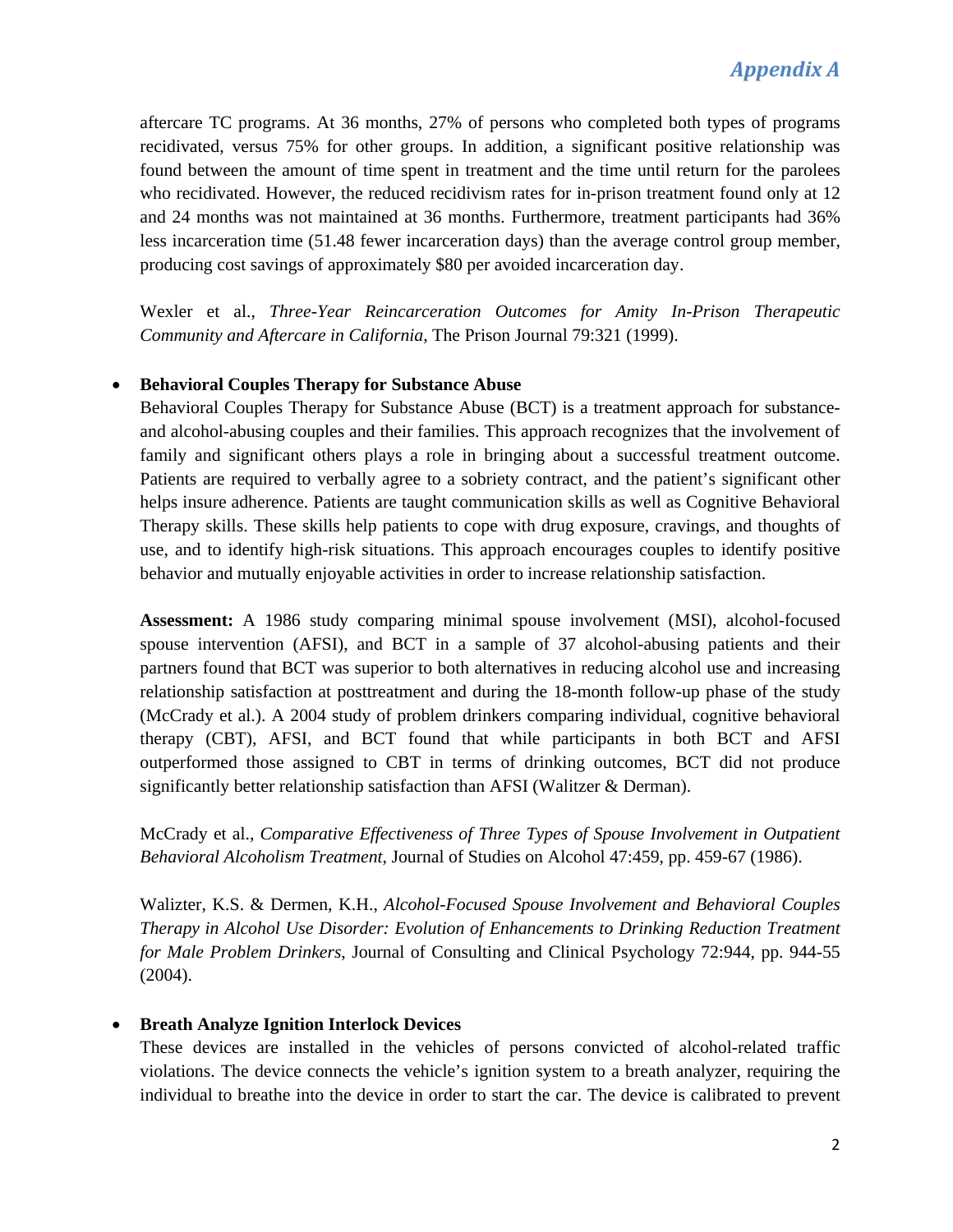ignition if the breath alcohol level exceeds a specific level. The devices can also be programmed to require retests at intervals after the car is started. If the driver fails one of these tests, the device triggers the horn and flashing lights, which will continue to attract notice until the car is turned off.

**Assessment:** Research studies have demonstrated that the devices produce significant reductions in recidivism, ranging from 50% to 90% (Voas & Marques 2003). Among repeat offenders, ignition interlock devices are an extremely effective tool in reducing drunk driving (Robertson, et al., 2006). A study in Maryland of repeat offenders demonstrated a 64% reduction in recidivism when the device was in place (Beck, et al., 1999). Participants with an interlock device also had significantly lower arrest rates for alcohol-related traffic violations one year after completing the program. However, studies have also shown increases in recidivism rates after the device is removed from the offender's vehicle (Robertson, et al., 2006).

Beck et al., *Effects of Ignition Interlock License Restrictions on Drivers with Multiple Alcohol Offenses: A Random Trial in Maryland*, American Journal of Public Health 89:1696, pp. 1696- 1700 (1999).

Robertson et al., Traffic Injury Research Foundation, *Ignition Interlocks from Research to Practice: A Primer for Judges*, (2006).

Voas & Marques, *Commentary: Barriers to Interlock Implementation*, Traffic Injury Prevention 4:3 (2003).

### **Drug Court Model**

A drug court is "[a] specially designed court calendar or docket, the purposes of which are to achieve a reduction in recidivism and substance abuse among nonviolent substance abusing offenders and to increase the offender's likelihood of successful habilitation through early, continuous, and intense judicially supervised treatment, mandatory periodic drug testing, community supervision, and use of appropriate sanctions and other habilitation services" (NIJ 2006). Drug courts vary widely between communities, particularly with regard to the stage at which offenders enter the program. Some employ a pre-plea diversionary model, while others require participants to plead guilty prior to entering the program. Successful completion of the program typically results in a shorter sentence or lesser conviction, while failure typically results in long sentences.

**Assessment:** A study of nine drug courts in California found that both drug court graduates and participants as a whole had lower recidivism rates than a non-participant comparison group (Carey et al. 2006). Over the course of four years, 17% of drug court graduates and 29% of all drug court participants were arrested, compared to 41% in the comparison group. Overall, participants had a recidivism rate that was 12% lower than non-participants.

National Institute of Justice, *Drug Courts: The Second Decade*, p. 1 (June 2006).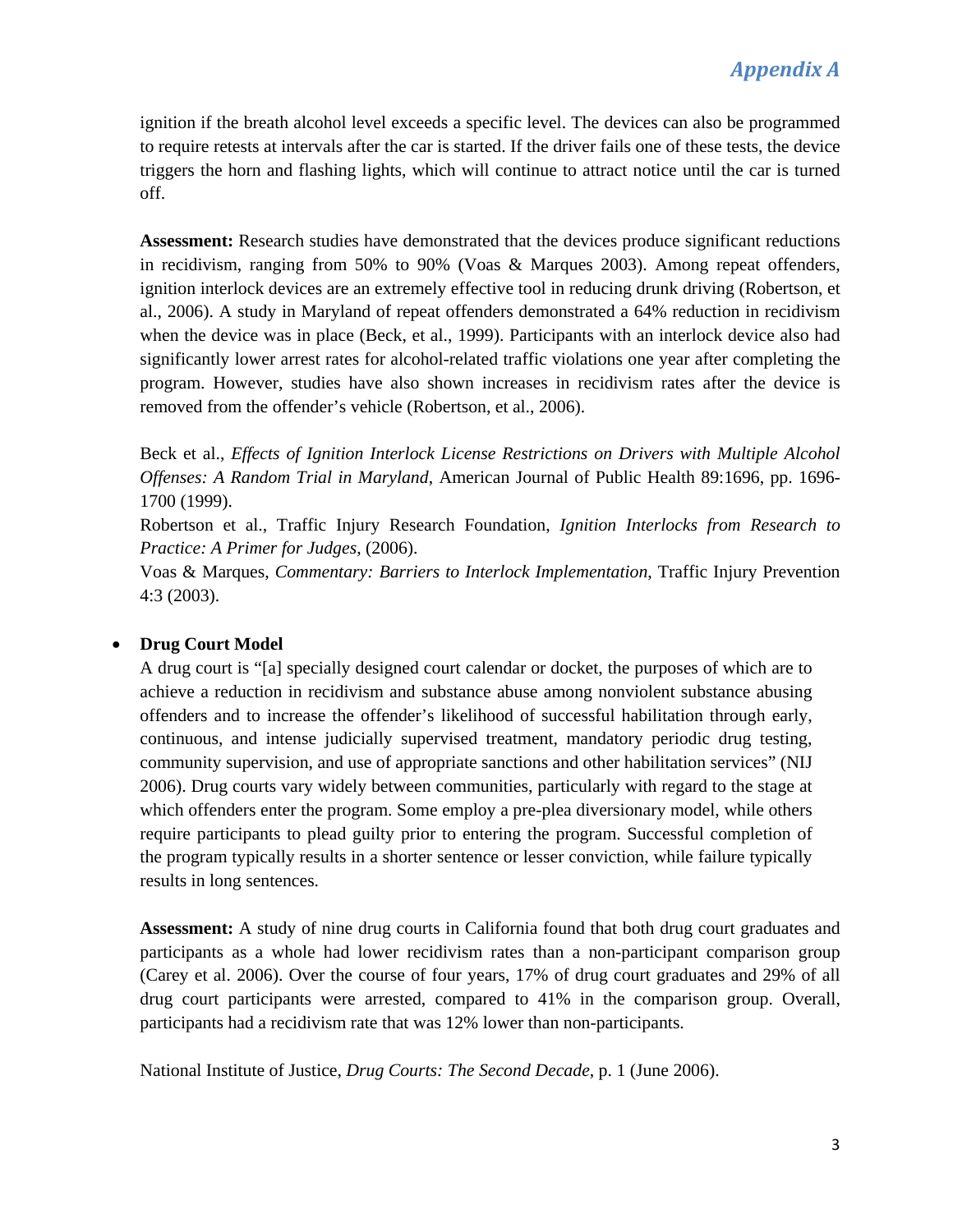Carey et al., *California Drug Courts: Outcomes, Costs and Promising Practices: An Overview of Phase II in a Statewide Study*, SARC Supplement 3 (November 2006).

### **DUII Intensive Supervision Program (DISP)**

The DUII (Driving Under the Influence of Intoxicants) Intensive Supervision Program (DISP) is a comprehensive 3-year program in Multnomah County, Oregon. The program uses sanctions, probation, and close monitoring, and mandates treatment for repeat impaired-driving offenders. The primary goals of the program are to alter offenders' thinking about alcohol and drug use, and to make behavioral changes in order to reduce recidivism, improve public safety, and increase offenders' quality of life. Most repeat DUI offenders who come before the Multnomah County Circuit Court are afforded the opportunity to enroll voluntarily, though once an offender enrolls he or she is required to complete the program. Those who complete the program receive decreased jail time. Offenders spend only 1 to 3 days in jail at the beginning of the program, while those who refuse to participate can receive 60 days or longer in jail. DISP participants only receive additional jail time if they violate their probation terms.

**Assessment:** A study found that those enrolled in DISP had a 54.1% lower recidivism rate than two comparison groups. The study further found that DISP treatment of 446 offenders prevented an estimated 67 re-arrests. DISP saved an estimated \$70 per day for 320,000 days in jail.

Wiliszowski et al., National Highway Traffic Safety Administration, *An Evaluation of Intensive Supervision Programs for Serious DWI Offenders,* (March 2011).

#### **DWI First Offenders Program**

The San Juan County (NM) DWI First Offender Program works with first-time offenders convicted of driving while intoxicated (DWI) in order to reduce rearrest rates. Eligible offenders are incarcerated in a minimum-security facility for 28 days. While incarcerated, participants are given a multicomponent treatment that is culturally appropriate. For instance, Native Americans have access to a sweat lodge and talking circles. Participants receive individual counseling, group programs, and post-discharge monitoring for 3 months to 1 year. A work-release program is available to clients who are employed.

**Assessment:** A 2007 study found that for three measures of alcohol use (total standard ethylalcohol consumption, drinking days, and average blood–alcohol content) the treatment group showed small to moderate improvements over the control group.

Woodall et al., *A Randomized Trial of a DWI Intervention Program for First Offenders: Intervention Outcomes and Interactions with Antisocial Personality Disorder Among a Primarily American Indian Sample*, Alcoholism: Clinical and Experimental Research 31:974, pp. 974–87 (June 2007).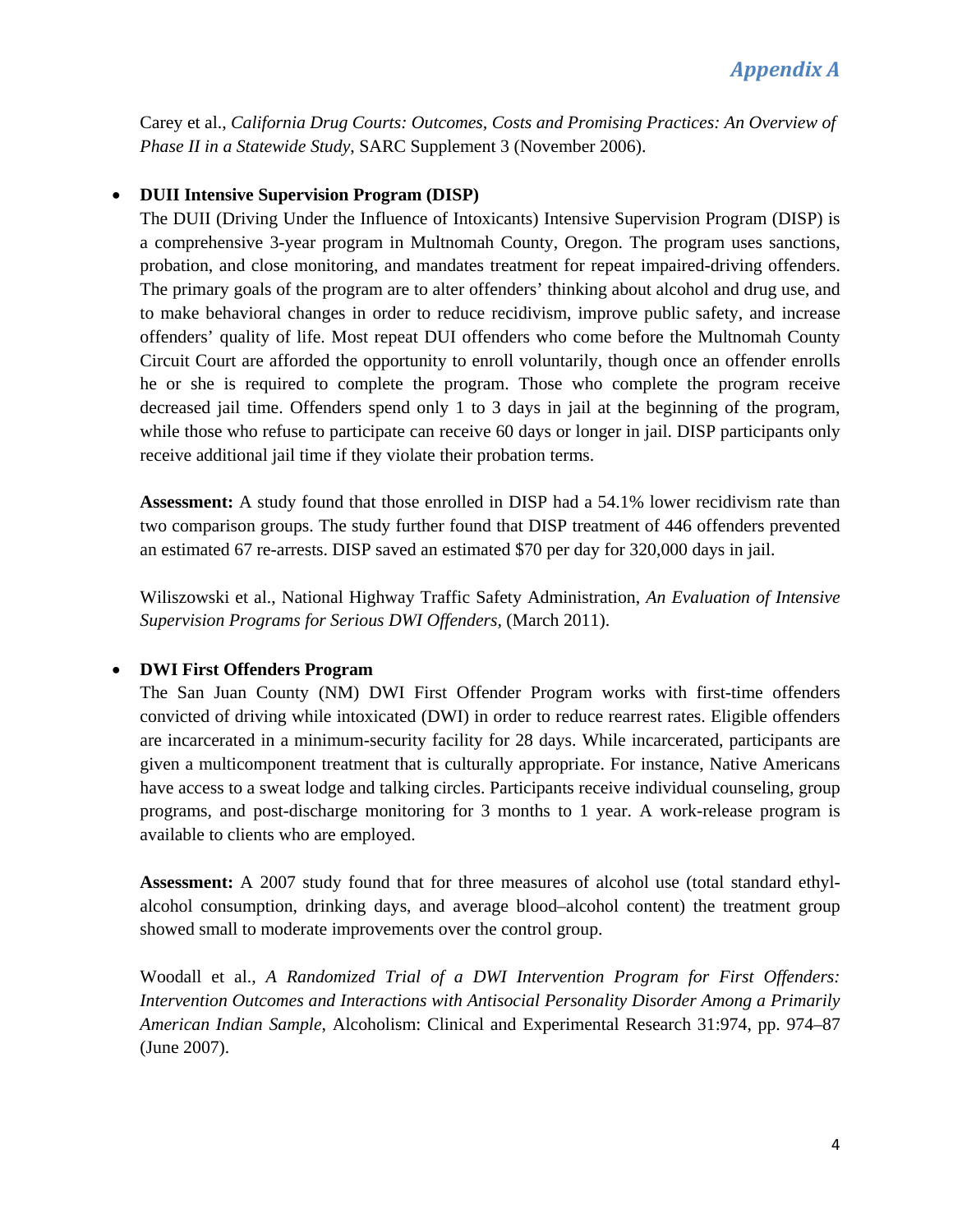### **Engaging Moms Program**

The Engaging Moms Program (EMP) is a family-based program designed to help substanceabusing mothers enrolled in drug court maintain parental rights. The program provides mothers with the tools and services they need to comply with court orders, appear in court, abstain from drugs, and demonstrate that they are capable of parenting their children. EMP was adapted to family drug courts from the theory and method of multidimensional family therapy. http://www.miamidrugcourt.com/.

**Assessment:** Participants in EMP showed equal or better improvement than those who received Intensive Case Management Services (ICMS). EMP participants were more likely than ICMS participants to have positive child welfare outcomes. They were also more likely to decrease their use of alcohol, experience mental health improvements, improve overall family functioning, and decrease their risk for child abuse. Mothers from both groups showed significant improvements in measures of drug use.

Dakof et al., *A Randomized Pilot of the Engaging Moms Program for Family Drug Court*, Journal of Substance Abuse Treatment 38:263, pp. 263–74 (2010).

#### **Forever Free**

Forever Free is a treatment program for incarcerated women who abuse drugs. The goal of the program is to reduce drug use and improve the behavior of women both while they are confined and while they are on parole. While incarcerated, women are offered individual substance abuse counseling, 12-step programs, parole planning, and urine testing. The women are also offered workshops and seminars on self-esteem, anger management, assertiveness training, information about healthy versus dysfunctional relationships, abuse, posttraumatic stress disorder, codependency, parenting, and sex and health. The program lasts 4-6 months, during which women participate in 4 hours of program activities 5 days per week. During parole, women may voluntarily enter community residential treatment, the services of which include individual and group counseling. Family counseling, vocational training, and recreational activities are also offered. http://nrepp.samhsa.gov/ViewIntervention.aspx?id=118.

**Assessment:** A 2004 study found that significantly fewer Forever Free participants reported having been arrested or convicted during parole than members of the comparison group. About half of the Forever Free group was arrested after being released and half was convicted. By comparison 75% of the comparison group reported being arrested and 71% reported post-release convictions. One year after release, 44% of the comparison group had been convicted, compared to approximately 33% of the Forever Free group. 65.3% of Forever Free women were employed at the time of the follow-up interview, while only 44.7% percent of the comparison group was employed.

Hall et al., *Treating Drug-Abusing Women Prisoners: An Outcome Evaluation of the Forever Free Program*, The Prison Journal 84, pp. 81–105 (2004).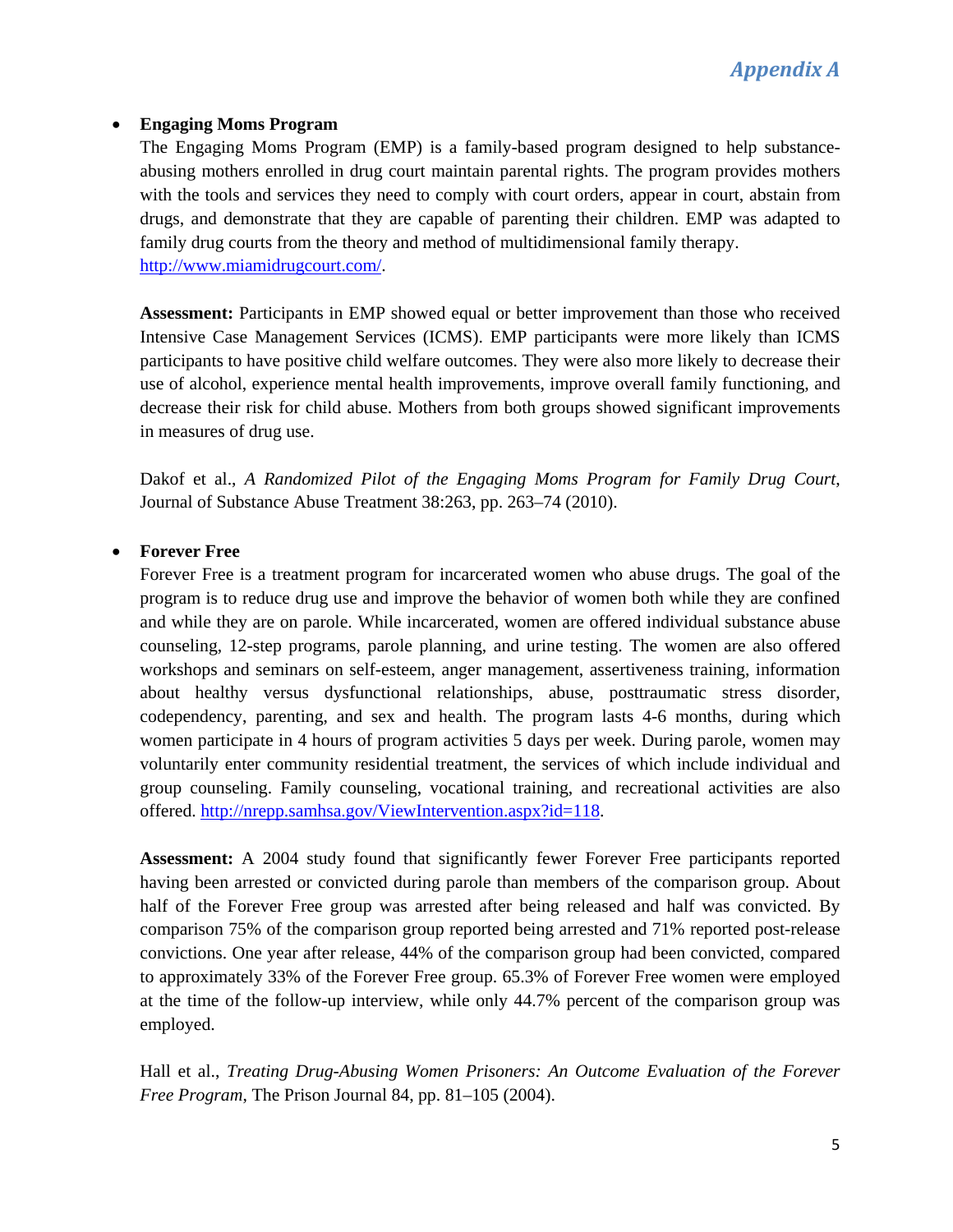### *Appendix A*

#### **Interim Methadone Maintenance (IM)**

Interim Methadone Maintenance (IM) is a substance abuse treatment approach for patients waiting to be placed in a comprehensive methadone treatment program (MTP). IM provides a safe way to engage clients, curb cravings, and prevent withdrawal symptoms. These programs provide physical examinations and education about HIV prevention, but do not provide the full range of counseling and social services of MTPs. For this reason, they are less expensive than MTPs. The goals of IM programs are to encourage patient enrollment in MTPs, reduce drug use, and reduce crimes associated with addiction.

**Assessment:** A 2007 study found that 75.9% of IM participants entered into a comprehensive methadone MTP, compared to only 20.8% of those who did not participate in IM. Both treatment and control groups showed the same high rate of heroin use in urine analysis at baseline. However, at the 4-month follow up, the treatment group reported using heroin a mean of about 4 days, while the waitlist control group reported using heroin on 26 days. Moreover, 56.6% of the treatment group tested positive for heroin, compared to 79.2% of the control group. At baseline, there was no difference in crime rate between the treatment and control groups. However, there were significant differences between the two groups in self-reported money spent on drugs and illegal income obtained. After four months, the treatment group reported spending a mean of \$76 on drugs and receiving \$36 in illegal income, compared to the control group's mean spending of \$560 on drugs and illegal income of \$412.

Schwartz et al., *A Randomized Controlled Trial of Interim Methadone Maintenance: 10-Month Follow-Up*, Drug and Alcohol Dependence 86:30, pp. 30-36 (January 2007).

#### **KEY/Crest Substance Abuse Programs**

KEY/Crest is a substance abuse treatment program for drug-involved offenders. It is both corrections- and community-based and involves multiple stages. The Delaware Department of Correction (DOC) provides therapeutic community treatment in prison and during work release, and also provides aftercare. Each stage reflects the individual's changing correctional status: incarceration, work release, and parole or community supervision.

http://www.doc.delaware.gov/Programs/treatmentprograms.shtml.

**Assessment:** A study of the drug treatment continuum found that, for those completing the program, 76% remained drug free and 71% were not rearrested after 18 months. For those not receiving treatment, only 19% remained drug free and 30 percent arrest-free after 18 months.

Inciardi, National Institute of Justice, *A Corrections-Based Continuum of Effective Drug Abuse Treatment* (June 1996).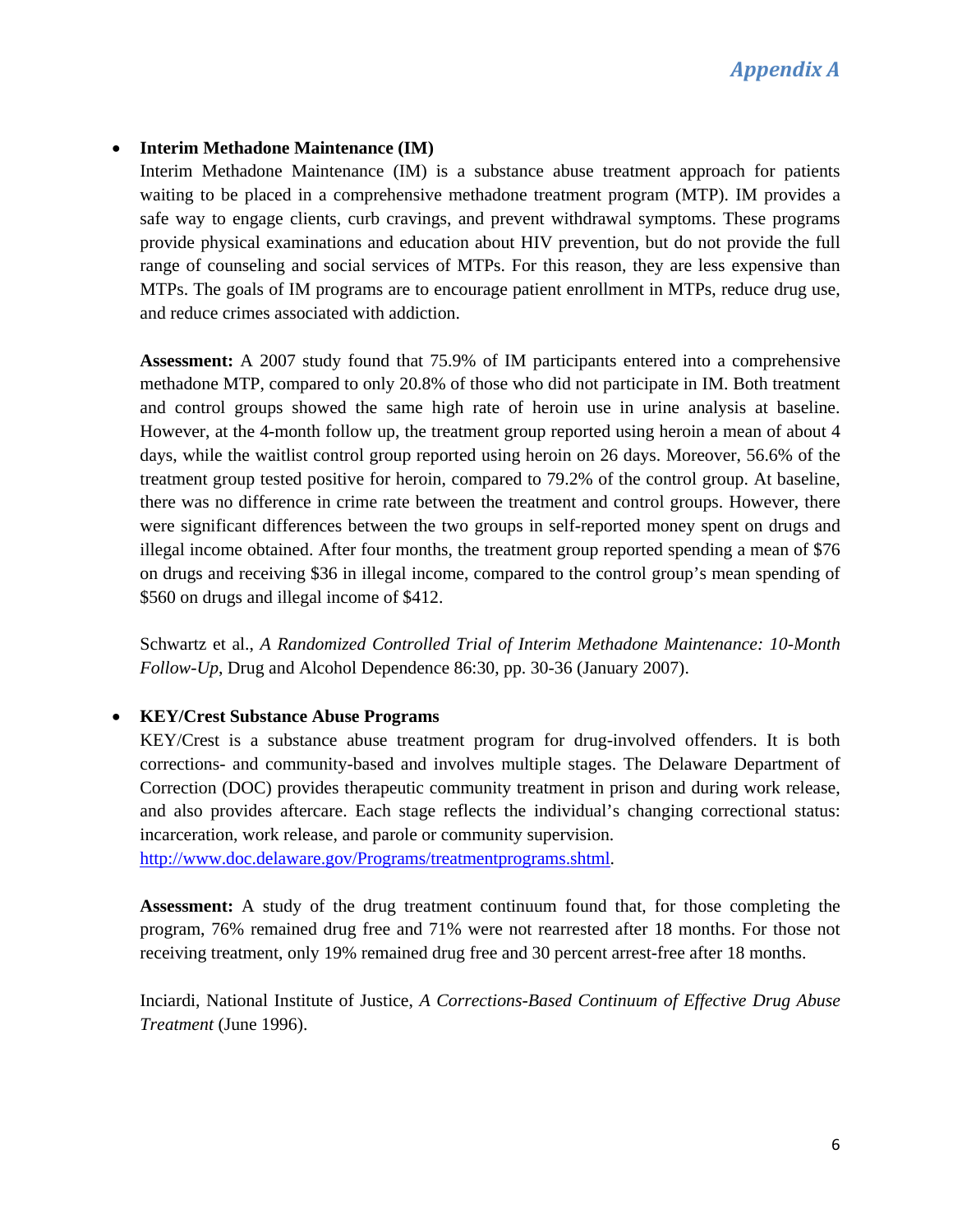### **Naltrexone for Federal Probationers**

Naltrexone hydrochloride is a medication used to treat opioid addiction. The FDA-approved drug works by blocking the effects of opiates (typically heroin) consumed by addicts. It can help prevent relapse in the early stages of detoxification without increasing the severity of withdrawal symptoms. It is usually prescribed as part of a drug treatment program that includes counseling and other support services. Despite its potential positive effects, naltrexone treatment is not always readily accepted by individuals with addiction.

**Assessment:** In one study, federal probationers or parolees with a history of opioid addiction were referred for naltrexone treatment and randomly assigned to either a 6-month program of probation plus naltrexone and brief drug counseling, or probation and counseling alone. Fifty-two percent of subjects in the naltrexone group remained in treatment for 6 months and 33% remained in the control group. The overall mean percent of opioid-positive urine tests among the naltrexone subjects was 8%, compared with 30% in the control group. Fifty-six percent of the control group had their probation status revoked within the six-month study period, compared with 26% of the naltrexone group.

Cornish et al., *Naltrexone Pharmacotherapy for Opioid Dependent Federal Probationers*, Journal of Substance Abuse Treatment 14:529, pp. 529-34 (November 1997).

### **Node-Link Mapping Enhanced Counseling for Substance Users**

Node-Link Mapping Enhanced Counseling is a form of counseling used in drug treatment. The approach seeks to aid clients in developing clarity and reasoning by using visual representations of substance-use issues and solutions. The counselor and client work together to produce a nodelink map, a visual display of important issues and possible solutions in the treatment process. The map helps the counselor and client avoid communication gaps during treatment.

**Assessment:** In a 1997 study, 15% of the mapping group reported engaging in illegal activity in the month before the follow-up interview, compared to 30% in the comparison group. Three percent of the mapping group reported being arrested in the previous month, compared to 22% of the comparison group. Six percent of the mapping group reported being incarcerated in the previous month, compared to 23% of the comparison group.

Joe et al., *Effectiveness of Node-Link Mapping Enhanced Counseling for Opiate Addicts: A 12- Month Posttreatment Follow-up*, The Journal of Nervous & Mental Disease 185:306, pp. 306–13 (1997).

#### **Therapeutic Community Model**

The "Therapeutic Community" (TC) model is a three-stage treatment model used in corrections facilities. It begins with creating a treatment environment separated from the general inmate population. During the second stage, clients participate in treatment as they transition from prison to work release. The last stage consists of an aftercare component that provides support and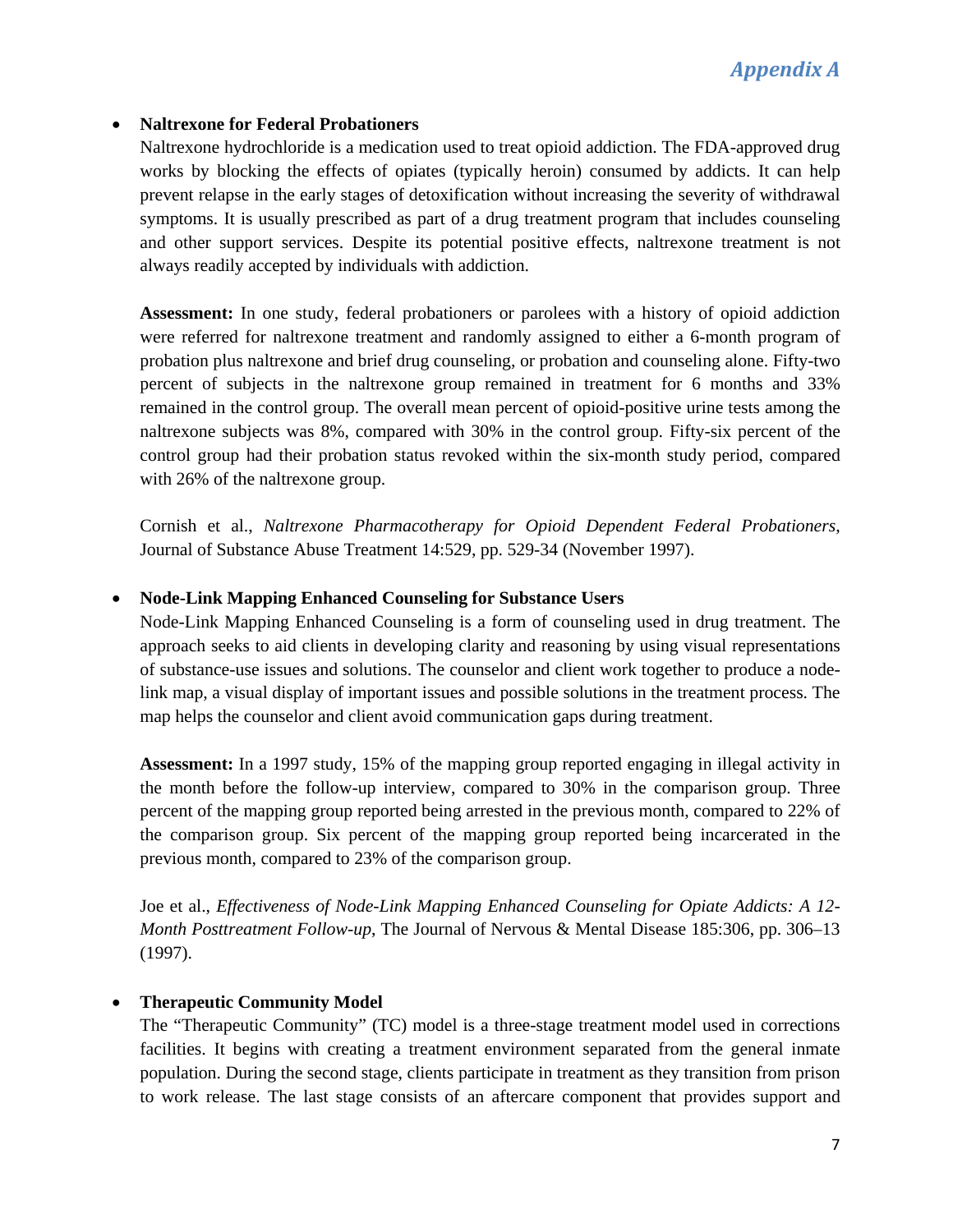treatment after release from prison. The model involve a continuum of services, works from a perspective of rehabilitation, provides a gradual structured transition, and emphasizes prolonged treatment, support, and follow up.

**Assessment:** In a study of a California TC-based prison program, the model was shown to be effective in reducing re-incarceration and increasing successful re-integration across diverse populations at 1-, 2-, and 3-year intervals after treatment completion. The study analyzed reincarceration rates for those who: 1) received no treatment, 2) began treatment and then dropped out, 3) completed in-prison treatment but not aftercare, and 4) successfully completed treatment and aftercare. Those who underwent the entire treatment process fared best in avoiding reincarceration and passed the longest periods of time in the community before being reincarcerated.

Wexler et al., *Three-Year Reincarceration Outcomes for Amity In-Prison Therapeutic Community and Aftercare in California*, The Prison Journal 79:321, 321-36 (1999).

### **Community Courts**

### **Victim Impact Panels**

Victim Impact Panels are restorative justice panels operated through the courts in Clarke County, Georgia. The goal of these panels is to prevent persons who were convicted of drunk driving from committing similar offenses in the future. Participating offenders are required to attend panels where they listen to DUI victims share their stories. In these panels, four or five victims each give a 10-to-15-minute presentation about how their lives were affected by a drunk driving incident. Failure to attend a sessions is equal to a probation violation and can result in a new court appearance and possible jail time.

http://www.athensclarkecounty.com/index.aspx?nid=921.

**Assessment:** After 5 years, 15.8% of the offenders who participated in Victim Impact Panels were rearrested, as compared to 33.5% of the nonparticipating offenders. Victim Impact Panels had a particularly powerful effect on lowering recidivism during the first two years.

Rojek, Coverdill & Fors, *The Effect Of Victim Impact Panels on DUI Rearrest Rates: A Five-Year follow-Up*, Criminology 14:1319, 1319-1340 (2003).

### **Midtown Community Court**

The Midtown Community Court targets quality-of-life offenses like prostitution, vandalism, and illegal vending. In traditional courts, judges typically either sentence offenders who commit this type of crime to a few days of jail time or to no incarceration. The minimal sentences are often seen as inadequate by victims or the community and do not convince defendants that these offenses are being taken seriously. By contrast, the Midtown Community Court sentences low-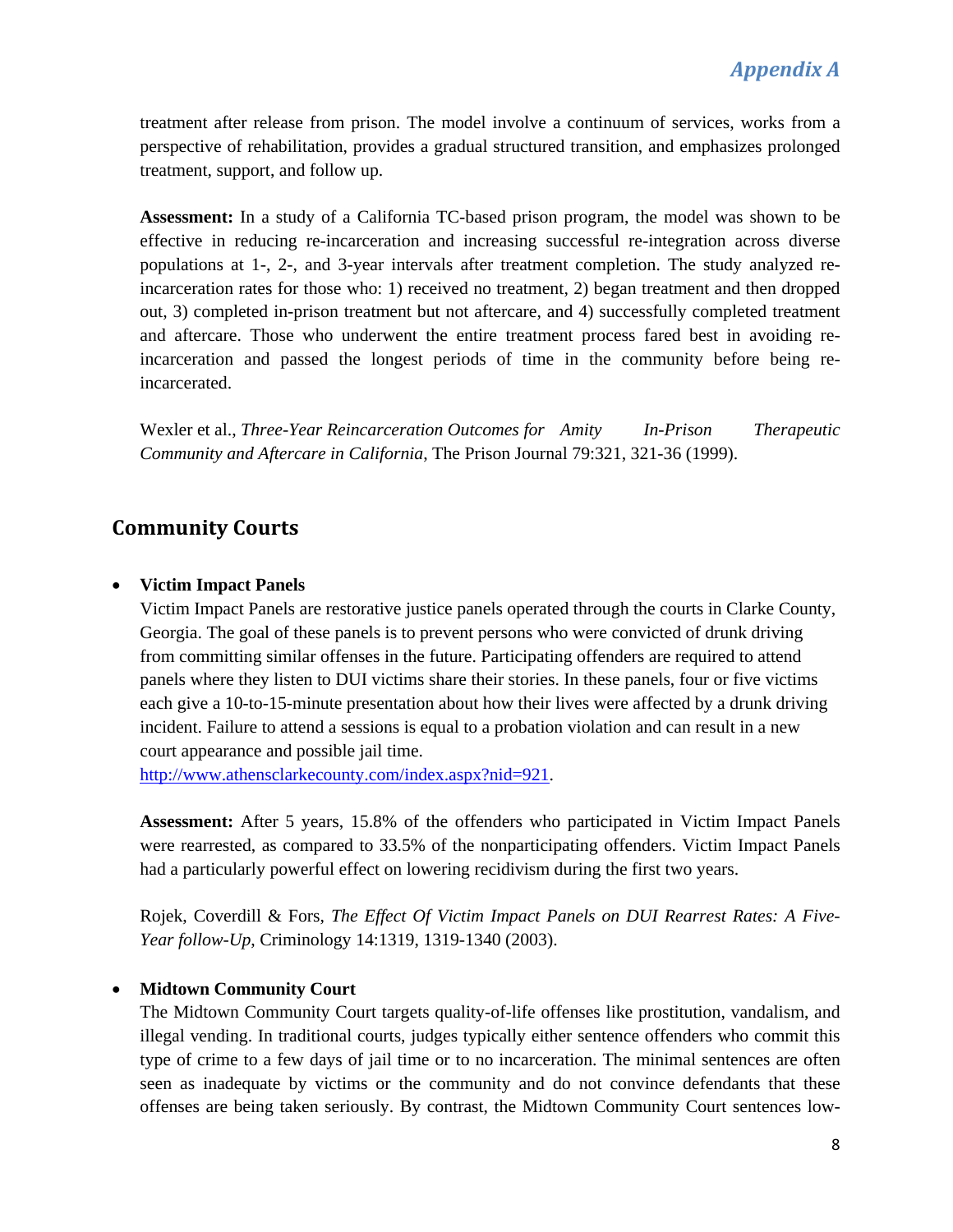### *Appendix A*

level offenders to community service while helping them address the problems underlying their criminal behavior. The Court partners with local residents and agencies to provide social services and organize community service projects such as drug treatment, mental health counseling, and job training. http://www.courtinnovation.org/project/midtown-community-court.

**Assessment:** Eighty seven percent of defendants at Midtown completed their community service mandates in 2009, compared to around 50% of the defendants processed at the criminal court. That year, Midtown defendants put in over 18,000 hours of community service, the equivalent of over \$140,000 of labor. Additionally, in 2009, Times Square Ink, Midtown's on-site job training program, enrolled 248 participants and placed 57 persons in jobs.

Center for Court Innovation, *Midtown Community Court: Documented Results*.

### **Dual Diagnosis Treatment Programs**

 **Modified Therapeutic Community for Offenders with Mental Illness and Chemical Abuse (MICA) Disorders** 

Modified Therapeutic Communities (MTC) are dual diagnosis treatment programs for offenders with mental illness and chemical abuse (MICA) disorders. These programs adapt existing models of therapeutic community programs for treating chemical dependency to meet the needs of the growing population of offenders who present co-occurring disorders. The individual they target have one or more mental health disorders combined with one or more disorders pertaining to alcohol or substance use. MTC utilizes a community method of treatment along with peer selfhelp. The program is flexible, personalized, and focused on acknowledging achievements and special developmental needs. MTC establishes individualized treatment plans with program participants and rewards the participants with greater freedoms and responsibilities when they make progress toward their goals. http://www.ind-house.com/locations.html

**Assessment:** Of MTC participants, 69% refrained from using any substance after 12 months. In contrast, only 44% of the control group remained substance free after a year. More specifically, 75% of MTC participants had not used an illegal drug and 81% had not used alcohol, compared to 56% and 61% of the control group.

Sullivan et al., *Modified Therapeutic Community Treatment for Offenders with MICA Disorders: Substance Use Outcomes*, The American Journal of Drug and Alcohol Abuse 33:823, 823, 832 (2007).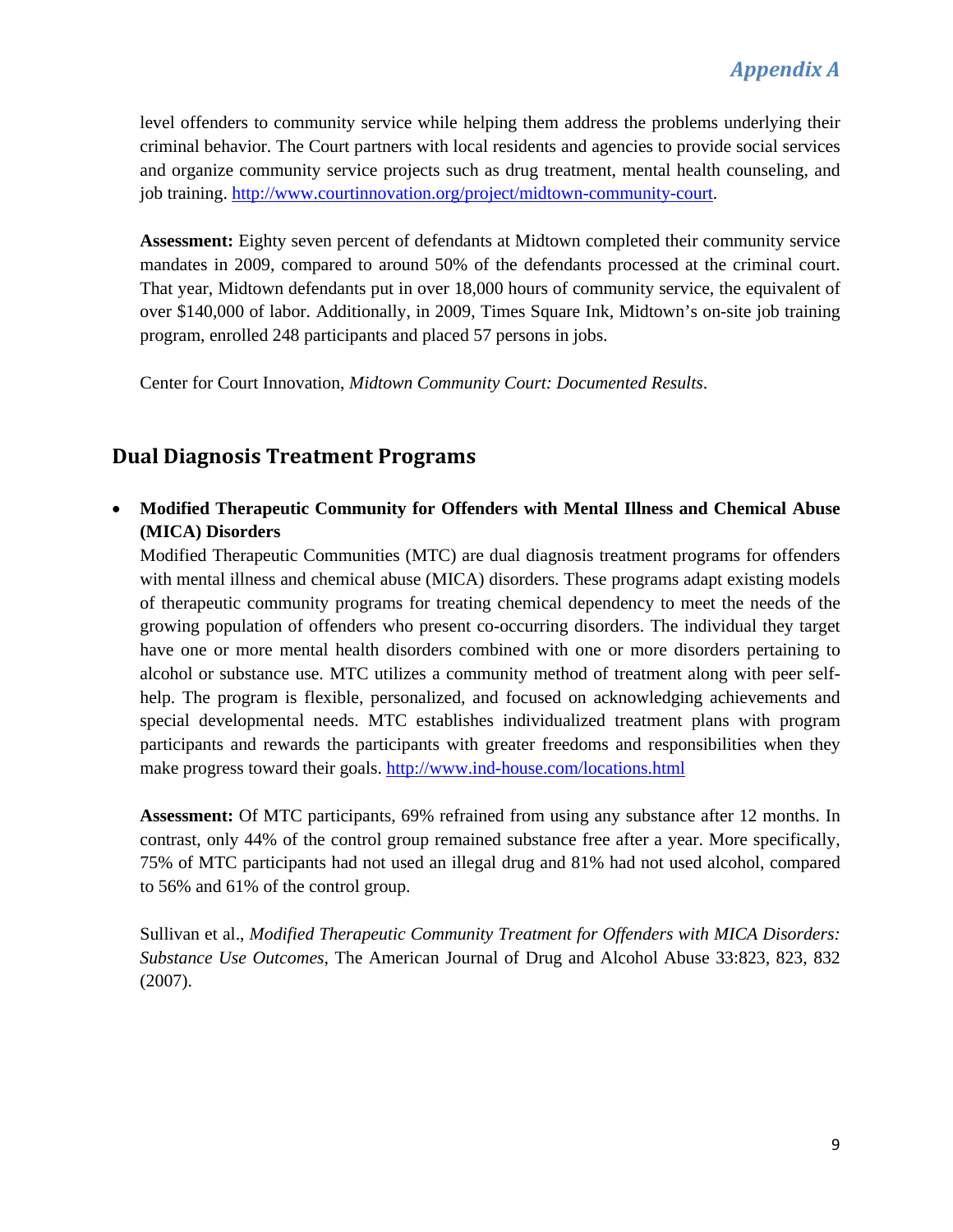### **Employment/Job Training**

#### **Center for Employment Opportunities**

The Center for Employment Opportunities (CEO) provides ex-offenders with placement at transitional employment sites where clients work four days a week while also receiving job coaching. During the transitional employment period, clients meet weekly with staff to work on rebuilding family relationships and addressing child support issues. CEO provides a structured, gradual transition in an employment setting, individualizes each plan according to client need, and involves the participant in the entire planning and implementation process. www.ceoworks.org

**Assessment:** A 2010 study of CEO analyzed the recidivism rates of participants with different risks of reoffending. The study concluded that those participants who were at the greatest risk of reoffending benefited the most from the CEO program. "The high-risk offenders who participated in the CEO program were less likely to be rearrested, had fewer rearrests, and were less likely to be reconvicted of crimes than high-risk offenders who did not have a chance to participate in the program. Furthermore, those in the low-risk category who participated in CEO had outcomes that were similar to that of the control group."

Sweig et al., The Urban Institute, *Recidivism Effects of the Center for Employment Opportunities (CEO) Program Vary by Former Prisoners' Risk of Reoffending*, p. 13 (October 2010).

#### **Safer Foundation**

The mission of Safer Foundation is to reduce recidivism by helping people with criminal records to become employed, law-abiding members of the community. Safer Foundation provides a full spectrum of services, including job preparedness training, job placement —both transitional and long-term—and retention services. http://www.saferfoundation.org.

**Assessment:** A 2006 study demonstrated that three-year recidivism rates for participants in Safer Foundation programs were lower than those for other inmates. The overall recidivism rate for all inmates released from the Illinois Department of Corrections in 2003 was 51.8%. By comparison, participants in Safer Foundation programs who received employment services and found jobs had a recidivism rate of just 24%. Safer clients who kept their jobs for at least 30 days had a recidivism rate of 22%, which was 58% lower than the statewide recidivism rate in the same period. Safer Foundation clients who kept their jobs for at least a year had a three-year recidivism rate of only 13%.

Ahmed, *The Safer Foundation Successfully Reduces Recidivism*, National Crime Prevention Counsel, Catalyst Newsletter 29:6 (2008).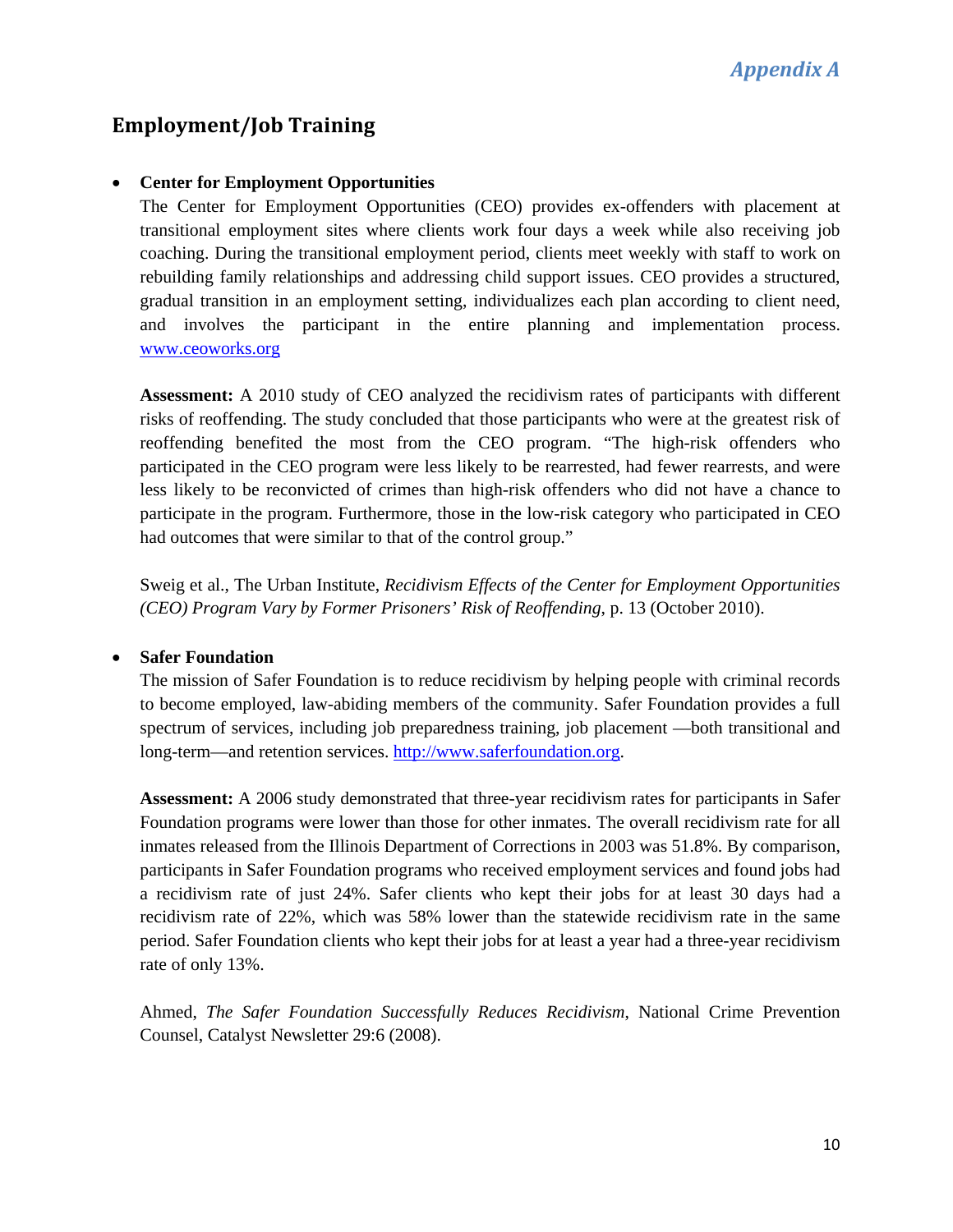### **Project Re-Integration of Offenders (Project RIO)**

Project RIO offers pre- and post-release services to offenders. An individualized treatment plan is crafted to identify a career path and guide decisions about where the offender should be placed. Before the individual is released, a comprehensive evaluation is conducted to assess his or her needs. The evaluation process involves a multi-step approach including information gathering, goal-setting, program placement and offender self-assessment. Project RIO's staff encourages participants to take advantage of educational and vocational services and help them to obtain necessary documents. Staff provide placement services to give offenders practical work experience in their areas of training. http://www.twc.state.tx.us/svcs/rio/rio.html.

**Assessment:** A study found that offenders who participated in Project RIO had higher rates of employment and lower rates of recidivism than nonparticipants. "40.3 percent of adult offenders who participated in Project RIO during and after incarceration were employed five years after release as compared to 24 percent of offenders who did not participate in Project RIO. Similarly, only 6 percent of adult offenders who participated in both pre- and post-release Project RIO services recidivated three years after release compared to 25.4 percent of non-RIO participants."

Texas Department of Justice et al., *Project Rio Strategic Plan: Fiscal Years 2010-2011* (2010).

### **Mental Health**

#### **Iowa Mental Health Reentry Program**

The Iowa Mental Health Reentry is open to individuals identified as chronically mentally ill who agree to close community supervision for at least six months, participate in treatment, and meet with a community accountability board once every six weeks. The program offers services, such as assistance in connecting with mental health service providers, applying for food stamps, Medicaid, and Social Security, finding housing and paying rent, paying for therapy, transportation to appointments or bus passes, enrolling in education or job training programs and providing emotional support and guidance.

http://www.medicine.uiowa.edu/icmh/criminal/

#### **Assessment:**

Individuals who participated in this program were more likely to complete its requirements and remain in the community (as opposed to returning to incarceration) than the control group. A 2007 evaluation found that twenty-four percent of participants were unsuccessfully discharged from the program, whereas 39% of the comparison group had their supervision revoked. Additionally, 40% of participants returned to prison within three years, as compared to 51% of other Iowa offenders with mental illness diagnoses.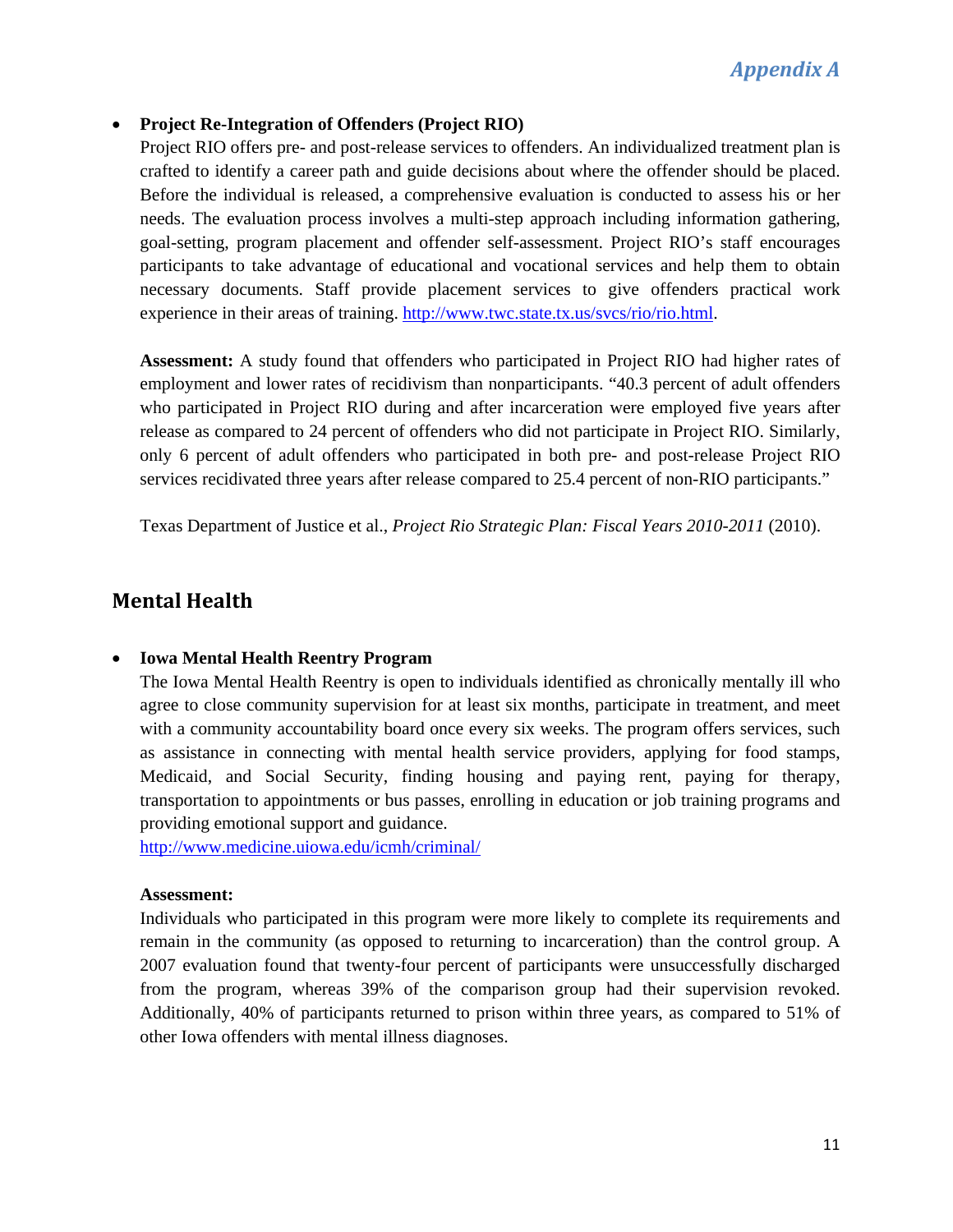### *Appendix A*

Hein, Institute for Social and Economic Development *An Evaluation of Three Transitional Mental Health Re-entry Programs in Iowa: Fourth Annual Evaluation Report Executive Summary,* pp. ix-x (2007).

### **San Francisco Behavioral Health Court**

The Behavioral Health Court (BHC) provides participants with a continuum of care, including injail services, pre-release transitional care, and early release into the community. Offenders can qualify to participate if they have been diagnosed as having an Axis I mental disorder according to the Diagnostic and Statistical Manual of Mental Disorders, Fourth Edition (DSM–IV) or, in some circumstances, with developmental disabilities. Participation is voluntary and defendants can often take part in the program without having to admit guilt. BHC is one of the only mental health courts in the country providing gender specific treatment. The BHC adopted the Women's Integrated Skills and Health (WISH) Project, which diverts female offenders with mental health disorders to appropriate community mental health treatment services. http://www.sfsuperiorcourt.org/index.aspx?page=88.

**Assessment:** A 2007 study indicates that even individuals who fail to graduate from the program experience positive results from participating (McNeil et al., 2007). Additionally, a 2009 costbenefit analysis of the program demonstrated that in the third year after individuals began participating in the program, savings in criminal justice procedures and treatment costs offset BHC costs and yielded a net savings of \$277,000 (Lindberg 2009).

McNiel & Binder, *Effectiveness of a Mental Health Court in Reducing Criminal Recidivism and Violence*, The American Journal of Psychiatry 164:1395 (2007).

Lindberg, Superior Court of San Francisco, *Costs and Benefits of Behavioral Health Court: Findings from "Examining Program Costs and Outcomes of San Francisco's Behavioral Health Court"* (2009).

### **Probation/Parole Programs**

#### **Community and Law Enforcement Resources Together (ComALERT)**

District Attorney Charles J. Hynes created the ComALERT program in 1999 to help parolees returning to Brooklyn transition back into the community. The program provides formerly incarcerated individuals with drug and mental health treatment, as well as educational, housing and employment assistance. ComALERT also provides parolees who have existing marketable employment skills with permanent job placement assistance. The program begins providing services to participants very soon after their release from prison, which increases their long-term success rate. http://www.brooklynda.org/ca/comalert.htm.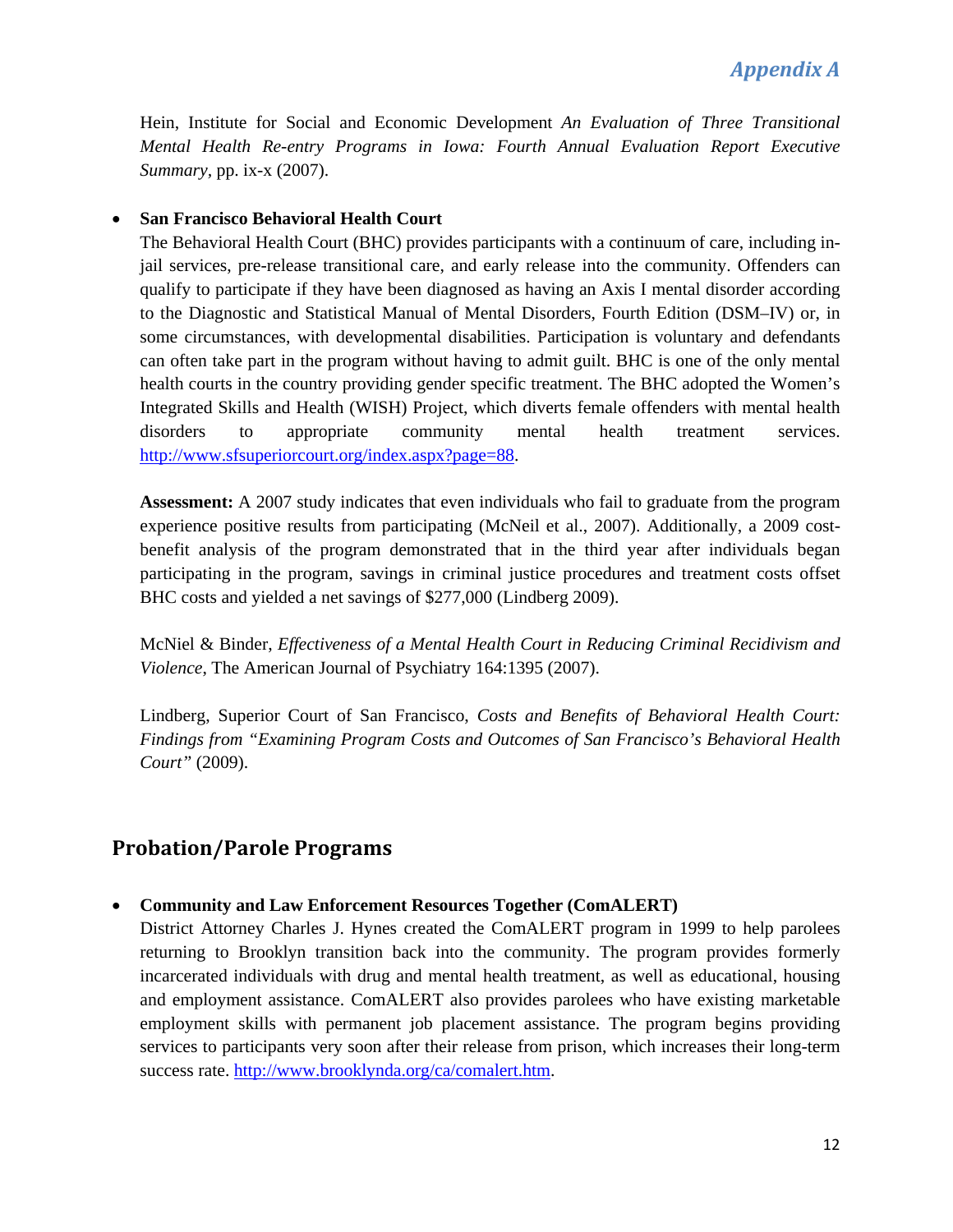**Assessment:** A 2007 evaluation found that ComALERT clients are 15% less likely to be rearrested within two years of their release from prison than a comparison group with a similar background. Participants who complete the program are 30% less likely than the comparison group to be rearrested. Additionally, the study shows that ComALERT clients have employment rates that are more than double that of the control group. Participants also showed a decreased rate of drug and alcohol use.

Jacobs & Western, *Report on the Evaluation of the ComALERT Prisoner Reentry Program*, p. 1 (2007).

#### **Hawaii's Opportunity Probation with Enforcement (H.O.P.E. Probation)**

At the beginning of their probation, HOPE Probationers are clearly warned by a judge that any violation of their probation terms will lead to swift and immediate sanctions. Program participants are tested regularly for drug use. They are required to call the HOPE Hotline each weekday morning to find out if they have been randomly selected to be tested. Participants are tested at least once a week for their first two months of probation. If their test comes back positive, they are arrested immediately. Probationers are also arrested if they fail to appear a mandated test or violate other terms of probation. Warrants for their arrest are immediately issued if a violation has occurred. Once a participant has been arrested, a probation modification hearing is generally held within the next two days. Violators are sentenced to a short jail term of a few days. Probationers who work traditional 9 to 5 hours ca elect to serve their allotted time on the weekends. http://www.hopeprobation.org/.

**Assessment:** Researchers funded by the National Institute of Justice to evaluate HOPE found it to be very effective in reducing drug use and recidivism. Three months prior to starting the program, HOPE Probationers actually tested positive for drug use more frequently than the control group (53% versus 22%). However, three months after beginning the program, HOPE probationers tested positive only 9% of the time, while their counterparts had a dirty test 33% of the time. After 6 months, only 4 percent of HOPE probationers continued to fail drug tests as compared to 19% of other probationers.

Hawken & Kleiman, National Institute of Justice, Office of Justice Programs, U.S. Department of Justice, *Managing Drug Involved Probationers with Swift and Certain Sanctions: Evaluating Hawaii's HOPE*, pp. 17-18 (December 2009).

#### **Michigan Prisoner Reentry Initiative**

The Michigan Prisoner Reentry Initiative (MPRI) strives to reduce crime and improve public safety by providing an individualized program of services to offenders from the time they enter prison through their reintegration into the community. After release and prior to parole, offenders are sent to a reentry facility where a transition plan addressing housing, employment, transportation, counseling and mental health treatment is developed through collaboration with community service providers. After an inmate has been released from prison, officers use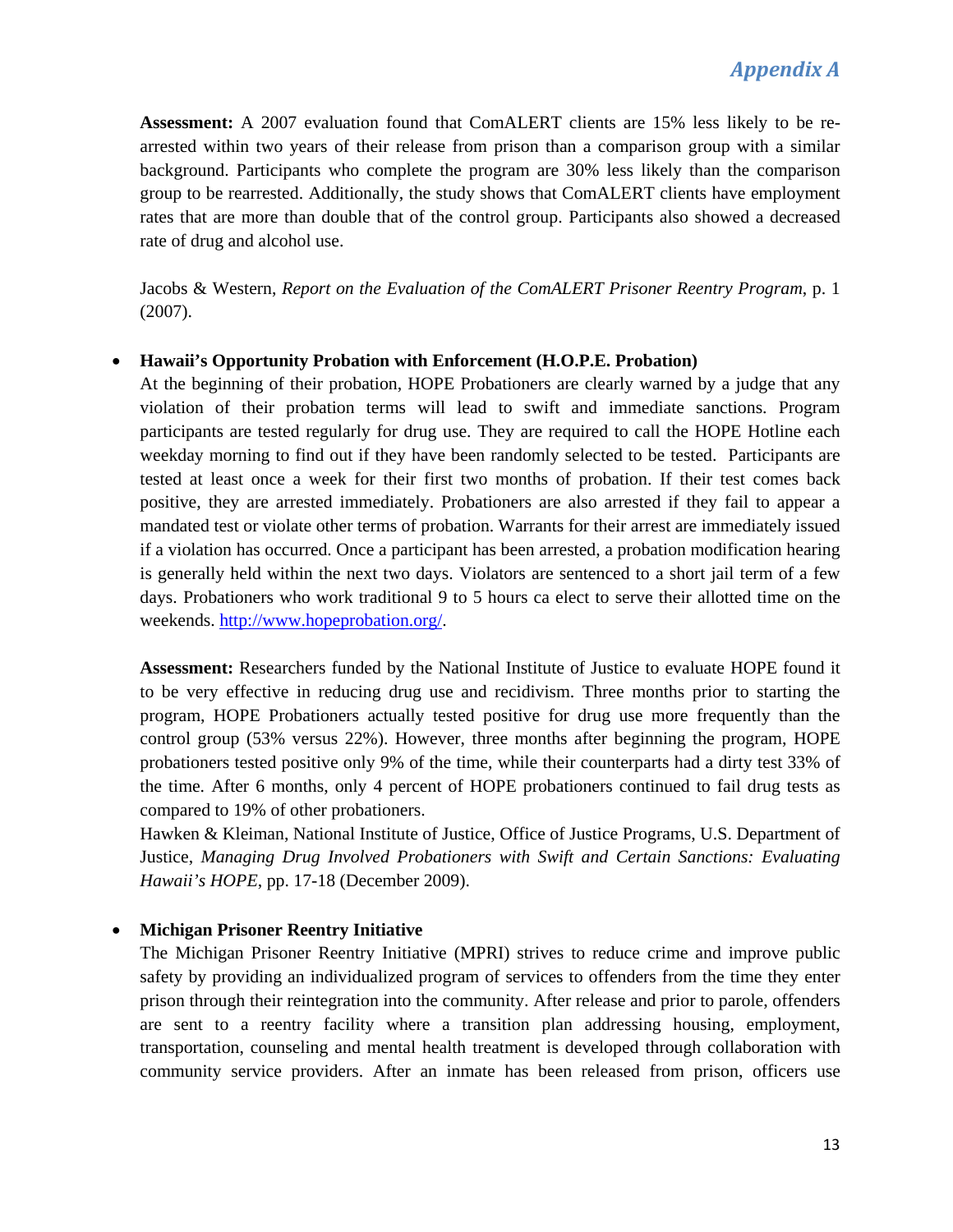graduated sanctions, such as short stays in a reentry center, to prevent noncompliant behavior from escalating to the point where parole revocation seems necessary. http://www.michigan.gov/corrections/0,1607,7-119-9741\_33218---,00.html.

**Assessment:** Parolees who participate in MPRI are 33% less likely to return to prison than nonparticipating offenders.

Urahn et al., *The Pew Center on the States, State of Recidivism: The Revolving Door of America's Prisons*, p. 21 (April 2011).

### **Missouri Division of Probation & Parole: Field Risk Reduction Instrument**

Field Probation and Parole Officers strive to assist offenders reintegrate into society and establish productive lives through community-based supervision. Officers provide structured supervision, refer offenders to helpful resources, and impose sanctions when necessary to control offender behavior. The level of supervision given each offender corresponds to his or her individual needs and risk of reoffending. The supervision process involves the ongoing assessment of offenders' need and risk levels, the development of individualized supervision and treatment plans, Restorative Justice practices, and, the use of sanctions to control offender behavior. http://doc.mo.gov/division\_prob.php.

**Assessment:** The rate at which offenders were returning to prison within two years of release dropped from 46% in 2004 to 36.4% in 2009.

Urahn et al., *The Pew Center on the States, State of Recidivism: The Revolving Door of America's Prisons*, p. 22 (April 2011).

### **Philadelphia Low-Intensity Community Supervision Experiment**

The Philadelphia Low-Intensity Community Supervision Experiment examined the effects of reducing the level of community supervision for low-risk offenders living in an urban environment. The experiment was designed to test a potential alternative to the high supervision model used by the Philadelphia Adult Probation and Parole Department (APPD). The program's goal was to test whether low-risk offenders could be supervised in large caseloads without increasing recidivism.

**Assessment:** A 2010 evaluation found no evidence that reducing the intensity of supervision led to an increase in criminal behavior for low-risk offenders. There were no significant differences in either quantity of the category of offenses committed by participants in the experiment or the control group.

The Coalition for Evidence-Based Policy, *Philadelphia Community Supervision Experiment,* pp. 1-2 (March 2011).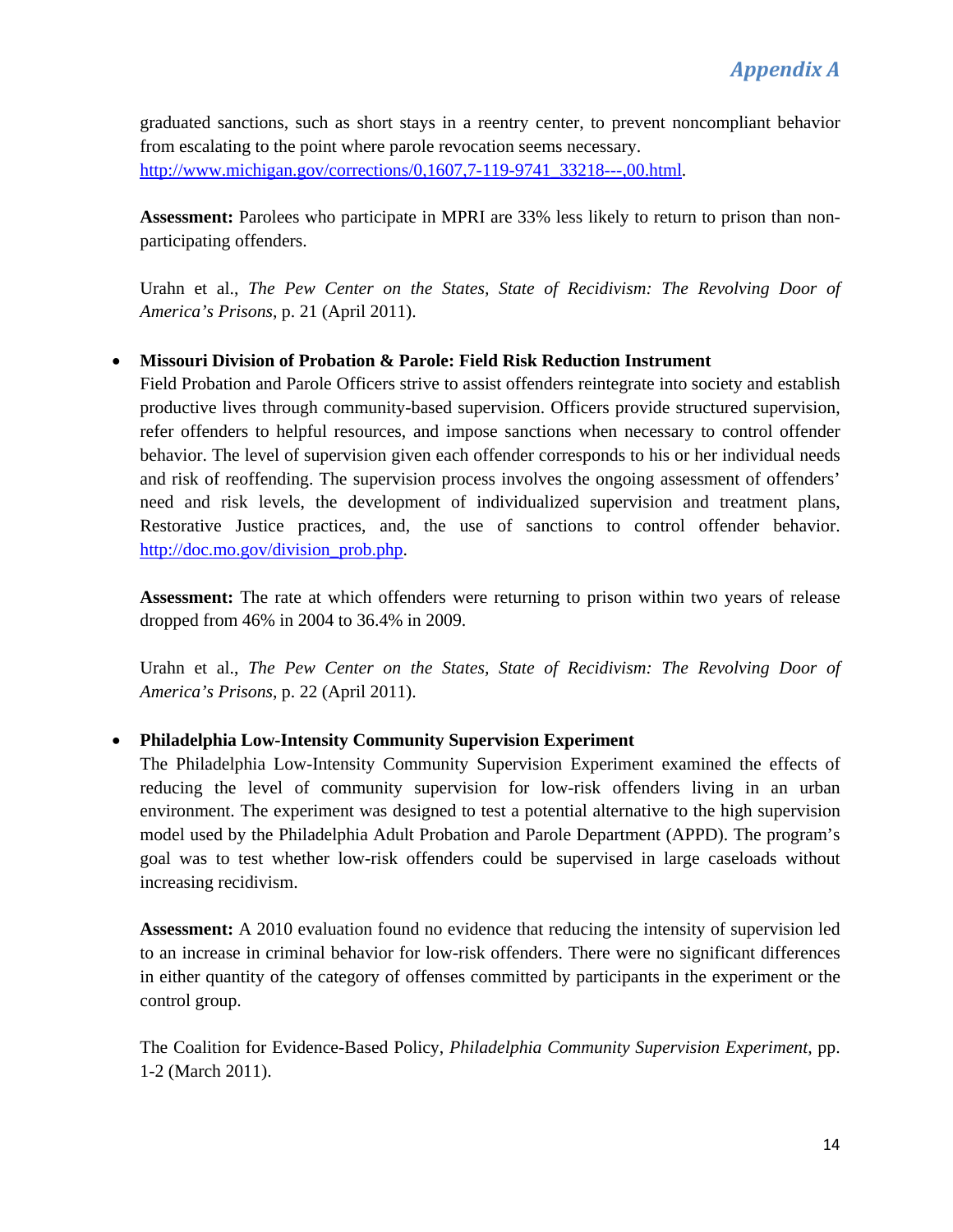### **Preventing Parolee Crime Program**

The Preventing Parolee Crime Program (PPCP) connects participants with a network of service providers who assist parolees on an "outpatient" basis. Providers offer training and programming in housing, employment, substance abuse education and treatment, as well as math and literacy improvement. http://www.cdcr.ca.gov/Parole/index.html

**Assessment:** One 2006 study found that individuals who participated in PPCP had lower recidivism rates than offenders who did not participate. PPCP has a recidivism rate that was 8% lower than the control group. Additionally, participants who met one of the program's treatment goals had a recidivism rate that was 20.1% lower than the control group and PPCP participants who succeeded in meeting more than one of the program's goals had a recidivism rate that was 47.1% lower than the comparison group.

Zhang, et al., *Preventing Parolees from Returning to Prison through Community-Based Reintegration*, Crime & Delinquency 52:551, p. 562 (2006).

### **Texas Criminal Justice Reforms**

In 2007, Texas implemented extensive criminal justice reforms, including the application of flash incarceration periods to parolees who violate the terms of their release. The state also initiated diversion programs for offenders suffering from substance abuse problems or mental illness, expanded drug court and parole programs and increased the budget for adult probation programs. http://www.tdcj.state.tx.us/rid/ridtexas\_reentry\_meetings.htm

**Assessment:** 24.3% of Texas prisoners released in 2007, the year the criminal justice reforms were implemented, returned to prison within three years of being released. By comparison, 31.9% of offenders released in 2004 were incarcerated again within three years. The number of parolees returned to prison for new crimes and for parole violations also declined from 11,311 in 2004 to 6,678 in 2010 (Levin & Reddy, 2011). Additionally, between 2008 to 2009, the Texas prison population decreased by 1,257 prisoners (Pew 2010).

Levin & Reddy, Texas Public Policy Foundation Center for Effective Justice, *The Role of Parole in Texas, Achieving Public Safety and Efficiency* (2011).

The Pew Center on the States, *Prison Count 2010: State Population Declines for the First Time in 38 Years*, p. 2 (2010).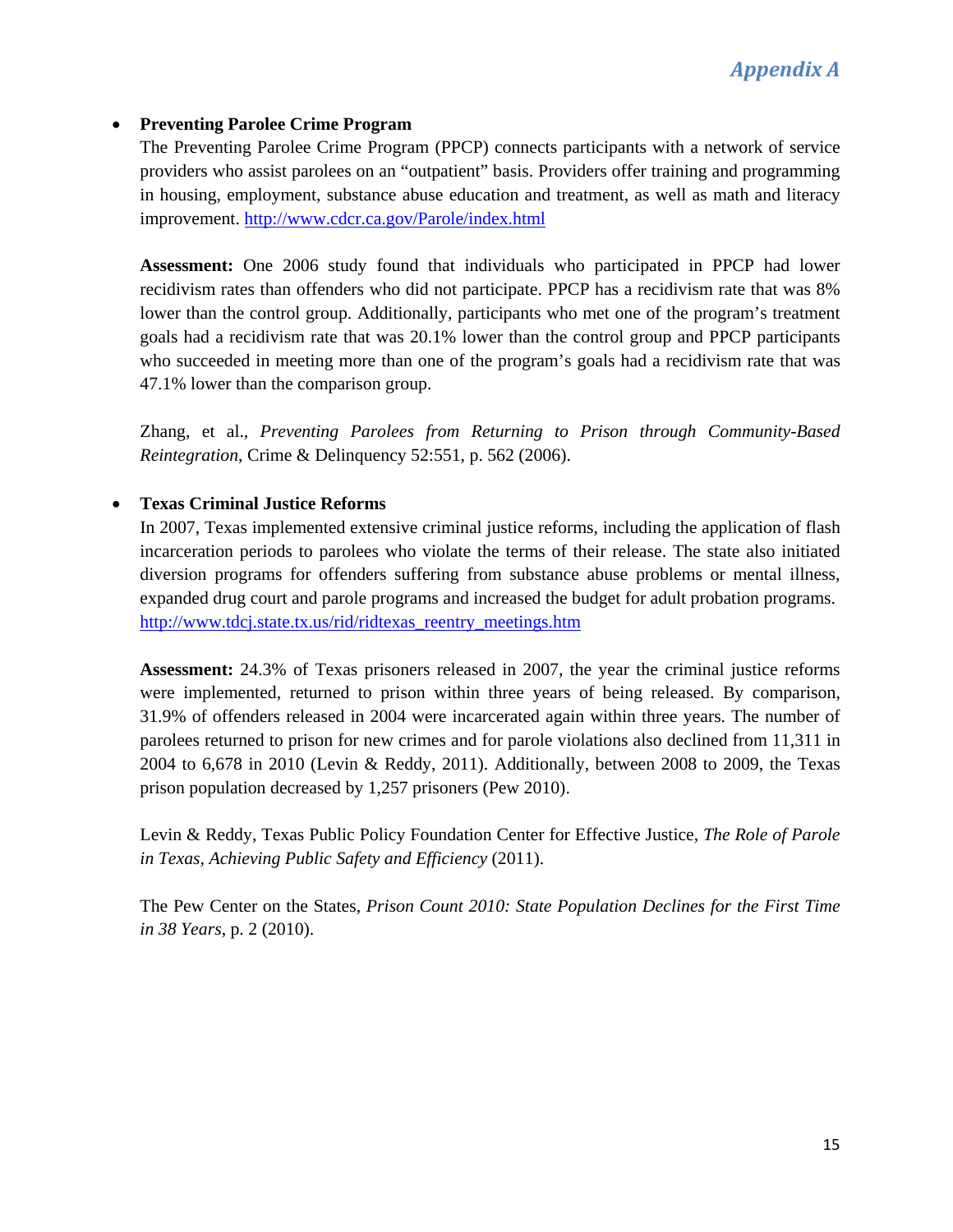### **Reentry Programs**

### **Auglaize County Transition (ACT) Program**

The Auglaize County Transition (ACT) Program of Ohio, one of the Nation's first jail reentry programs, addresses the numerous problems faced by recently released offenders, such as medical and mental health issues, job placement, or drug and alcohol addiction. Case managers link inmates to resources that can appropriately address these issues both in the community and in jail. As soon as an inmate enters jail, correctional staff members perform an intake assessment, in which the inmate reports any problems he or she is experiencing that might require treatment or services. Case managers design a Reentry Accountability Plan based on inmates' individual needs and assist them during their time in jail and after release. On top of reducing recidivism, the ACT Program screens participants for drugs, monitors program attendance, and conducts compliance reports.

**Assessment:** A 2010 study reported that the Auglaize County Transition (ACT) Program successfully reduced recidivism rates among program participants. The study's findings showed that only 12.3% of program participants were rearrested during the one year follow-up period versus 82% of the control group.

Miller & Miller, *Community In*‐*Reach through Jail Reentry: Findings from a Quasi*‐*Experimental Design*, Justice Quarterly 27:893, 893-910 (May 2010).

#### **Reentry Initiative**

The Boston Reentry Initiative (BRI) helps adult offenders at risk of committing violent crime upon their released from jail to transition back to their neighborhoods. While in custody, program participants attend a panel that includes representatives from criminal justice agencies, social service providers, and faith-based organizations. After attending the informative panel, interested inmates are assigned a case manager who they begin working and meeting with immediately. The inmate and case manager create a customized transition accountability plan that helps address a range of participants' individual needs, including help obtaining identification, access to health and mental healthcare, shelter, transportation, employment, education, substance abuse treatment, and permanent housing.

http://www.scsdma.org/programs/reentry/BRI.shtml.

**Assessment:** One year after release 36.1% of BRI participants were arrested for a new crime, as compared to 51.1% of the control group. The difference between the groups narrowed over time. Two years after release, 67.6% of BRI participants were arrested for a new crime, compared to 78% of the control group. And three years postrelease, 77.8% of BRI participants were arrested for a new crime, compared to 87.7% of the control group.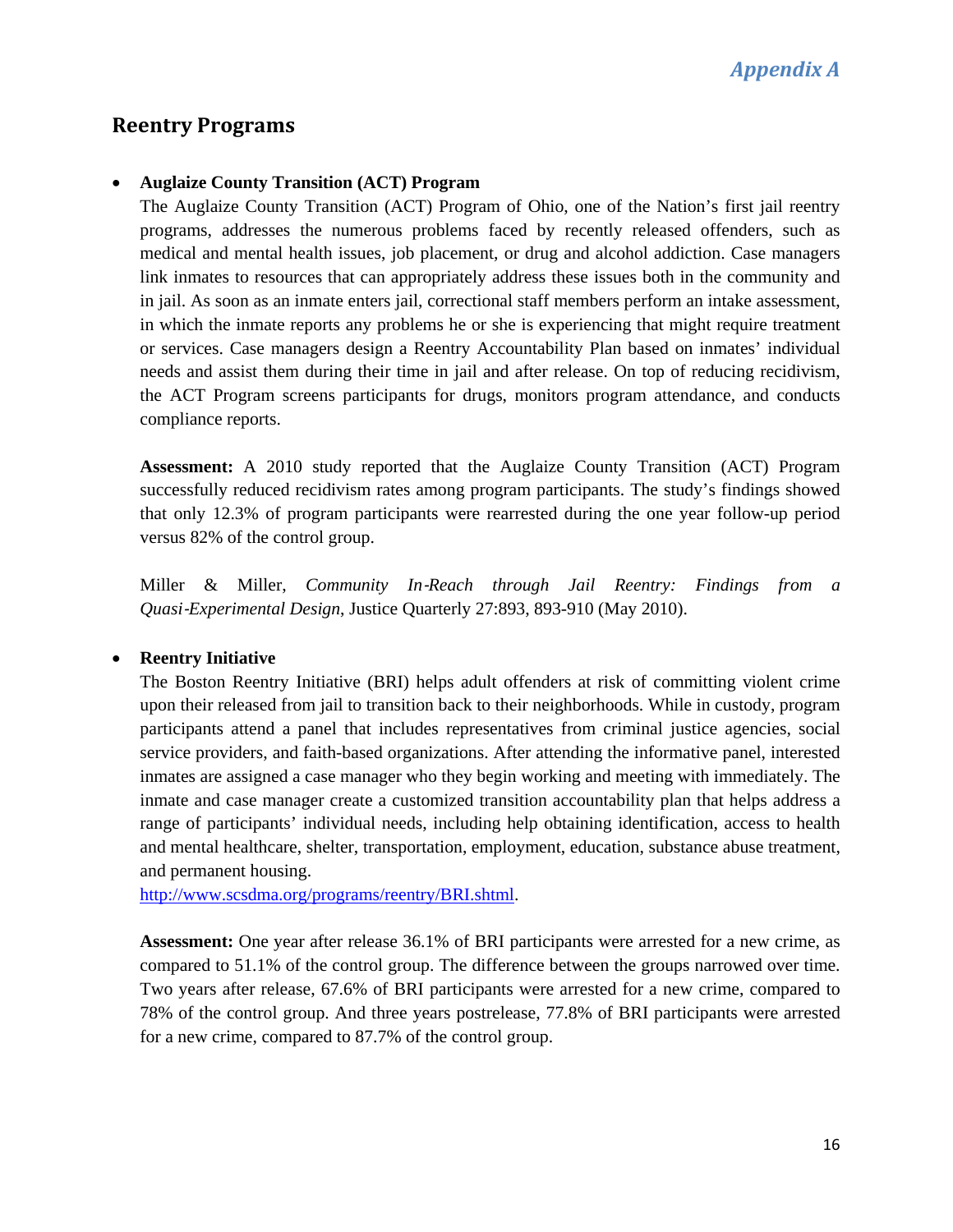Braga, Piehl & Hureau, *Controlling Violent Offenders Released to the Community: An Evaluation of the Boston Reentry Initiative*, Journal of Research in Crime and Delinquency 46:411, p. 426 (September 2008).

### **Community Education Centers, Inc.**

Community Education Centers, Inc. (CEC) is a highly structured, individualized and genderresponsive treatment program with the capacity to house up to 80 women for approximately 60 to 90 days after their release from prison in New Jersey. The program includes parent-child reunification; housing and employment assistance; domestic violence, substance abuse, and trauma treatment; and mental and physical health services. It was developed to respond to the unique challenges faced by women offenders—such as the impact of trauma—by providing individual, group, and family counseling sessions. CEC involves participants in the development and implementation of their individualized treatment and re-entry plans. www.cecintl.com.

**Assessment:** A quasi-experimental study of 176 women who participated in the CEC and 241 women released from prison with no specialized transitional programming revealed that the proportion of women rearrested during the six month follow-up period was lower for the CEC group (11 arrests) than the comparison group (30 arrests).

Heilbrun et al., Community Education Centers, Inc. & New Jersey Department of Corrections, *Criminal Recidivism of Female Offenders: The Importance of Structured, Community-Based Aftercare* (2008).

#### **Reentry Partnership Initiative**

The Reentry Partnership Initiative (REP) serves seven high-risk neighborhoods of Baltimore, Maryland. It is a coalition of community-based service providers and state corrections agencies that provide individualized assistance as well as a continuum of services for up to two years after release. Services begin with at least one pre-release meeting with a case manager and include housing assistance, substance abuse treatment, mental health counseling, educational services, and vocational training. A case manager and community advocate works with each participant for up to two years or until services are no longer necessary.

http://www.baltimorecity.gov/OfficeoftheMayor/MayoralOffices/CriminalJustice/MarylandReEn tryPartnershipInitiative.aspx.

**Assessment:** A quasi-experimental study of REP compared two groups of 599 individuals (REP clients,  $N=229$ ; non-REP,  $N=370$ ) released between 2001 and 2005 and indicated that REP participants were less likely to be arrested for a new crime and remained arrest-free for longer periods of time than the comparison group. Overall, they committed 68 fewer crimes during the study period than ex-prisoners in the comparison group. The REP program was cost-beneficial, returning about \$3 in benefits for every dollar in new costs. The total net benefit, total benefits minus total costs, to the citizens of Baltimore from the REP program is about \$7.2 million, or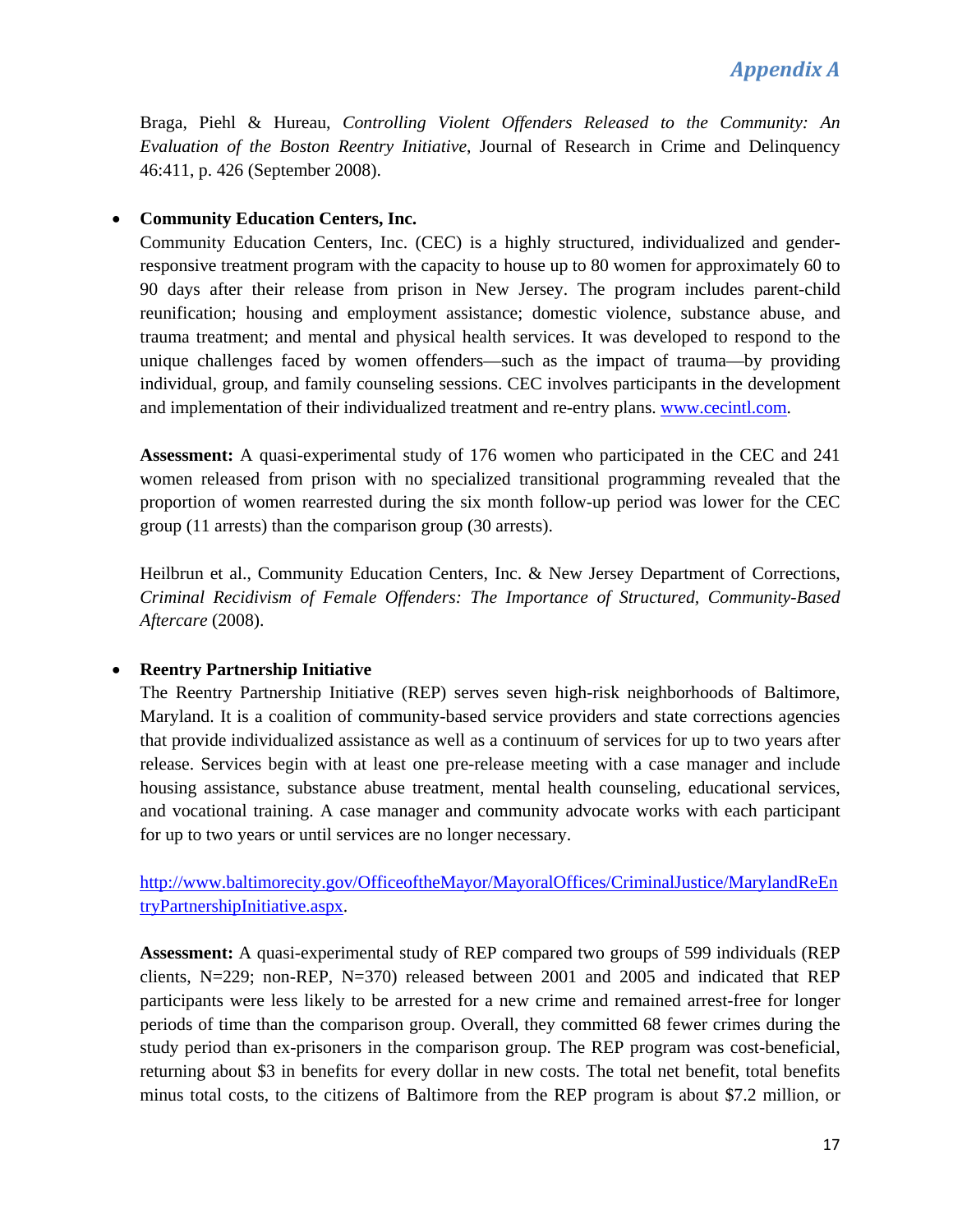about \$21,500 per REP participant. While there was a small and non-significant benefit to public agencies from REP, most of the program's benefit accrued to the citizens of Baltimore, whose risk of victimization was reduced. Much of the difference in cost-effectiveness is due to a difference in the incidence of serious crimes.

Roman et al., The Urban Institute, *Impact and Cost-Benefit Analysis of the Maryland Reentry Partnership Initiative*, p. i (2007).

### **Motivational Boot Camp Aftercare**

This Pennsylvania-based aftercare program includes a structured gradual transition from prison to the community. In Phase One, graduates live for six months in a group home and receive intensive drug counseling, education and job training and placement. In Phase Two, graduates return to the community but continue to receive individual counseling on a weekly basis for three months. In Phase Three, graduates receive group-counseling sessions once a week for three months.

http://pcs.la.psu.edu/publications/research-and-evaluation-reports/state-motivational-boot-campprogram.

**Assessment:** Those who participated in the 90 day aftercare program had significantly lower rearrest rates at the six-month, one-year, and two-year follow-up points compared to those who did not participate in aftercare. The two-year arrest rate for the aftercare group was approximately equal to the one-year arrest rate of the control group, indicating that participation in aftercare appeared to lengthen the time of success.

Kurlychek & Kempinen, *Beyond Boot Camp: The Impact of Aftercare on Offender Reentry*, Criminology & Public Policy 5:363 p. 363 (2006).

### **Project Return**

Project Return provides substance abuse treatment, family counseling, vocational skills training, job placement, academic instruction, and conflict resolution training. Clients receive a stipend of \$2.50 per hour for the duration of their participation, which averages 33 hours per week over three months. The program includes individualized plans to meet participants' needs and provides a structured gradual transition for re-integrating back into the community. Project Return is staffed primarily by ex-offenders. http://www.projectreturn.com/.

**Assessment:** Those who participated in and completed the program experienced lower recidivism rates during each of the five years under review than those in the other groups. The findings also suggested that younger persons with prior convictions were most likely to experience recidivism.

The Metropolitan Crime Commission, *The Project Return Program Measuring Recidivism in the Reintegration Program for Ex-Offenders* (May 2000).